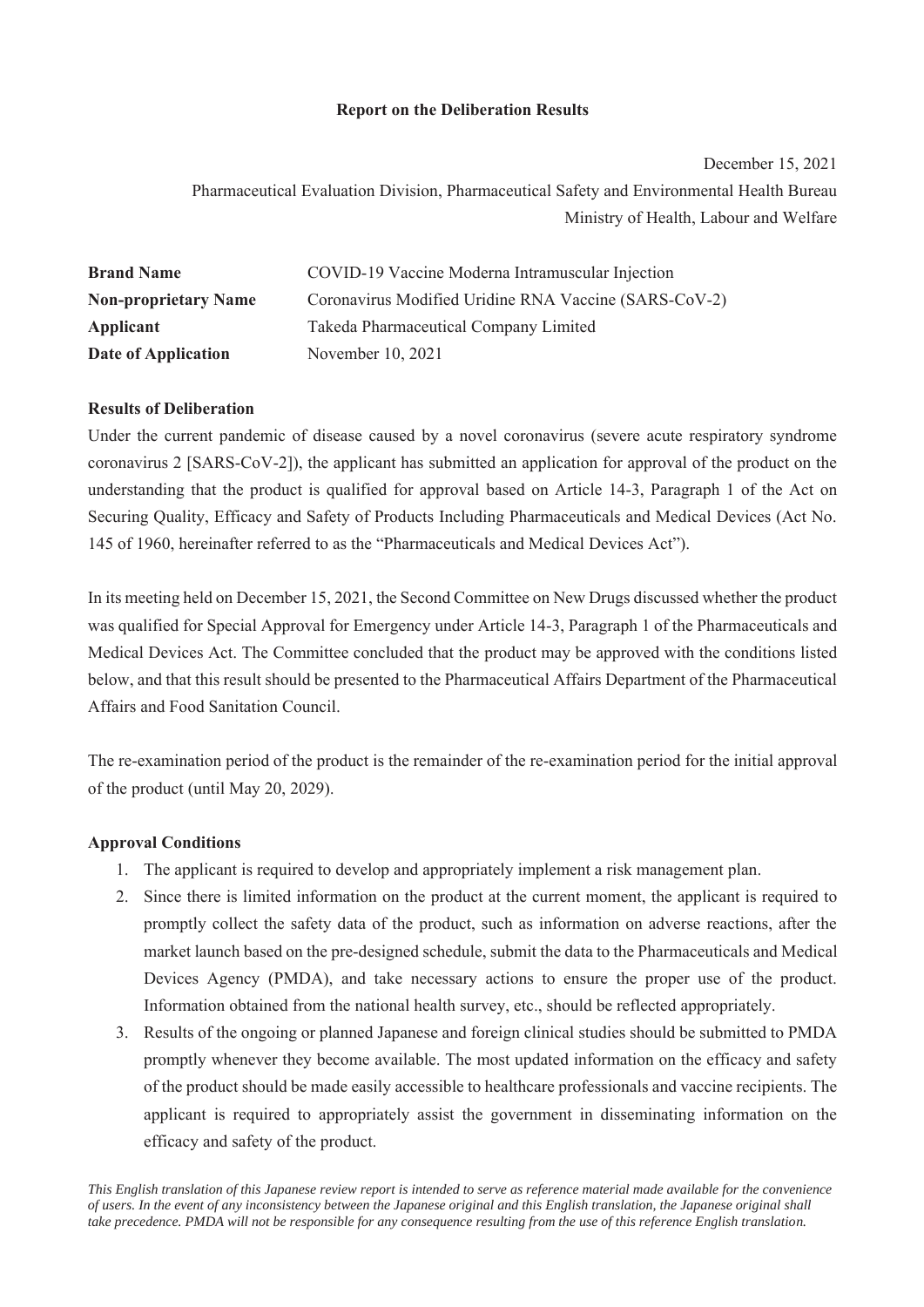4. The efficacy and safety data of the product will be accumulated with the progress of the vaccination program. The applicant is required to give physicians appropriate instructions to ensure that they administer the product to vaccine recipients who, or whose legally acceptable representatives, have been provided with the most updated efficacy and safety information of the product in written form, and who have provided written informed consent through the vaccine screening questionnaire in advance.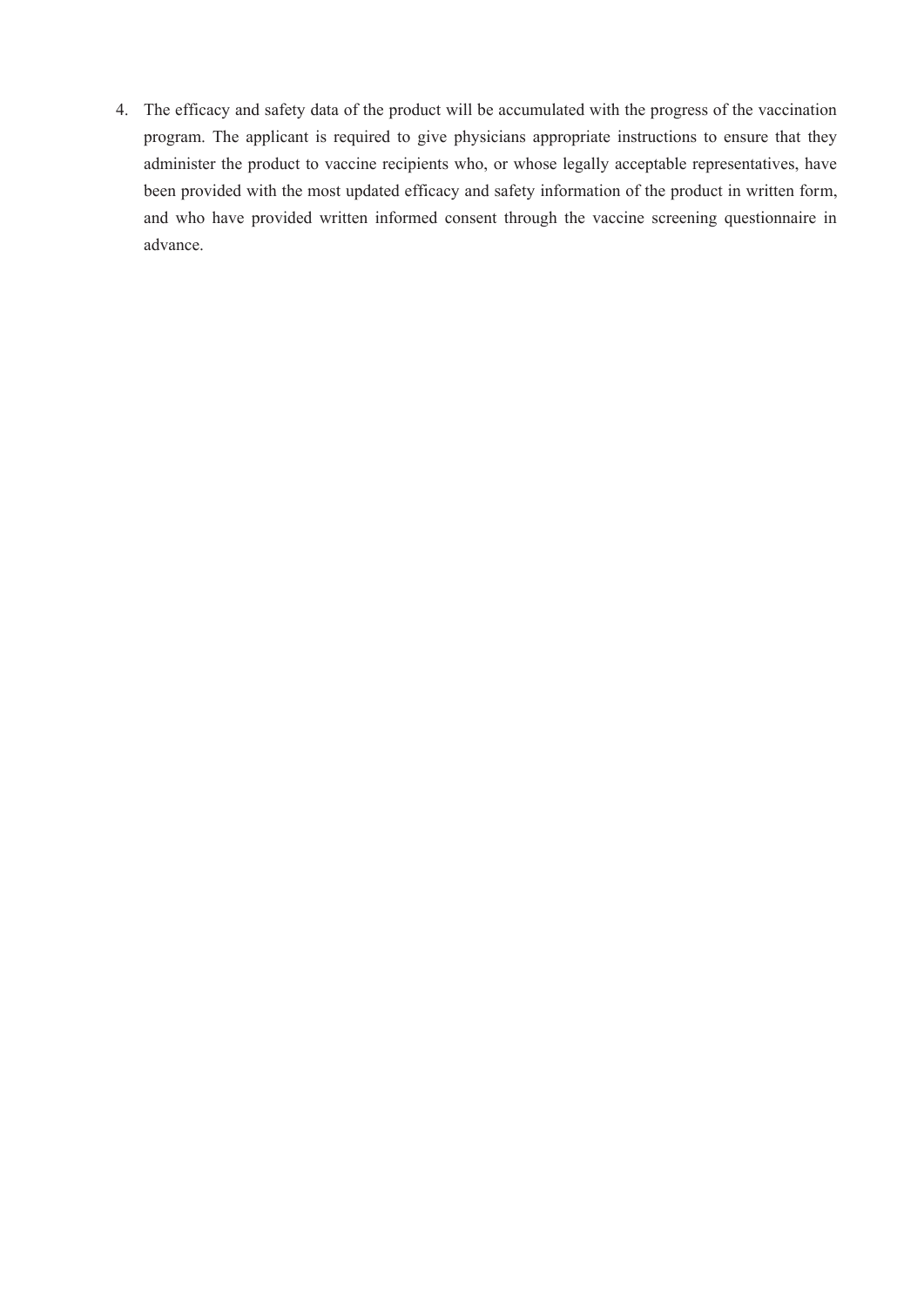# **Report on Special Approval for Emergency**

December 9, 2021 Pharmaceuticals and Medical Devices Agency

The following are the results of the review of the following pharmaceutical product submitted for marketing approval conducted by the Pharmaceuticals and Medical Devices Agency (PMDA).

| <b>Brand Name</b>                       | COVID-19 Vaccine Moderna Intramuscular Injection                             |
|-----------------------------------------|------------------------------------------------------------------------------|
| <b>Non-proprietary Name</b>             | Coronavirus Modified Uridine RNA Vaccine (SARS-CoV-2)                        |
| Applicant                               | Takeda Pharmaceutical Company Limited                                        |
| <b>Date of Application</b>              | November 10, 2021                                                            |
| <b>Dosage Form/Strength</b>             | Suspension for injection: Each vial contains 1.0 mg of CX-024414.            |
| <b>Application Classification</b>       | Prescription drug, (6) Drug with a new dosage                                |
| <b>Items Warranting Special Mention</b> |                                                                              |
|                                         | The product is handled as a product that requires approval from the Minister |
|                                         | of Health, Labour and Welfare prescribed in Article 14, Paragraph 1 of the   |
|                                         | Pharmaceuticals and Medical Devices Act, pursuant to the provisions of       |
|                                         | Article 14-3, Paragraph 1 of the Act ("Handling of Drugs Submitted for       |
|                                         | Special Approval for Emergency (Request)" [PSEHB/PED No. 1125-15 dated       |
|                                         | on November 25, 2021])                                                       |
| <b>Reviewing Office</b>                 | Office of Vaccines and Blood Products                                        |

# **Results of Review**

On the basis of the data submitted, PMDA has concluded that the booster dose of the product has a certain level of efficacy in the prevention of disease caused by SARS-CoV-2 infection (COVID-19), and that the product has acceptable safety with no significant safety concerns.

As a result of its review, PMDA has concluded that the product may be approved for the indication and dosage and administration shown below, with the following conditions.

#### **Indication**

Prevention of disease caused by SARS-CoV-2 infection (COVID-19)

(No change)

*This English translation of this Japanese review report is intended to serve as reference material made available for the convenience of users. In the event of any inconsistency between the Japanese original and this English translation, the Japanese original shall take precedence. PMDA will not be responsible for any consequence resulting from the use of this reference English translation.* COVID-19 Vaccine Moderna Intramuscular Injection

Takeda Pharmaceutical Company Limited\_Report on Special Approval for Emergency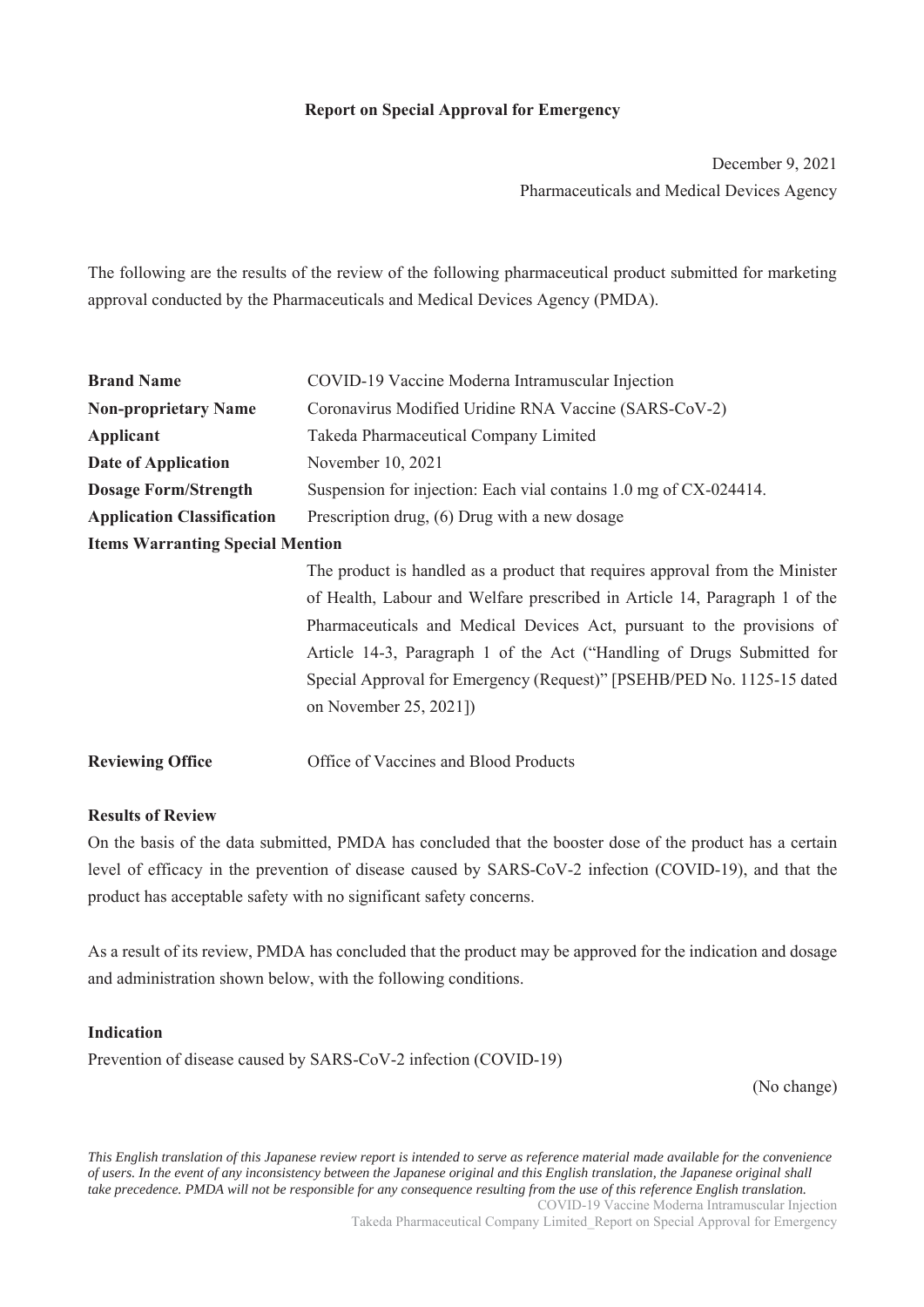# **Dosage and Administration**

### Primary series:

COVID-19 Vaccine Moderna is administered intramuscularly as a series of 2 doses (0.5 mL each) at a recommended interval of 4 weeks.

# Booster dose:

A single booster dose (0.25 mL) of COVID-19 Vaccine Moderna is administered intramuscularly.

(Underlines denote additions.)

### **Approval Conditions and Other Requirements**

- 1. The applicant is obliged to fulfill the following duties set forth in each Item of Article 28, Paragraph 3 of the Cabinet Order for Enforcement of the Pharmaceuticals and Medical Devices Act, pursuant to the provisions of Article 14-3, Paragraph 2 of the Pharmaceuticals and Medical Devices Act.
- (1) Matters related to Item 2 When learning about diseases, disorders, or death suspected to be caused by the product, the applicant is required to report them promptly.
- (2) Matters related to Item 3

The applicant is required to take necessary actions to ensure that healthcare professionals who use the product can understand, and appropriately explain to vaccine recipients (or their legally acceptable representatives), that the product has been granted Special Approval for Emergency and the objectives of said approval.

- (3) Matters related to Item 4 The applicant is required to report the quantity sold or provided, as necessary.
- 2. The product is approved with the following conditions, based on the provisions of Article 79, Paragraph 1 of the Pharmaceuticals and Medical Devices Act:
- (1) The applicant is required to develop and appropriately implement a risk management plan.
- (2) Since there is limited information on the product at the current moment, the applicant is required to promptly collect the safety data of the product, such as information on adverse reactions, after the market launch based on the pre-designed schedule, submit the data to the Pharmaceuticals and Medical Devices Agency (PMDA), and take necessary actions to ensure the proper use of the product. Information obtained from the national health survey, etc., should be reflected appropriately.
- (3) Results of the ongoing or planned Japanese and foreign clinical studies should be submitted to PMDA promptly whenever they become available. The most updated information on the efficacy and safety of the product should be made easily accessible to healthcare professionals and vaccine recipients. The applicant is required to appropriately assist the government in disseminating information on the efficacy and safety of the product.
- (4) The efficacy and safety data of the product will be accumulated with the progress of the vaccination program. The applicant is required to give physicians appropriate instructions to ensure that they administer the product to vaccine recipients who, or whose legally acceptable representatives, have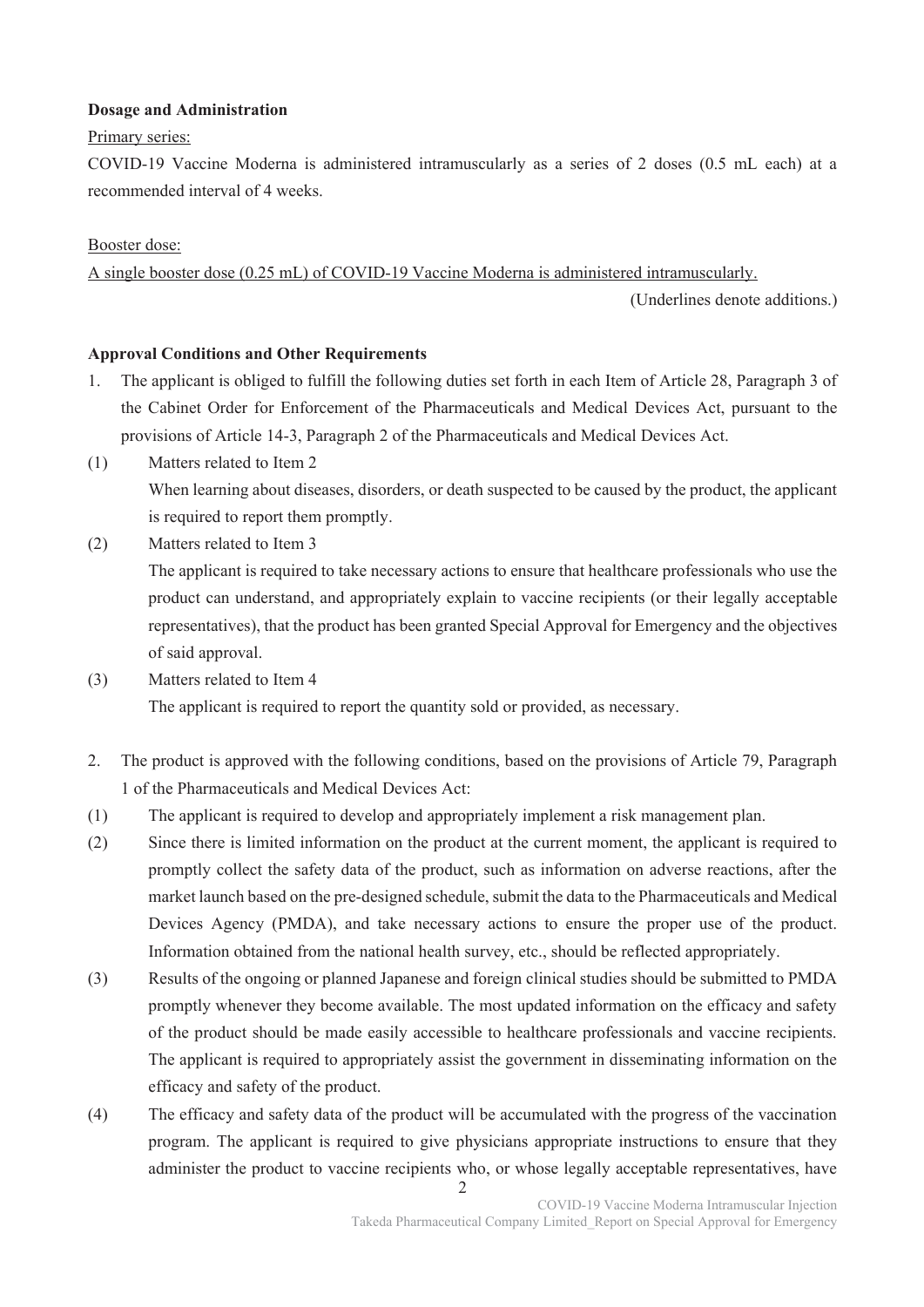been provided with the most updated efficacy and safety information of the product in written form, and who have provided written informed consent through the vaccine screening questionnaire in advance.

3. The product is approved based on Article 14-3, Paragraph 1 of the Pharmaceuticals and Medical Devices Act. The approval may be withdrawn in accordance with the provision in Article 75-3 of the Act in a case where (1) the product does not conform to any Item of Article 14-3, Paragraph 1 of the Act or (2) the withdrawal is necessary to prevent the emergence or expansion of public health risks.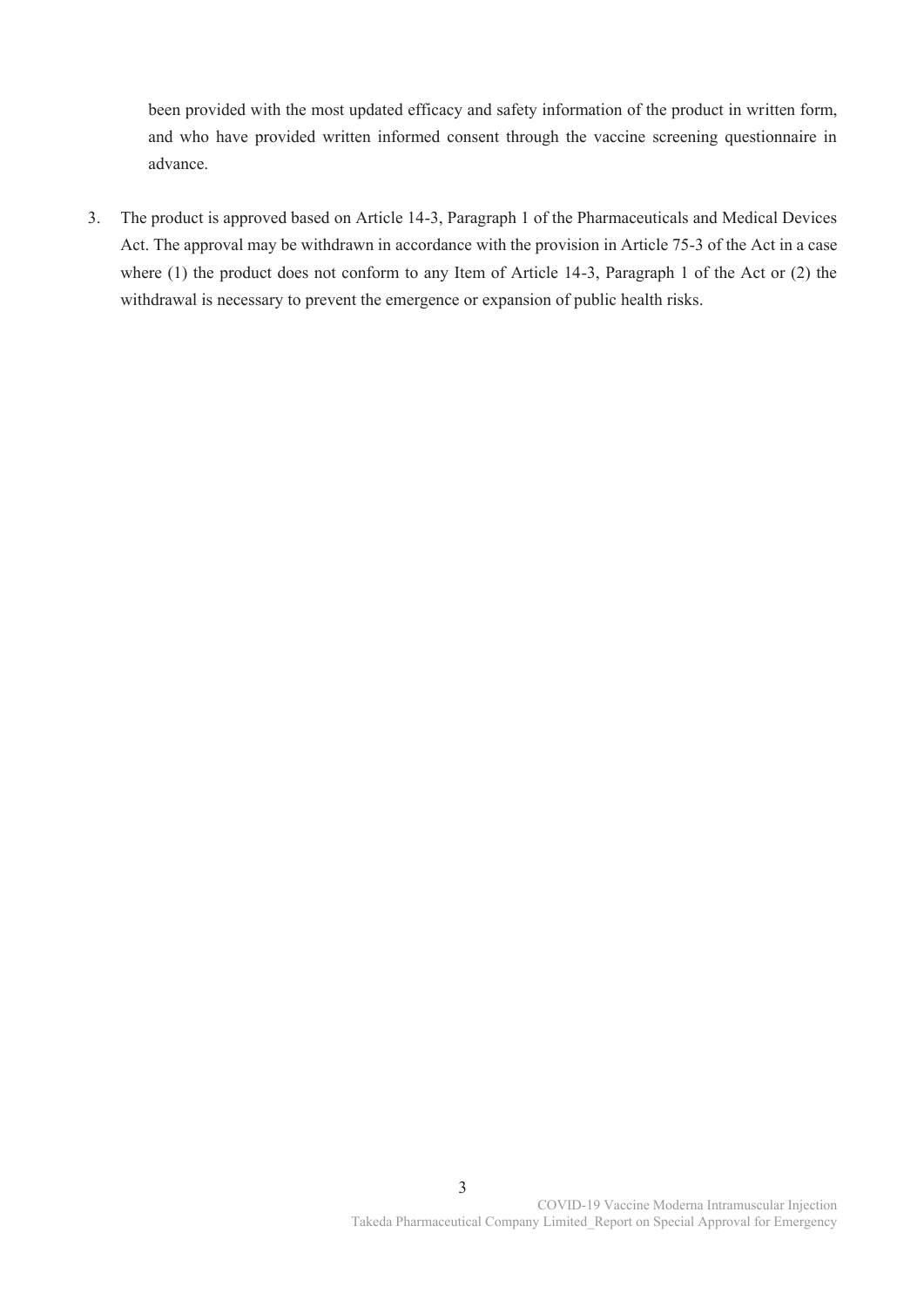# **Attachment**

# **Report on Special Approval for Emergency (1)**

December 2, 2021

The following is an outline of the data submitted by the applicant and content of the review conducted by the Pharmaceuticals and Medical Devices Agency (PMDA).

# **Product Submitted for Approval**

| <b>Brand Name</b>           | COVID-19 Vaccine Moderna Intramuscular Injection                                  |  |  |  |
|-----------------------------|-----------------------------------------------------------------------------------|--|--|--|
|                             | <b>Non-proprietary Name</b> Coronavirus Modified Uridine RNA Vaccine (SARS-CoV-2) |  |  |  |
| Applicant                   | Takeda Pharmaceutical Company Limited                                             |  |  |  |
| Date of Application         | November 10, 2021                                                                 |  |  |  |
| <b>Dosage Form/Strength</b> | Suspension for injection: Each vial contains 1.0 mg of CX-024414.                 |  |  |  |

# **Proposed Indication**

Prevention of disease caused by SARS-CoV-2 infection (COVID-19)

(No change)

# **Proposed Dosage and Administration**

Primary series:

COVID-19 Vaccine Moderna is administered intramuscularly as a series of 2 doses (0.5 mL each) at a recommended interval of 4 weeks.

### Booster dose:

A single booster dose (0.25 mL) of COVID-19 Vaccine Moderna is administered intramuscularly at a recommended interval of at least 6 months after the second dose of the primary series.

(Underlines denote additions.)

# Table of Contents

| 6. Summary of Biopharmaceutic Studies and Associated Analytical Methods, Clinical Pharmacology, and |  |
|-----------------------------------------------------------------------------------------------------|--|
|                                                                                                     |  |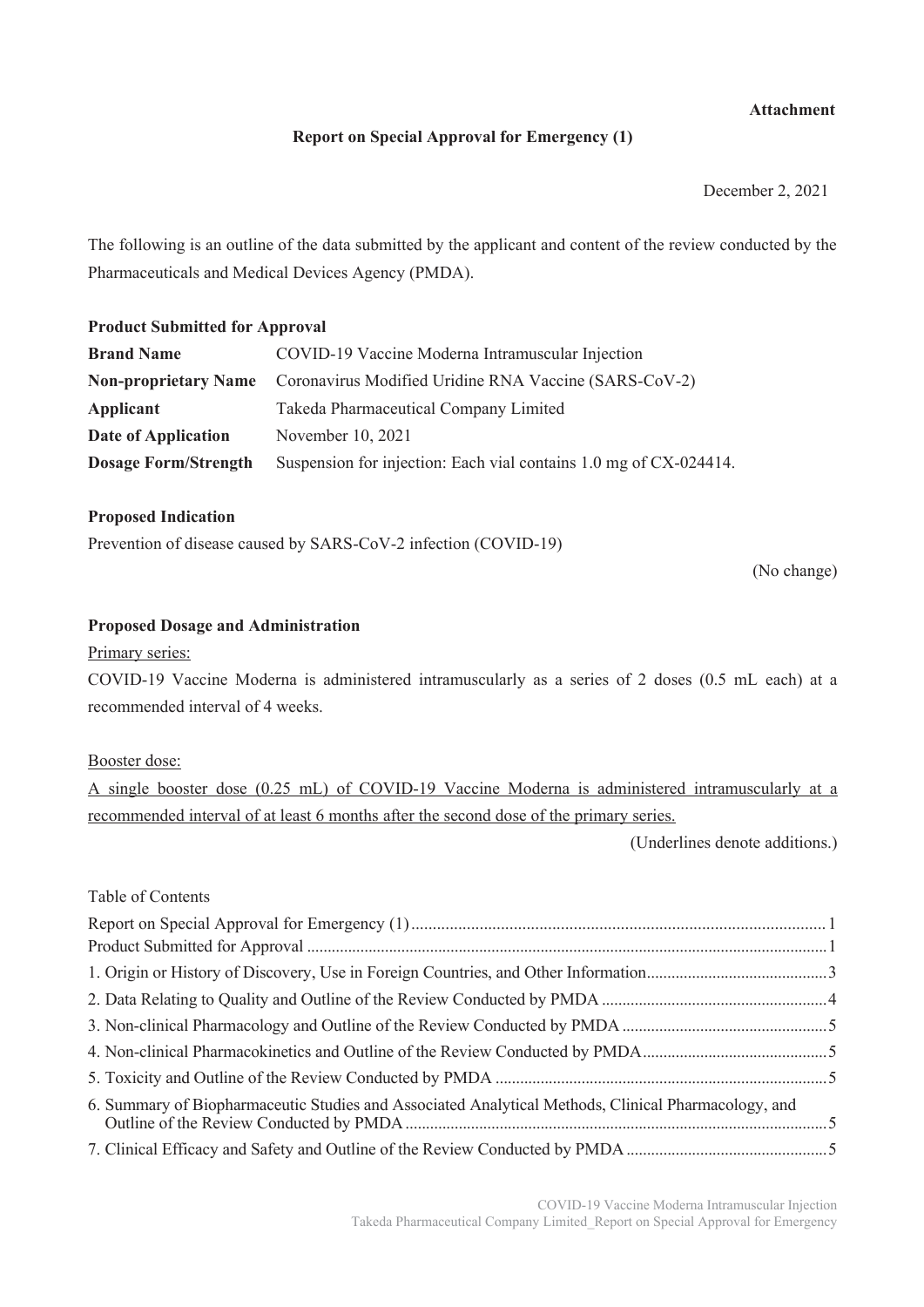| 8. Results of Compliance Assessment Concerning the New Drug Application Data and Conclusion |  |
|---------------------------------------------------------------------------------------------|--|
|                                                                                             |  |
|                                                                                             |  |
|                                                                                             |  |

# **List of Abbreviations**

See Appendix.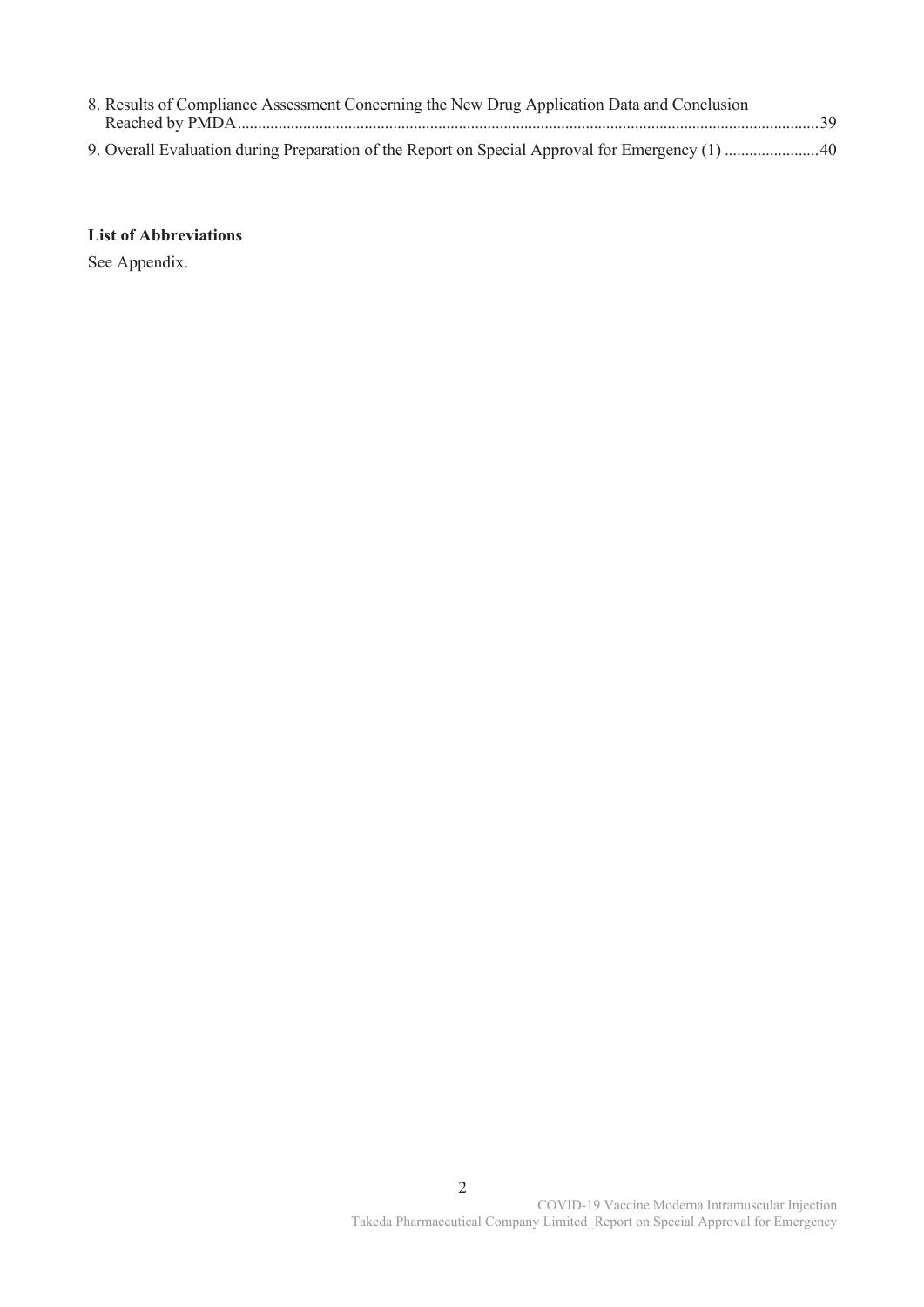# **1. Origin or History of Discovery, Use in Foreign Countries, and Other Information**

COVID-19 Vaccine Moderna (also referred to as mRNA-1273) is a vaccine containing the mRNA encoding the spike protein of SARS-CoV-2 as the active substance. In Japan, COVID-19 Vaccine Moderna was approved in May 2021 for the "prevention of disease caused by SARS-CoV-2 infection (COVID-19)," and vaccinations with Moderna's vaccine started. As of November 26, 2021, more than 75% of the population in Japan has completed 2 doses of SARS-CoV-2 vaccines, including COVID-19 Vaccine Moderna (https://www.kantei.go.jp/jp/headline/kansensho/vaccine.html [last accessed on November 26, 2021]).

Amid the global SARS-CoV-2 vaccine rollout, SARS-CoV-2 infections started to resurge in different parts of the world in the summer of 2021 (https://www.who.int/publications/m/item/weekly-epidemiological-updateon-covid-19---13-october-2021 [last accessed on November 26, 2021]). The COVID-19 resurgence was inferred to be caused by the following factors: (i) the relaxation of restrictions on social activities, such as lifting of COVID-19 containment measures; and (ii) the emergence of the highly infectious and transmissible Delta variant that quickly became the dominant strain (https://www.niid.go.jp/niid/ja/2019-ncov/2484 idsc/10623-covid19-57.html [last accessed on November 26, 2021]). In addition, other concerns include the waning vaccine efficacy of SARS-CoV-2 vaccines which is evident by breakthrough infections in some fully vaccinated individuals (https://www.cdc.gov/coronavirus/2019-ncov/vaccines/effectiveness/why-measureeffectiveness/breakthrough-cases.html [last accessed on November 30, 2021]).

Under the circumstances, some countries and regions have begun to roll out booster vaccinations in individuals who have completed their primary series of vaccination against SARS-CoV-2, as public health measures to lower the risk of the COVID-19 resurgence. For example, Israel, ahead of other countries, started the rollout of booster dose shots in July 2021 for elderly people who completed their primary series of vaccination at least 5 months before, subsequently expanding vaccine eligibility to include individuals aged 12 years or older.

Study mRNA-1273-P201, a study evaluating the immunogenicity and safety of COVID-19 Vaccine Moderna as primary series, was initiated in May 2020. The applicant amended the original protocol of the then ongoing study and started an additional study in January 2021 to evaluate a booster dose of COVID-19 Vaccine Moderna in participants who completed the second dose of the primary series at least 6 months earlier. Based on data including the results of this study, an Emergency Use Authorization was granted to COVID-19 Vaccine Moderna in the US in October 2021, which allows administration of a booster dose to older people; individuals aged 18 years or older at an increased risk of severe COVID-19, such as those with underlying medical conditions; and individuals aged 18 years or older at high risk of exposure to SARS-CoV-2. In November 2021, vaccine eligibility was expanded to include all individuals aged 18 years or older. In Europe, an extension of the conditional marketing authorization concerning the booster dose in individuals aged 18 years or older was approved in October 2021. The approved SARS-CoV-2 vaccines in Japan include Comirnaty Intramuscular Injection (Pfizer Japan Inc.) and Vaxzevria Intramuscular Injection (AstraZeneca K.K.), in addition to COVID-19 Vaccine Moderna. For Comirnaty Intramuscular Injection, a partial change application was filed to add the booster dosing regimen and was approved in November 2021. For administration of a third dose as part of the primary series of COVID-19 Vaccine Moderna to immunocompromised people at least 28 days after the second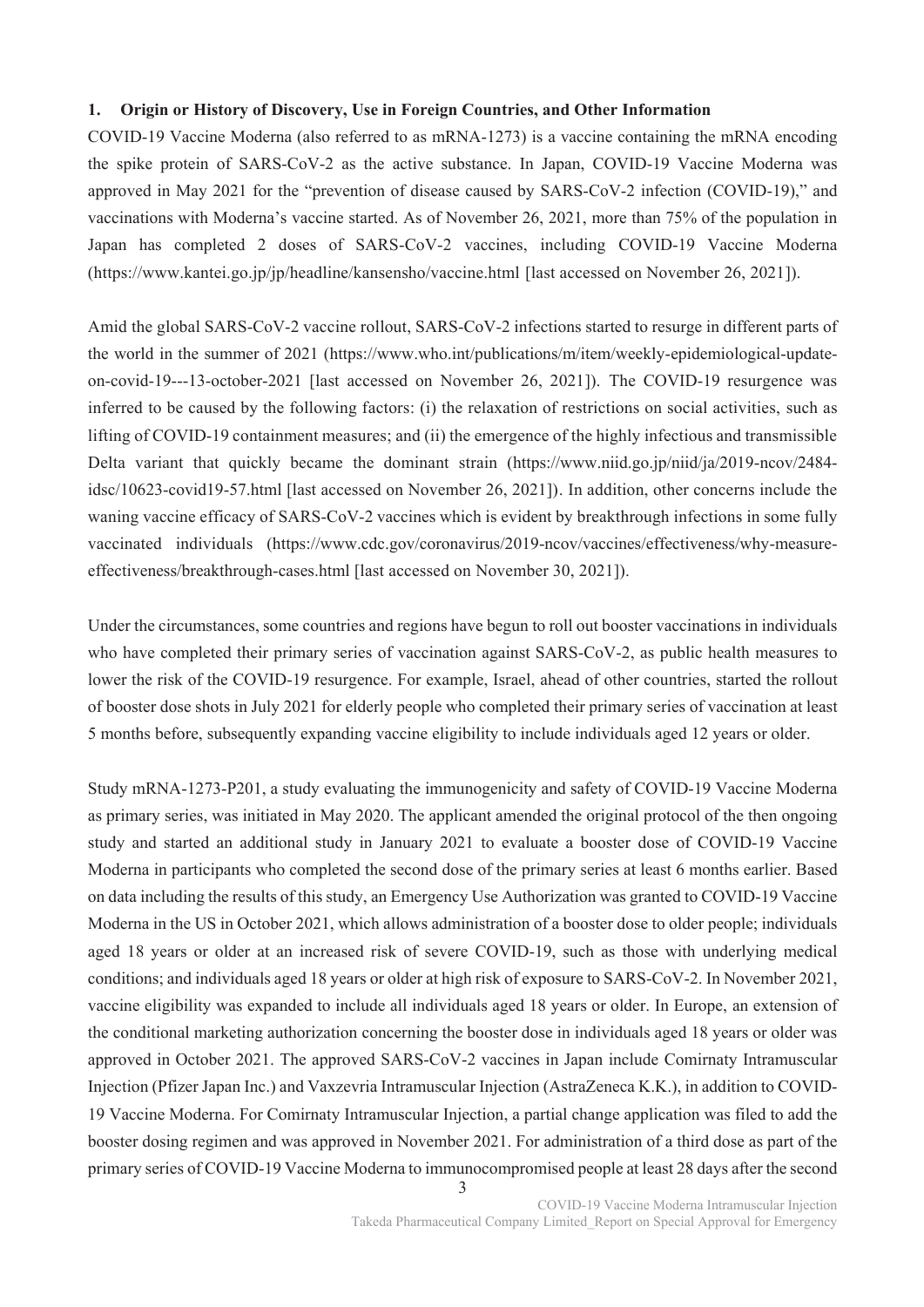dose, an Emergency Use Authorization was granted in the US in August 2021 and a marketing authorization in Europe in October 2021. These authorizations were granted based on data from published literature (e.g., *N Engl J Med.* 2021;385:1244-6, *N Engl J Med.* 2021;385:661-2). No application has been filed in Japan for this dosing regimen.

Recently, a partial change application has been filed in Japan by Takeda Pharmaceutical Company Limited to add a booster dosing regimen, based mainly on data from Study mRNA-1273-P201 conducted by Moderna TX, Inc.

In this report, the 2 doses administered as primary series to individuals who have not previously received SARS-CoV-2 vaccine are referred to as the "first dose" and "second dose," and the third dose administered approximately 6 months after the second dose is referred to as the "booster dose."

This review was performed based on the data submitted by the applicant in accordance with the "Handling of Drugs Submitted for Special Approval for Emergency (Request)" (PSEHB/PED No. 1125-15 dated on November 25, 2021).

# **2. Data Relating to Quality and Outline of the Review Conducted by PMDA**

The present application is intended for the addition of a new dosage. The applicant submitted the results from a study evaluating the number of doses (0.25 mL each for booster doses) that can be extracted from a vial of the vaccine product.

# **2.R.1 Number of extractable doses per vial**

COVID-19 Vaccine Moderna (mRNA-1273 formulation) is presented as suspension for injection in a multipledose vial (0.5 mL each for primary series doses or 0.25 mL each for booster doses). Each vial contains 1.0 mg/5.0 mL of the active substance (CX-024414).

The applicant's explanation about the extractable doses per vial:

The number of extractable doses (0.25 mL each) per vial was investigated by examining different dead volumes in several syringe/needle combinations through a simulation analysis and in a verification study. The results verified that  $\geq$ 20 doses were extractable with a low dead-volume syringe/needle combination. The sealing capacity of the container/closure system and the fragmentation of the rubber stopper were evaluated after the vial stopper was punctured with the needle 20 times. The results indicated that 20 punctures would not affect the function of the container/closure system.

Based on the above, the maximum number of extractable doses (0.25 mL each) per vial is 20. The information on the maximum number of extractable doses per vial for the booster dose (0.25 mL) will be communicated appropriately to healthcare professionals.

PMDA accepted the applicant's explanation.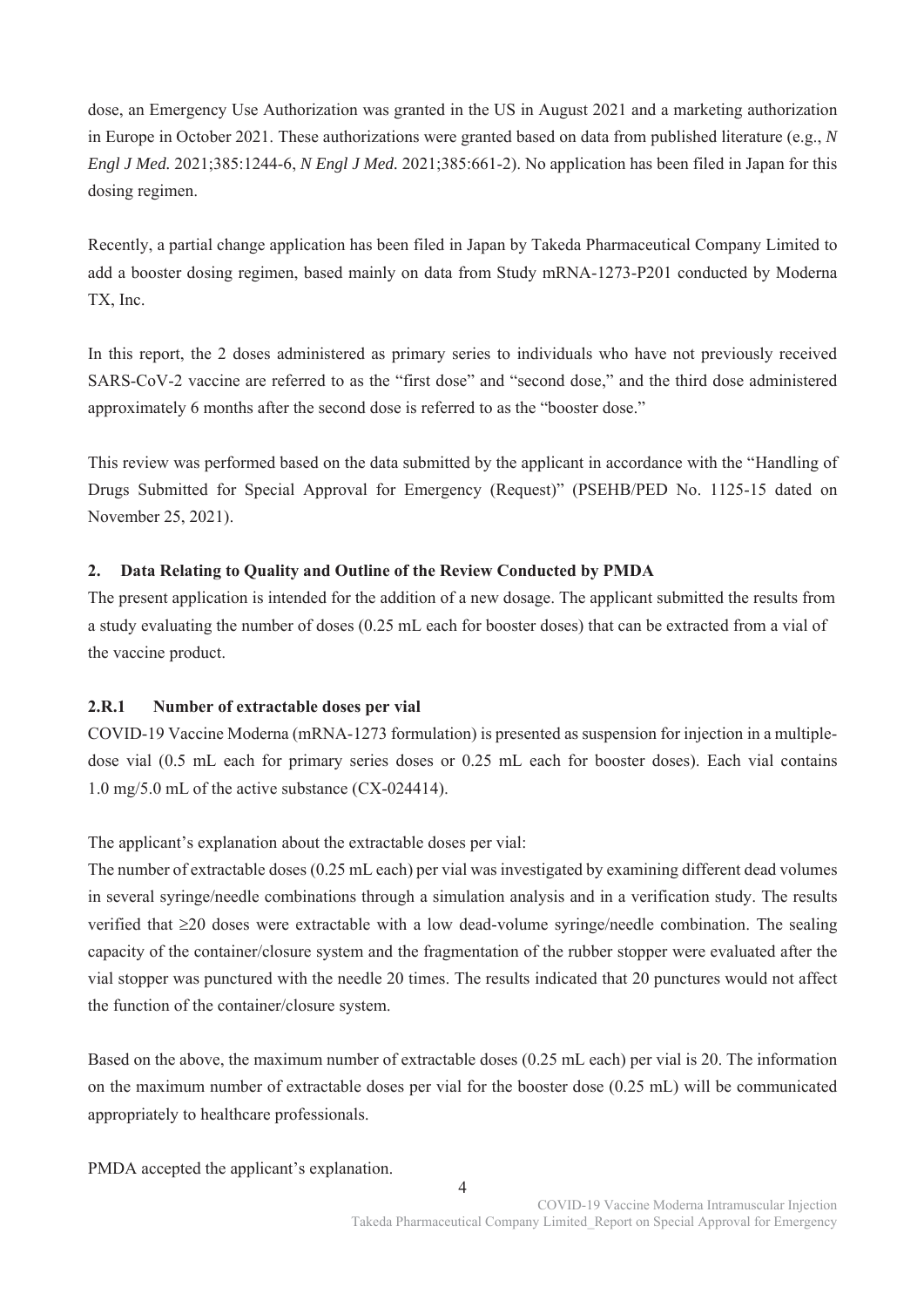# **3. Non-clinical Pharmacology and Outline of the Review Conducted by PMDA**

No new data were submitted for the present application.

# **4. Non-clinical Pharmacokinetics and Outline of the Review Conducted by PMDA**

No new data were submitted for the present application.

# **5. Toxicity and Outline of the Review Conducted by PMDA**

No new data were submitted for the present application.

# **6. Summary of Biopharmaceutic Studies and Associated Analytical Methods, Clinical Pharmacology, and Outline of the Review Conducted by PMDA**

# **6.1 Summary of biopharmaceutic studies and associated analytical methods**

Neutralizing antibodies against SARS-CoV-2 in serum were measured by the neutralization assay using pseudoviruses. SARS-CoV-2 spike protein-specific binding antibodies were measured by enzyme-linked immunosorbent assay (ELISA).

# **6.2 Clinical pharmacology**

No clinical pharmacology studies were conducted for the present application.

# **7. Clinical Efficacy and Safety and Outline of the Review Conducted by PMDA**

The applicant submitted efficacy and safety data, in the form of evaluation data from 2 studies, and reference data from 1 study (Table 1). The evaluation data consisted of results from Part B of Study mRNA-1273-P201, which evaluated the booster dose after primary series, and results from Study mRNA-1273-P301 for primary series, which were used for comparison with those from Part B of Study mRNA-1273-P201. The results from both studies for primary series have already been evaluated during the review for the initial approval ("Report on Special Approval for Emergency of COVID-19 Vaccine Moderna Intramuscular Injection" dated on May 17, 2021).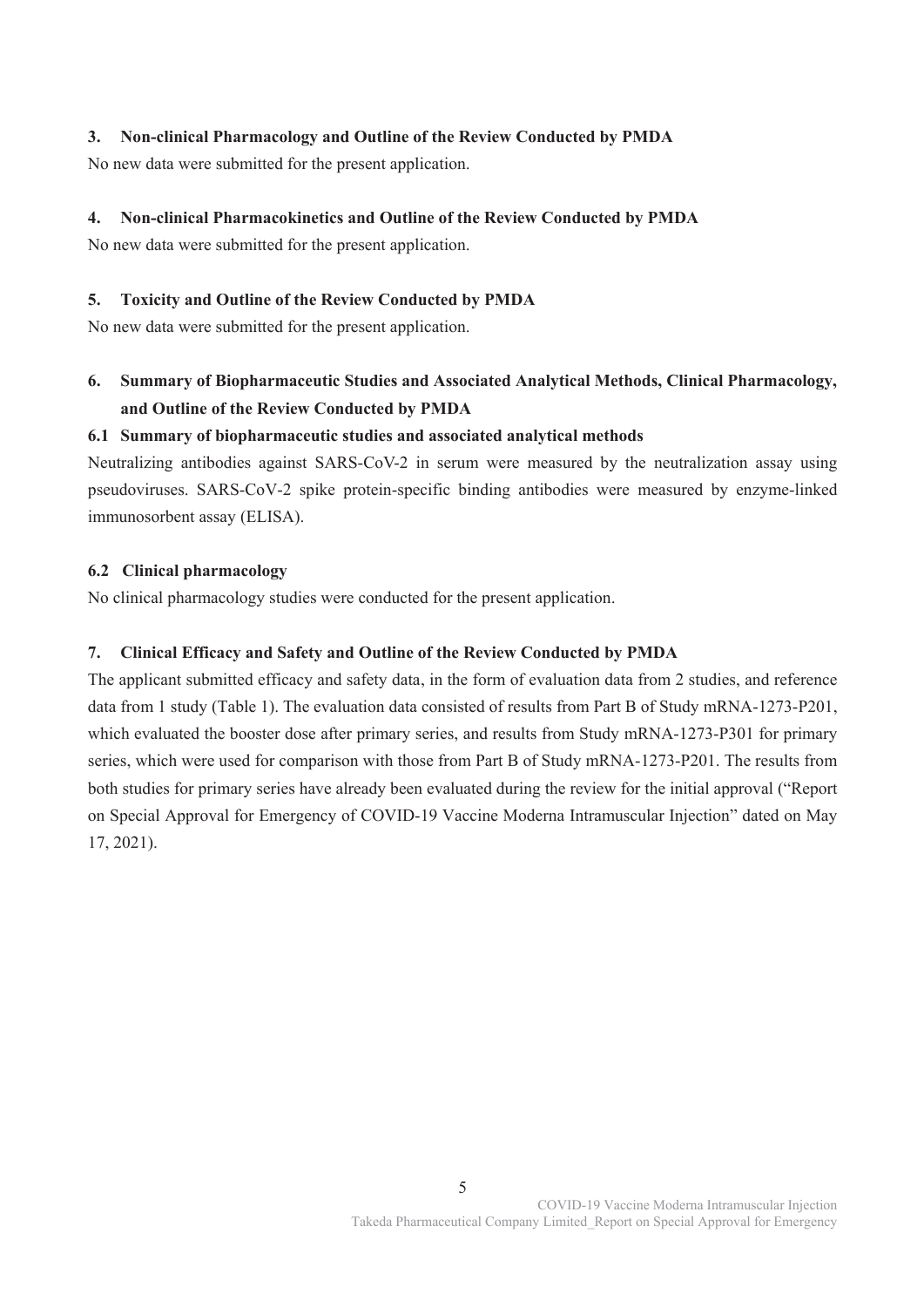| Data<br>category | Country | Study ID                     | Phase      | Study population                                                                                                                                                            | Number of<br>participants | Dosing regimen                                             | Study objective            |
|------------------|---------|------------------------------|------------|-----------------------------------------------------------------------------------------------------------------------------------------------------------------------------|---------------------------|------------------------------------------------------------|----------------------------|
| Evaluation       | US.     | mRNA-1273-P201<br>Part B     | <b>IIa</b> | Healthy adults aged $\geq$ 18 years<br>who received 2 injections of<br>mRNA-1273 as primary series<br>in Part A                                                             | 344                       | 50 μg mRNA-1273<br>intramuscular (IM)<br>injection         | Safety<br>Immunogenicity   |
| Evaluation       |         | mRNA-1273-P301 <sup>a)</sup> | Ш          | Healthy adults <sup>b)</sup> aged $\geq$ 18 years<br>who have had no history of<br>SARS-CoV-2 infection                                                                     | 15,184                    | 100 μg mRNA-1273<br>IM injections, 28 Safety<br>days apart | Efficacy<br>Immunogenicity |
| Reference        |         | DMID21-0012 <sup>c)</sup>    | 1/11       | Healthy adults aged $\geq$ 18 years<br>who have completed SARS-<br>$CoV-2$ vaccine authorized in<br>the US under Emergency Use<br>Authorization at least 12 weeks<br>before | 154                       | 100 μg mRNA-1273<br>1 IM injection                         | Safety<br>Immunogenicity   |

**Table 1. Overview of clinical studies** 

a) This study was initiated as a randomized, observer-blind, placebo-controlled, parallel-group study to evaluate the efficacy, safety, and immunogenicity of mRNA-1273 for primary series (target sample size, 30,000 participants [15,000 each in the mRNA-1273 and placebo groups]). Only the results of the mRNA-1273 group were submitted as reference data from Part B of Study mRNA-1273-P201.

b) Individuals who had previously received SARS-CoV-2 vaccine were excluded.

c) The study consisted of several SARS-CoV-2 vaccine groups in addition to the mRNA 1273 group. Only data from the mRNA-1273 group were submitted.

# **7.1 Foreign phase IIa study (CTD 5.3.5.1-1, Study mRNA-1273-P201, ongoing since May 2020 [database lock date of June 10, 2021])**

Study mRNA-1273-P201 was initiated as a randomized, observer-blind, placebo-controlled, parallel-group study to evaluate the safety and immunogenicity of COVID-19 Vaccine Moderna for primary series in healthy adults aged  $\geq$ 18 years. Table 2 summarizes the study design for the primary series.

| TADIC 4. STRUM HIINIMI-LA (3-1 401. SUHIHIAI V OI STUUV UUSI2II IOI TIIHIAI V SUTUUS ITIU UVAIVAUATUU |       |                  |                                                                                                                |                                |                 |  |  |
|-------------------------------------------------------------------------------------------------------|-------|------------------|----------------------------------------------------------------------------------------------------------------|--------------------------------|-----------------|--|--|
| Country                                                                                               | Phase | Study population | Number of participants enrolled                                                                                | Dosing regimen                 | Study objective |  |  |
| US                                                                                                    | Пa    |                  | Healthy adults aged $ mRNA-1273\,50\,\mu g$ and 100 $\mu g$ groups: $ mRNA-1273\,50\,\mu g$ , 100 $\mu g$ , or |                                | Safety          |  |  |
|                                                                                                       |       | $>18$ vears      | 200 participants/group                                                                                         | placebo                        | Immunogenicity  |  |  |
|                                                                                                       |       |                  | Placebo group: 200 participants                                                                                | 2 IM injections, 28 days apart |                 |  |  |

**Table 2. Study mRNA-1273-P201: Summary of study design for primary series (previously evaluated)** 

# **7.1.1 Part B of Study mRNA-1273-P201**

.

Study mRNA-1273-P201 (hereinafter referred to as "Study P201") was initiated as a study of the primary series (Part A), and included a follow-up period of 12 months after the second dose of the study vaccine. However, the study design was amended during the follow-up period to add Part B to the study,<sup>1)</sup> so as to evaluate the booster dose at least 6 months after the second dose (Protocol Amendment  $\begin{bmatrix} 1 & 0 \\ 0 & 1 \end{bmatrix}$ , 20

Of the participants aged  $\geq$ 18 years who had received 2 doses of 50 μg or 100 μg mRNA-1273 as the primary series in Part A, 345 participants who consented to receiving a booster dose entered in Part B (174 in the group of participants who had received 50 μg mRNA-1273 as primary series [hereinafter referred to as the "50 μg primary series group"] and 171 in the group of participants who had received 100 μg mRNA-1273 as primary series [hereinafter referred to as the "100 μg primary series group"]). The study was conducted in 8 study centers in the US in an unblinded manner to evaluate the safety and immunogenicity of mRNA-1273 as a booster dose administered at least 6 months after the second dose.

<sup>1)</sup> Part B was designed to evaluate not only the booster dose of 50 μg mRNA-1273 but also 2 doses of 100 μg mRNA-1273 in participants who had received placebo in Part A. However, the data submitted for the present application did not include the results from participants who were on placebo in Part A.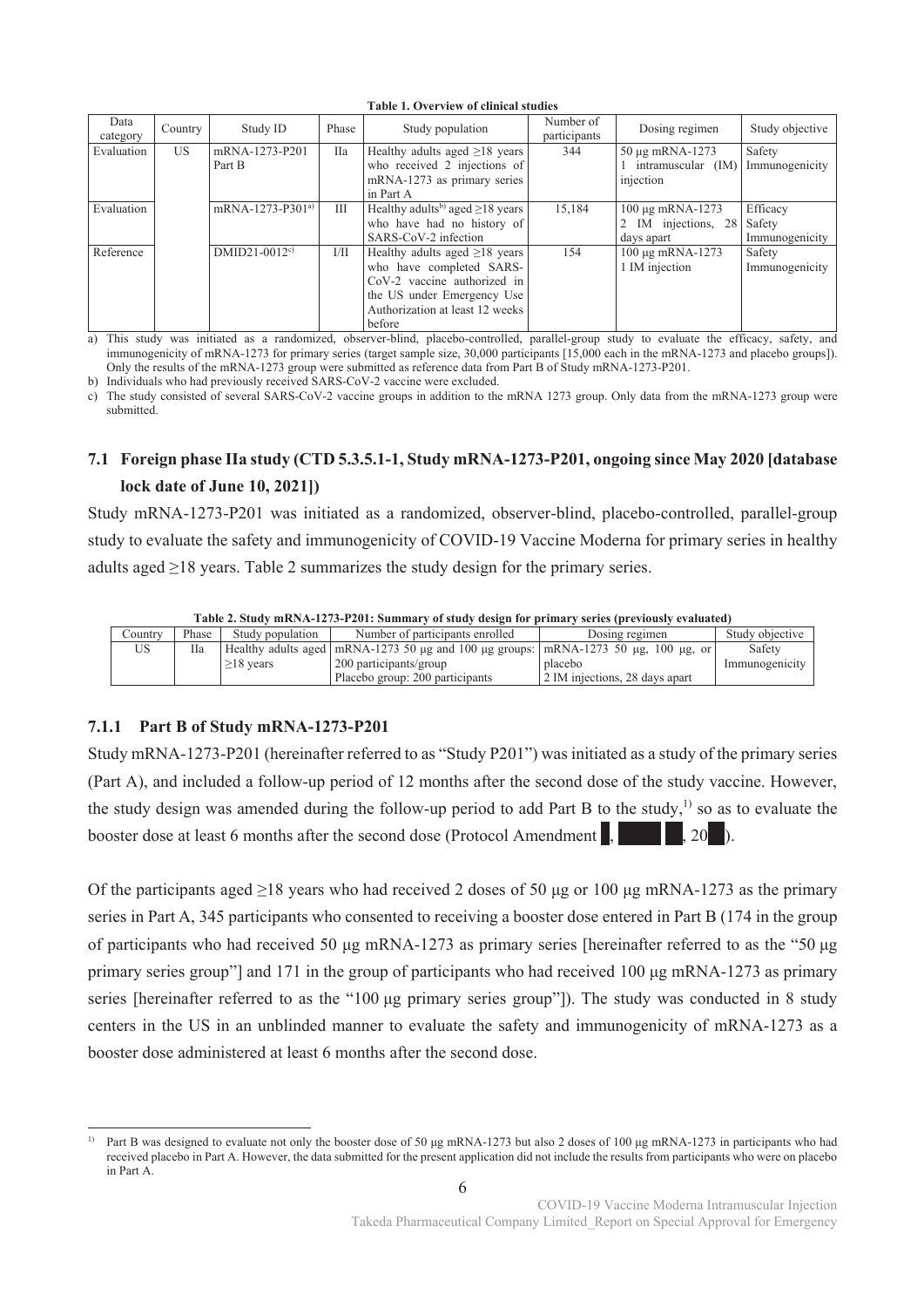Participants were to receive a single IM injection of 50 μg mRNA-1273.

Of the 345 participants who consented to receiving a booster dose, 344 participants received a booster dose of mRNA-1273 (173 in the 50 μg primary series group and 171 in the 100 μg primary series group) and were included in the Safety Set, of which 330 participants (163 in the 50 μg primary series group and 167 in the 100 μg primary series group) were included in the Solicited Safety Set because their solicited adverse event data were available from the participant diary. Of the 306 participants who received a booster dose of mRNA-1273 and were assessed for immunogenicity at baseline (pre-booster) and 28 days post-booster, 11 participants were excluded from analysis (due to SARS-CoV-2 infection at baseline [10 participants] and serious protocol deviation [1 participant]), and the remaining 295 participants (146 in the 50 μg primary series group and 149 in the 100 μg primary series group) were included in the Per-protocol set (PP set), which was used as the immunogenicity analysis population.

The median interval between the second dose and the booster dose in the Safety Set was 218.0 days (range, 177-269).

The primary immunogenicity endpoints were assessed by SARS-CoV-2 spike protein-specific binding antibody response. The geometric mean titer (GMT) [two-sided 95% confidence interval (CI)] of the immune response at 28 days after the booster dose was 1,068.84 [991.58, 1,152.12] in the 50 μg primary series group, 1,080.35 [1,015.47, 1,149.39] in the 100 μg primary series group, and 1,074.68 [1,024.10, 1,127.76] for the total of the groups. The geometric mean fold rise (GMFR) [two-sided 95% CI] from pre-booster to 28 days after the booster dose was 12.36 [11.11, 13.73] in the 50  $\mu$ g primary series group, 9.87 [8.78, 11.10] in the 100 μg primary series group, and 11.03 [10.18, 11.94] for the total of the groups.

The safety follow-up periods are shown below. The severity of adverse events was evaluated according to the Food and Drug Administration (FDA) guidance: "Guidance for Industry: Toxicity Grading Scale for Healthy Adult and Adolescent Volunteers Enrolled in Preventive Vaccine Clinical Trials" (September 2007).<sup>2)</sup>

- The following solicited adverse events: through 7 days after the booster dose
	- Local (injection site): pain, erythema/redness, swelling/induration, and lymphadenopathy<sup>3)</sup>
	- Systemic: headache, fatigue, myalgia, arthralgia, nausea/vomiting, chills, fever, and rash
- Unsolicited adverse events (excluding solicited adverse events occurring through 7 days after the study vaccine): through 28 days after the booster dose
- Serious adverse events: through 6 months after the booster dose

.

Table 3 shows solicited adverse events occurring through 7 days after the booster dose of mRNA-1273.

7

<sup>2)</sup> https://www.fda.gov/regulatory-information/search-fda-guidance-documents/toxicity-grading-scale-healthy-adult-and-adolescent-volunteersenrolled-preventive-vaccine-clinical (last accessed on November 26, 2021)

<sup>&</sup>lt;sup>3)</sup> Reported in the participant diary as axillary swelling or tenderness ipsilateral to the side of injection.

COVID-19 Vaccine Moderna Intramuscular Injection Takeda Pharmaceutical Company Limited\_Report on Special Approval for Emergency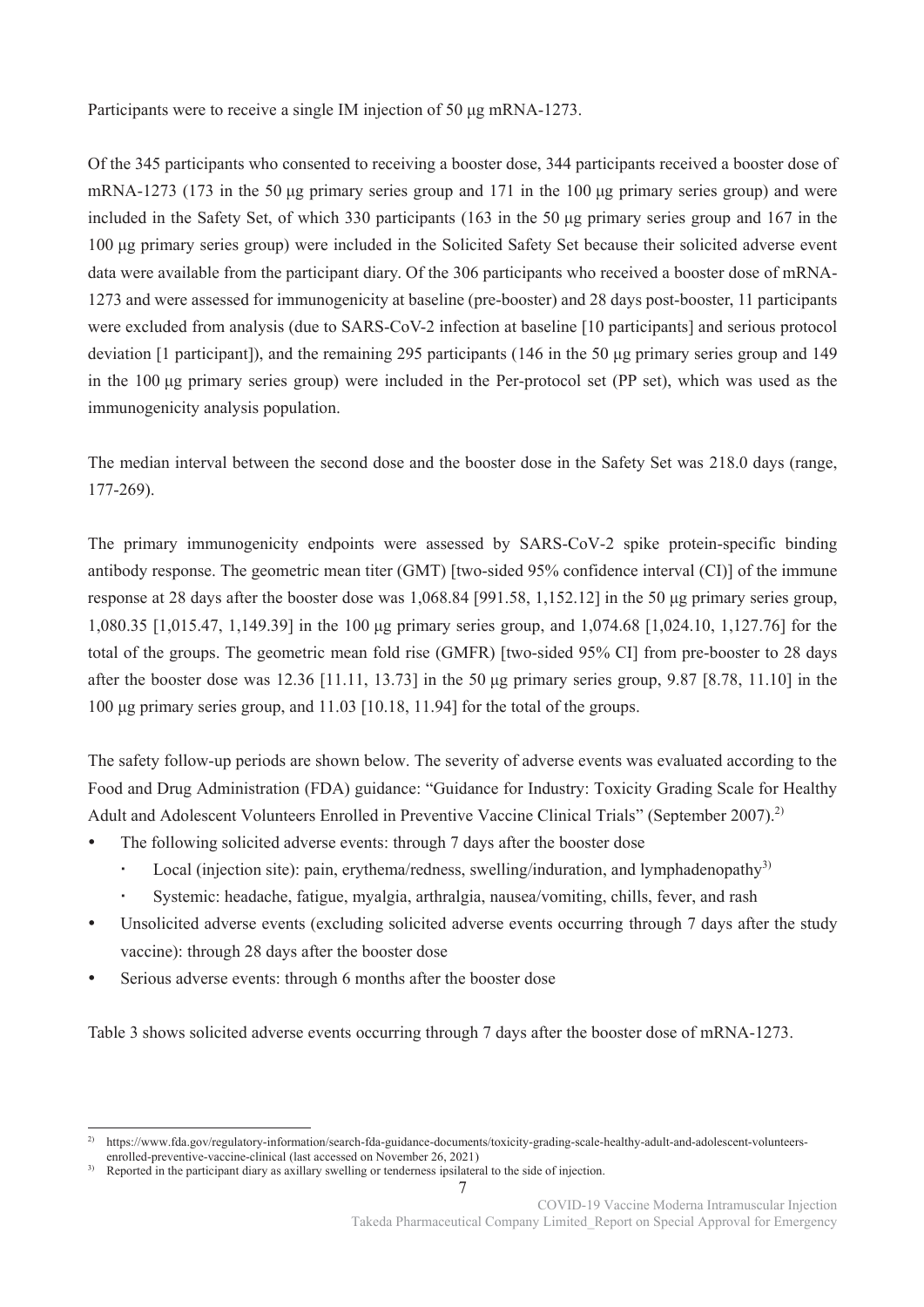|                               | Primary series 50 µg   |            | Primary series $100 \mu$ g |            | Booster dose $50 \mu$ g |            |  |
|-------------------------------|------------------------|------------|----------------------------|------------|-------------------------|------------|--|
|                               | $+$ booster dose 50 µg |            | $+$ booster dose 50 µg     |            | Total                   |            |  |
|                               |                        | $N = 163$  |                            | $N = 167$  |                         | $N = 330$  |  |
|                               | N1                     | $n$ (%)    | N1                         | $n$ (%)    | N1                      | $n$ (%)    |  |
| Local (injection site) (Any)  | 162                    | 144 (88.9) | 167                        | 143(85.6)  | 329                     | 287 (87.2) |  |
| Pain                          | 162                    | 144 (88.9) | 167                        | 140 (83.8) | 329                     | 284 (86.3) |  |
| Erythema/redness              | 162                    | 10(6.2)    | 167                        | 8(4.8)     | 329                     | 18(5.5)    |  |
| Swelling/induration           | 162                    | 12(7.4)    | 167                        | 9(5.4)     | 329                     | 21(6.4)    |  |
| Lymphadenopathy <sup>a)</sup> | 162                    | 35(21.6)   | 167                        | 34(20.4)   | 329                     | 69(21.0)   |  |
| Systemic (Any)                | 163                    | 127(77.9)  | 167                        | 126(75.4)  | 330                     | 253(76.7)  |  |
| Headache                      | 162                    | 97 (59.9)  | 167                        | 92(55.1)   | 329                     | 189 (57.4) |  |
| Fatigue                       | 162                    | 103(63.6)  | 167                        | 98 (58.7)  | 329                     | 201(61.1)  |  |
| Myalgia                       | 162                    | 86(53.1)   | 167                        | 82(49.1)   | 329                     | 168(51.1)  |  |
| Arthralgia                    | 162                    | 66 (40.7)  | 167                        | 69 (41.3)  | 329                     | 135(41.0)  |  |
| Nausea/vomiting               | 162                    | 29 (17.9)  | 167                        | 19(11.4)   | 329                     | 48 (14.6)  |  |
| Chills                        | 162                    | 62(38.3)   | 167                        | 59 (35.3)  | 329                     | 121(36.8)  |  |
| Fever <sup>b)</sup>           | 162                    | 13(8.0)    | 166                        | 11(6.6)    | 328                     | 24(7.3)    |  |
| Rash                          | 162                    | 6(3.7)     | 167                        | 3(1.8)     | 329                     | 9(2.7)     |  |

**Table 3. Solicited adverse events through 7 days after the booster dose (Study P201 Part B, Solicited Safety Set)** 

N = Number of participants analyzed, N1 = Number of participants reporting event data, n = Number of participants with the specified adverse event

a) Axillary swelling or tenderness ipsilateral to the side of injection

b)  $\geq$ 38°C (oral temperature)

Unsolicited adverse events and adverse reactions (i.e., adverse events for which a causal relationship to the study vaccine could not be ruled out) reported through 28 days after the injection of the study vaccine were analyzed. In the 50 μg primary series group, unsolicited adverse events occurred in 17 of 173 participants (9.8%) and adverse reactions occurred in 6 of 173 participants (3.5%); and in the 100 μg primary series group, unsolicited adverse events occurred in 22 of 171 participants (12.9%) and adverse reactions in 7 of 171 participants (4.1%). In the combined 50 μg and 100 μg primary series recipients, unsolicited adverse events occurred in 39 of 344 participants (11.3%) and adverse reactions in 13 of 344 participants (3.8%).

No deaths, serious adverse events, or adverse events leading to study discontinuation were reported through the database lock date (June 10, 2021).

During the period until the August 16, 2021 (safety data snapshot date) after the database lock date, no deaths or adverse events leading to study discontinuation were reported. Serious adverse events occurred in 2 participants in the 50 μg primary series group (pulmonary embolism, deep vein thrombosis, and pericarditis in 1 participant each [a participant may have more than 1 event] and in 2 participants in the 100 μg primary series group (tendon rupture and abortion spontaneous in 1 participant each). A causal relationship to mRNA-1273 was ruled out for all these events. $4$ )

# **7.1.2 Evaluation of immune responses in comparison with data from Study mRNA-1273-P301 as comparator (immunobridging analysis)**

After the start of Study P201 Part B, an analysis was planned to evaluate the immunogenicity following a single booster dose of 50 μg mRNA-1273 in the participants of Study P201 Part B (database lock date of June 10, 2021) in comparison with the immunogenicity data (database lock date of May 4, 2021) following the primary

<sup>.</sup> 4) Based on data subject to further cleaning.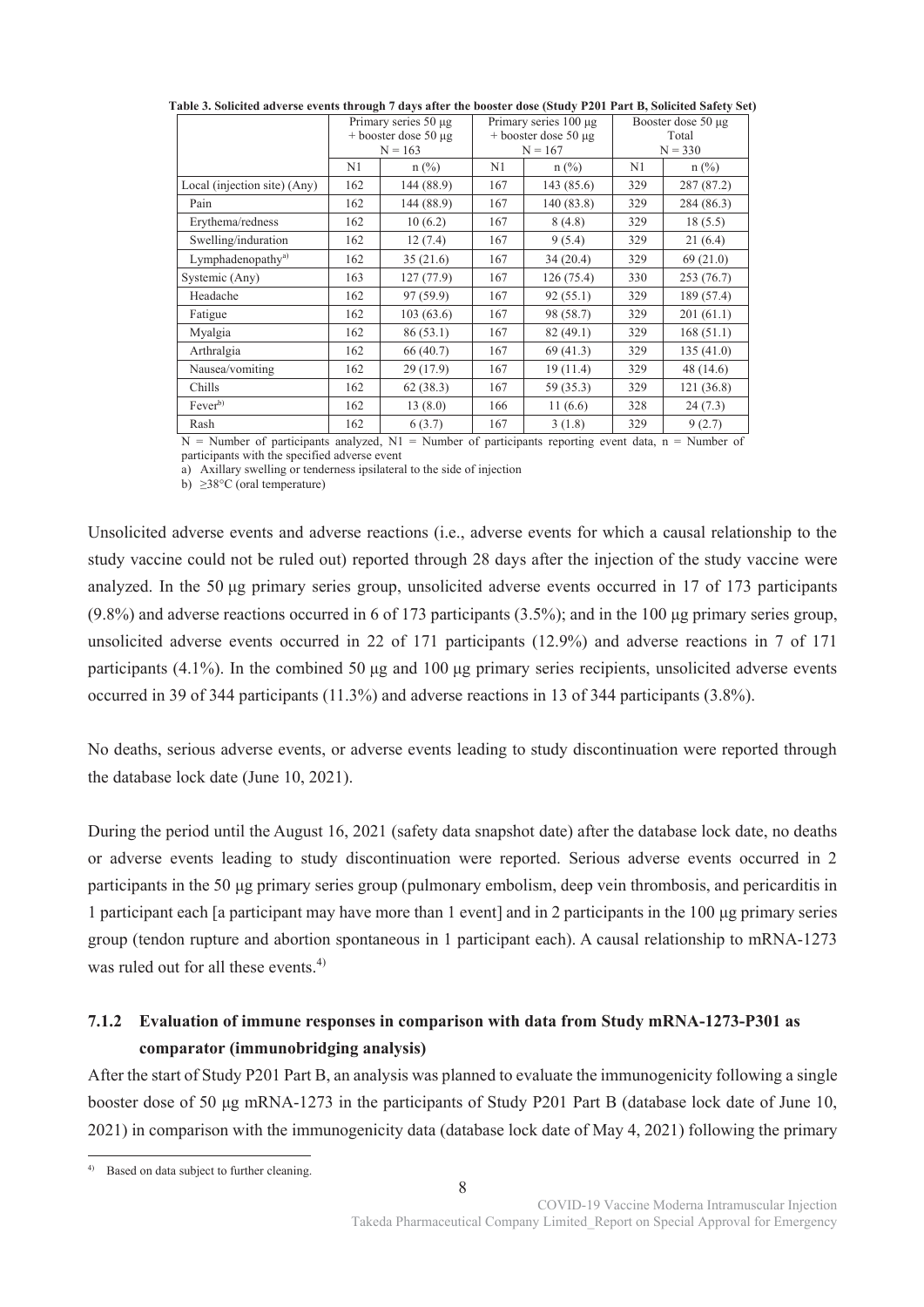series of 100 μg mRNA-1273 in Study mRNA-1273-P301 (hereinafter referred to as "Study P301") as the comparator (Statistical Analysis Plan for Immunobridging Analysis, Version  $\vert$ ,  $\vert$ , 20<sup>\*</sup>) [see Section 7.R.2].

The Per-Protocol (PP) Immunogenicity Subsets were used for this analysis. The PP Immunogenicity Subset for Study P201 Part B consisted of 295 participants (146 in the 50 μg primary series group and 149 in the 100 μg primary series group) included in the PP Set defined for immunogenicity analysis in Study P201. The PP Immunogenicity Subset for Study P301 consisted of 1,055 participants. Some participants were excluded from the immunogenicity PP random subcohort defined in Study P301 for reasons including the following: positive test result for SARS-CoV-2 at baseline, HIV infection, and the second dose administered outside the specified time window after the first dose (21-42 days post-first dose). The immunogenicity PP random subcohort in Study P301 was defined as participants who were selected by stratified random sampling (stratified by baseline SARS-CoV-2 status, age and at risk for severe COVID-19, and racial minority) from all participants in the mRNA-1273 group in Study P301. The participants also had to have completed 2 doses of study vaccine, of which the second dose was administered at 21 to 42 days after the first dose, with no major protocol deviations that might impact key study data.

The primary endpoints were the GMT of serum neutralizing antibody response against SARS-CoV-2 (prototype virus strain) (50% inhibitory dilution) and the proportion of participants achieving seroresponse (seroresponse rate). Both endpoints aimed to evaluate the non-inferiority of the immunogenicity data at 28 days after the booster dose of 50 μg mRNA-1273 to the immunogenicity data at 28 days after the second dose of primary series of 100 μg mRNA-1273. The non-inferiority of the immunogenicity of the 50 μg mRNA-1273 booster dose (28 days post-booster dose) to that of the 100 μg mRNA 1273 primary series (28 days post-second dose) is considered to be demonstrated if the prespecified non-inferiority criteria both in GMT and in seroresponse rate are met. The non-inferiority criteria were developed based on discussion with FDA and in accordance with the FDA's "Guidance for Industry: Emergency Use Authorization for vaccines to Prevent COVID-19" (May 2021).<sup>5)</sup> The pre-booster titer (Study P201 Part B) and pre-vaccination titer of the first primary series dose (Study P301) were used as the baseline for seroresponse rate assessment. In the Statistical Analysis Plan for Immunobridging Analysis version 1, the definition of seroresponse used for the assessment of seroresponse rate was based on the description included in the General Chapter of the US Pharmacopeia ("critical fold difference" in <1033> Biological Assay Validation). Seroresponse was initially defined as "a change of titer from below the lower limit of quantification (LLOQ) to equal to or above the LLOQ, or at least a 3.3-fold rise if baseline is equal to or above the LLOQ." Subsequently, FDA pointed out that a general definition for seroresponse should be used in the assessment of the primary endpoints for the following reasons: "a change of titer from below the LLOQ to equal to or above the LLOQ" may be caused simply by a variation of an assay, and "at least a 3.3-fold rise if baseline is equal to or above the LLOQ" would only exclude the difference derived from an assay variation; as a result, seroresponse rate using the assay-specific definition may not represent immunological response that is relevant to vaccination. The definition of seroresponse was

 $5)$ 5) https://www.fda.gov/regulatory-information/search-fda-guidance-documents/emergency-use-authorization-vaccines-prevent-covid-19 (last accessed on November 26, 2021)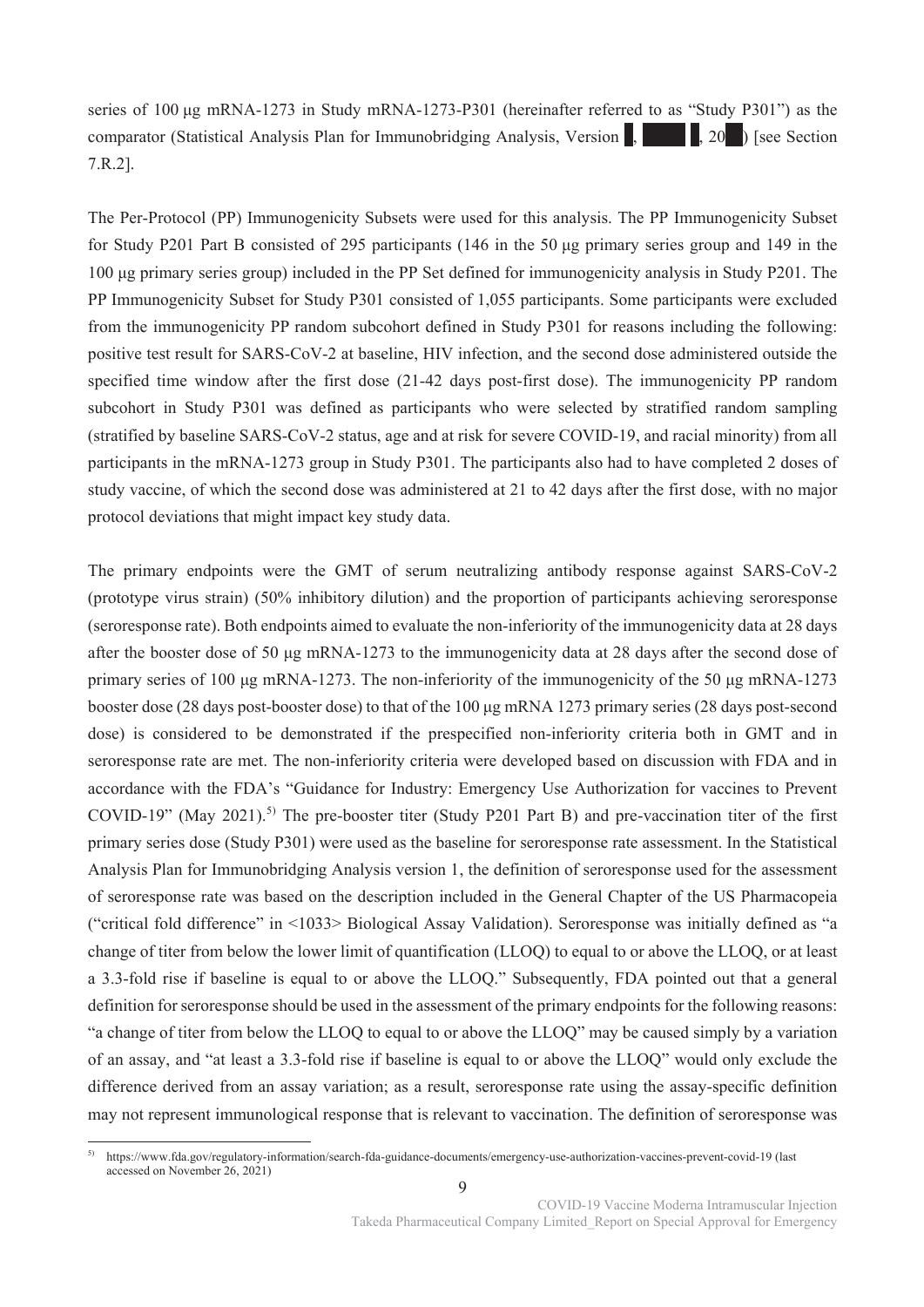therefore amended per comments from the FDA to "a change of titer from below the LLOQ to equal to or above  $4 \times$  the LLOQ, or at least a 4-fold rise if baseline is equal to or above the LLOQ" (Statistical Analysis Plan for Immunobridging Analysis, Version  $\mathbf{R}$ ,  $\mathbf{R}$ , 20<sup>\*</sup>).

Table 4 shows serum neutralizing antibody titers against the prototype virus strain in Studies P201 Part B and P301.

|                                                                       | $P201$ Part $Ba$              | P301                          |  |
|-----------------------------------------------------------------------|-------------------------------|-------------------------------|--|
|                                                                       | Booster dose 50 µg            | Primary series 100 µg         |  |
|                                                                       | $N = 295$                     | $N = 1.055$                   |  |
| Baseline                                                              |                               |                               |  |
| $\mathbf n$                                                           | 294                           | 1.052                         |  |
| GMT [two-sided 95% CI]                                                | 125.70 [111.01, 142.32]       | 9.62 [9.35, 9.90]             |  |
| 28 days post-booster dose (P201) or post-second primary series (P301) |                               |                               |  |
| n                                                                     | 295                           | 1.053                         |  |
| GMT [two-sided 95% CI]                                                | 1,892.71 [1,728.80, 2,072.16] | 1,081.12 [1,019.80, 1,146.14] |  |

#### **Table 4. Serum neutralizing antibody titers against the prototype virus strain (50% inhibitory dilution) (PP Immunogenicity Subsets)**

 $N =$  Number of participants analyzed,  $n =$  Number of participants with non-missing data at the evaluation time point

Antibody titers reported as below the LLOQ are replaced by  $0.5 \times$  LLOQ. Antibody titers greater than the upper limit of quantification (ULOQ) are converted to the ULOQ if actual values are not available (quantification range [LLOQ-ULOQ]: 18.5-45,118 (Study P201), 18.5-4,404 (Study P301)

a) Both mRNA-1273 primary series 50 μg and 100 μg recipient groups are combined

Table 5 shows serum neutralizing antibody titers against the prototype virus strain at 28 days after the booster dose (Study P201 Part B) compared with those at 28 days after the second dose (Study P301). The lower bound of the two-sided 95% CI of the ratio of geometric mean titers (GMR) exceeded the non-inferiority margin (0.67), with the point estimate  $\geq$ 1.0, meeting the prespecified non-inferiority criterion for the GMR.

|                                         | таже экспиратом от останительно андиизму посто аданов этого-со т-д (эми нипкими у анапиту и типинизмистом эмим |                                                                                                                                                    |   |                                          |                                         |  |  |  |
|-----------------------------------------|----------------------------------------------------------------------------------------------------------------|----------------------------------------------------------------------------------------------------------------------------------------------------|---|------------------------------------------|-----------------------------------------|--|--|--|
| $P201$ Part $Ba$                        |                                                                                                                |                                                                                                                                                    |   | P301                                     | GMR [two-sided $95\%$ CI] <sup>b)</sup> |  |  |  |
| Booster dose $50 \mu$ g                 |                                                                                                                |                                                                                                                                                    |   | Primary series $100 \mu$ g               | (P201 Part B post-booster dose)         |  |  |  |
| $N = 295$                               |                                                                                                                | $N = 1.055$                                                                                                                                        |   | /P301 post-primary series)               |                                         |  |  |  |
|                                         | n                                                                                                              | GLSM [two-sided $95\%$ CI] <sup>b)</sup>                                                                                                           | n | GLSM [two-sided $95\%$ CI] <sup>b)</sup> |                                         |  |  |  |
| 1.767.94<br>295<br>[1,586.45, 1,970.19] |                                                                                                                | 1.032.70<br>1,053<br>[974.21, 1,094.70]                                                                                                            |   | $1.71$ [1.52, 1.93]                      |                                         |  |  |  |
|                                         |                                                                                                                | $\mathbf{M}=\mathbf{M}_1,\dots$ is a consistence of the continuation of a substance in the second state of the confidence of $\alpha$ and $\alpha$ |   |                                          |                                         |  |  |  |

**Table 5. Comparison of serum neutralizing antibody titers against SARS-CoV-2 (50% inhibitory dilution) (PP Immunogenicity Subsets)** 

 $N =$ Number of participants analyzed,  $n =$ Number of participants with non-missing data at the evaluation time point

a) Both mRNA-1273 primary series 50 μg and 100 μg recipient groups are combined

b) An analysis of covariance (ANCOVA) with log-transformed antibody titer at 28 days post-booster dose (Study P201 Part B) and 28 days post-Dose 2 (Study P301) as the dependent variable, treatment group (P201 Part B 50 μg mRNA-1273 booster dose vs. P301 100 μg mRNA-1273 primary series) as the explanatory variable, and age (<65 years vs. ≥65 years) as the covariate.

Table 6 shows serum neutralizing antibody seroresponse rate to mRNA-1273 at 28 days after the booster dose in Study P201 Part B compared with that at 28 days after the primary series (second dose) in Study P301. The lower bound of the two-sided 95% CI of the difference in seroresponse rate is less than the non-inferiority margin (−10%), indicating that the prespecified criterion of non-inferiority in terms of seroresponse rate was not met.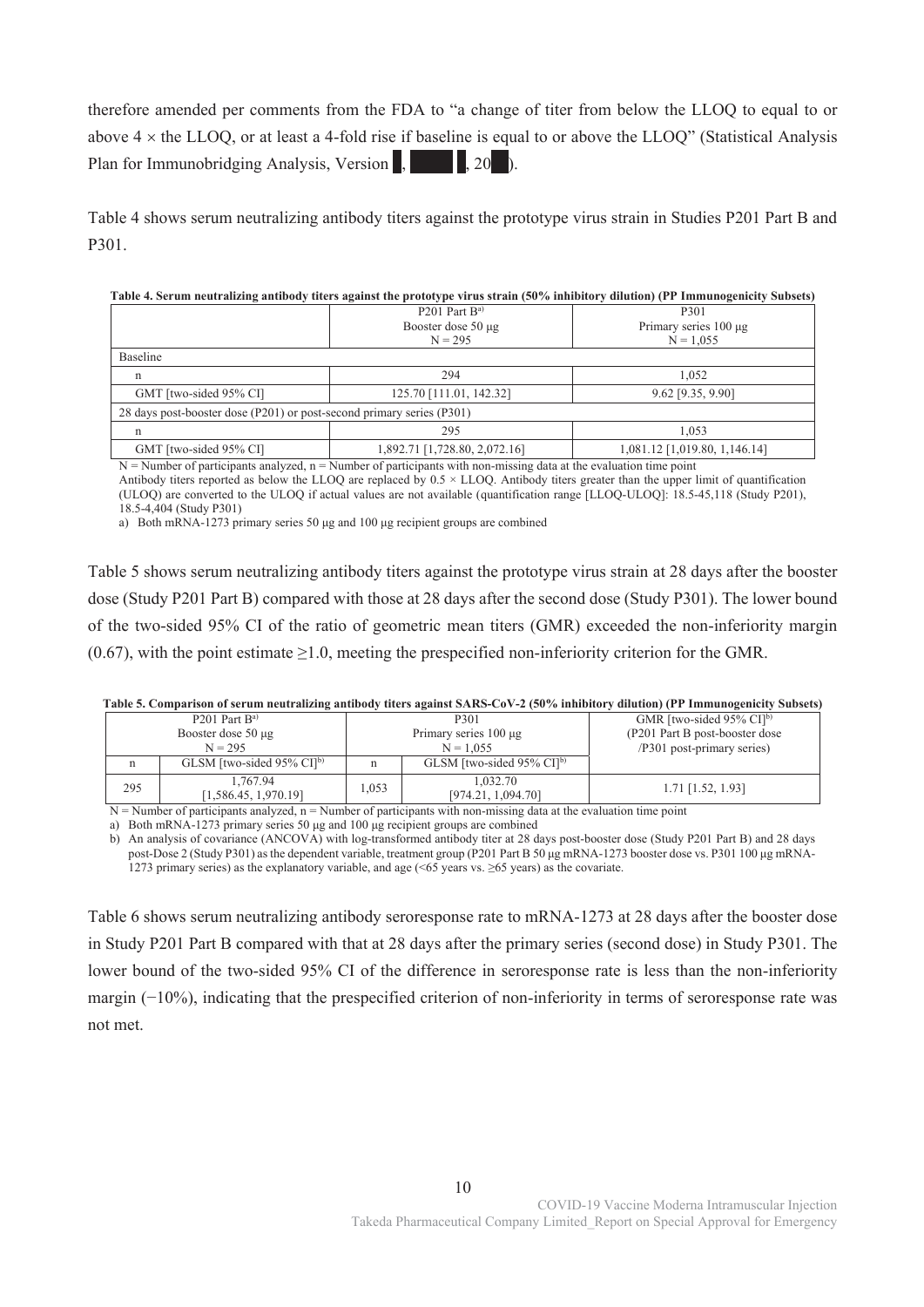#### **Table 6. Comparison of seroresponse rates (serum neutralizing antibody against SARS-CoV-2) (50% inhibitory dilution) (PP**

|                  | <b>Immunogenicity Subsets</b> ) |                                     |                            |                                     |                                              |  |  |  |
|------------------|---------------------------------|-------------------------------------|----------------------------|-------------------------------------|----------------------------------------------|--|--|--|
| $P201$ Part $Ba$ |                                 |                                     | P301                       |                                     | Difference in seroresponse rate              |  |  |  |
|                  |                                 | Booster dose $50 \mu$ g             | Primary series $100 \mu$ g |                                     | [two-sided 95% $CI[c]$ ]                     |  |  |  |
| $N = 295$        |                                 |                                     |                            | $N = 1.055$                         | $(P201$ Part B post-booster dose) – $(P301)$ |  |  |  |
|                  | Seroresponse rate<br>n/N1       |                                     | n/N1                       | Seroresponse rate                   | post-primary series)                         |  |  |  |
|                  |                                 | [two-sided $95\%$ CI] <sup>b)</sup> |                            | [two-sided $95\%$ CI] <sup>b)</sup> |                                              |  |  |  |
|                  | 265/294                         | 90.1 [86.1, 93.3]                   | 1,033/1,050                | 98.4 [97.4, 99.1]                   | $-8.2$ [ $-12.2, -5.2$ ]                     |  |  |  |

 $N =$  Number of participants analyzed,  $N1 =$  Number of participants with non-missing data at both pre- and post-vaccination time points; n = Number of participants who met the seroresponse criteria (a change of titer from below the LLOQ to  $\geq 4 \times$  LLOQ, or  $\geq 4$ -fold rise if baseline is equal to or above the LLOQ)

a) Both mRNA-1273 primary series 50 μg and 100 μg recipient groups are combined

b) Clopper-Pearson method

c) Miettinen-Nurminen method

## **7.R Outline of the review conducted by PMDA**

### **7.R.1 Clinical positioning of the booster dose**

The applicant's explanation about the clinical positioning of the booster dose of COVID-19 Vaccine Moderna: The efficacy data on the mRNA-1273 primary series that were obtained from clinical studies, overseas reports, and other sources after the initial approval are summarized below.

(a) Clinical study results and other data

The results of the final efficacy analysis in Study P301 (database lock date of May 4, 2021; CTD 5.3.5.1-2): In the PP Set,<sup>6)</sup> which serves as the primary population for the analysis of primary series efficacy (14,287) participants in the mRNA-1273 group and 14,164 participants in the placebo group), the vaccine efficacy (VE) for the prevention of symptomatic COVID-19<sup>7)</sup> starting 14 days after the second dose was 93.2% [two-sided 95% CI, 91.0%, 94.8%]. The median follow-up time after randomization was 5.3 months as of the final analysis. The VE values [two-sided 95% CIs] against symptomatic COVID-19 according to follow-up time after the second dose were as follows: 91.9% [78.0%, 97.9%] in ≥14 days and <28 days; 91.7% [85.9%, 95.5%] in ≥28 days and <56 days; 94.9% [91.0%, 97.4%] in ≥56 days and <84 days; 92.8% [88.0%, 96.0%] in ≥84 days and  $\le$ 112 days; and 91.8% [83.2%, 96.6%] in  $\ge$ 112 days. The VE against severe COVID-19<sup>8)</sup> was 98.2% [twosided 95% CI, 92.8%, 99.6%]. In the data evaluated for the initial approval, the VE against COVID-19 was 94.5% [two-sided 99.1% CI, 81.8%, 98.3%], while the VE against severe COVID-19 was 100% ("Report on Special Approval for Emergency of COVID-19 Vaccine Moderna Intramuscular Injection" dated on May 17,

<sup>-</sup><sup>6)</sup> Of the participants in the FAS, those who did not have SARS-CoV-2 infection at baseline were included in the mITT Set. Of the participants in the mITT Set, those who received the second dose of study vaccine within the pre-specified time window and had no major protocol deviation were included in the PP Set.

Symptomatic COVID-19 was defined as follows:

<sup>•</sup> The participant experienced at least 2 of the following systemic COVID-19 symptoms: fever ≥38°C, chills, myalgia, headache, sore throat, new olfactory and taste disorder(s); OR

<sup>•</sup> The participant experienced at least one of the following respiratory signs/symptoms (cough, shortness of breath, or difficulty breathing), or clinical or radiographical evidence of pneumonia; AND

<sup>•</sup> The participant has at least one nasopharyngeal swab, nasal swab, saliva sample, or respiratory sample, positive for SARS-CoV-2 by nucleic acid amplification test.

Severe COVID-19 was defined as meeting at least one of the following criteria:

<sup>•</sup> Clinical signs at rest indicative of severe systemic illness (respiratory rate ≥30 per minute, heart rate ≥125 beats per minute, SpO<sub>2</sub> ≤93% or  $PaO<sub>2</sub>/FiO<sub>2</sub> < 300 mmHg$ 

<sup>•</sup> Respiratory failure or acute respiratory distress syndrome (defined as needing high-flow oxygen, non-invasive or mechanical ventilation, or extracorporeal membrane oxygenation [ECMO])

<sup>•</sup> Evidence of shock (systolic blood pressure <90 mmHg, diastolic blood pressure <60 mmHg, or requiring vasopressors)

<sup>•</sup> Significant acute renal, hepatic, or neurological dysfunction

<sup>•</sup> Admission to an intensive care unit

<sup>•</sup> Death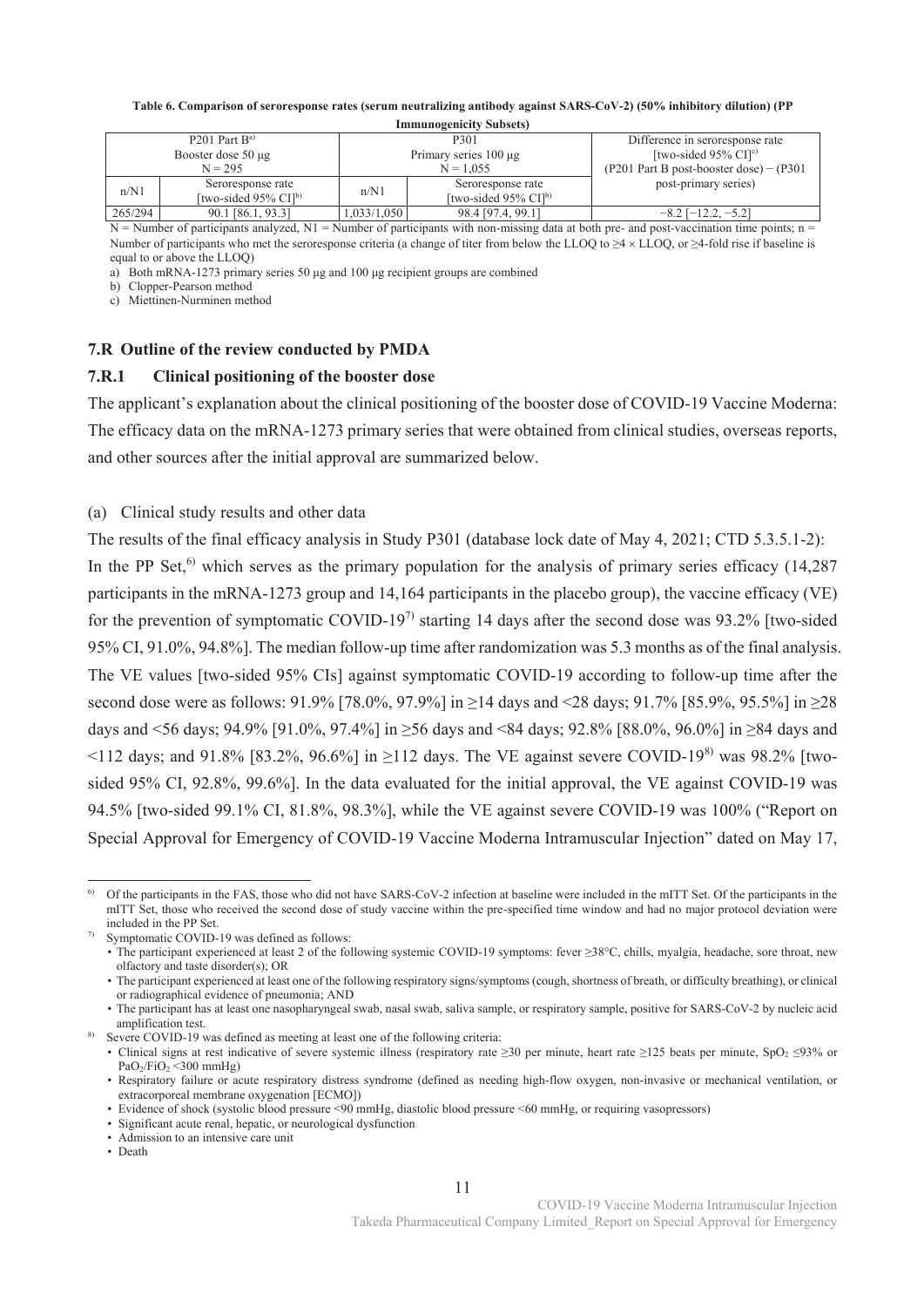# 2021).

As part of the ongoing Study P301, a follow-up survey<sup>9)</sup> of breakthrough infections was conducted for an exploratory analysis of the incidence rate of symptomatic COVID-19 confirmed in the mITT Set between July 1, 2021 and August 27, 2021. The vast majority of symptomatic COVID-19 cases reported in the follow-up survey were attributed to the Delta variant. The incidence rate of breakthrough infections in participants who had been assigned to mRNA-1273 and had received their primary series (at least 1 dose) between July 27, 2020 and December 16, 2020 (median follow-up<sup>10)</sup> of 13 months) was 77.1 cases per 1,000 person-years, which was higher than that in participants who had been assigned to placebo and then had received their mRNA-1273 primary series after unblinding, between December 29, 2020 and April 30, 2021 (median follow-up<sup>10)</sup> of 7.9 months)―49.0 cases per 1,000 person-years. The data showed that protection against the Delta variant is higher in participants more recently vaccinated than in those more remotely vaccinated.

The change in neutralizing antibody titers over time was evaluated using sera from the Study P201 participants who had received 2 doses of mRNA-1273. Serum neutralizing antibody titers decreased over time. The neutralizing antibody titers were 6- to 7- fold lower against the prototype virus strain at 6 to 8 months after the second dose than at 1 months after the second dose, and approximately 40-fold lower against the Beta, Gamma, and Delta (*Nat Med.* 2021;27:2025-31).

(b) Overseas reports of epidemiological investigation and other studies on mRNA vaccines including mRNA-1273

A recent publication has suggested that the waning of immunity within 6 months after vaccination or natural infection may partly contribute to re-infection or breakthrough infection with SARS-CoV-2 (https://assets.publishing.service.gov.uk/government/uploads/system/uploads/attachment\_data/file/1005517/ Technical\_Briefing\_19.pdf [last accessed on November 26, 2021]). There is a publication reporting that the efficacy of SARS-CoV-2 mRNA vaccines, including mRNA-1273, for prevention of SARS-CoV-2 infection and COVID-19 symptoms reduced over time  $(medRxiv<sup>11</sup>)$  preprint doi: https://doi.org/10.1101/2021.08.06.21261707, *MMWR Morb Mortal Wkly Rep.* 2021;70:1150-5).

Although the duration of efficacy of mRNA-1273 primary series for prevention of COVID-19 is not clear, as in the discussions in Subsections (a) and (b) above, the vaccine efficacy is likely to decline over time. On the other hand, while drugs for the treatment of COVID-19 are beneficial, they are not sufficient to control the global pandemic. The vaccination against SARS-CoV-2 is still essential for the prevention of COVID-19.

Under the circumstances, Study P201 Part B was conducted to investigate the booster dose of mRNA-1273. The Part B evaluated the immunogenicity and safety of a booster dose in participants primed with mRNA-1273 6 to 8 months earlier. Administration of a booster dose increased neutralizing antibody titers against SARS-

12

-

<sup>9)</sup> In this analysis, a data snapshot was created because patients did not have a definitive diagnosis. The date of the onset of COVID-19 was defined as the date on which a positive RT-PCR test result was obtained or the date on which COVID-19 symptoms were reported, whichever occurred later.

<sup>&</sup>lt;sup>10)</sup> The duration of follow-up after the first dose (1 month defined as 28 days)

<sup>11)</sup> medRxiv (The Preprint Server For Health Sciences): https://www.medrxiv.org/ (last accessed on November 26, 2021)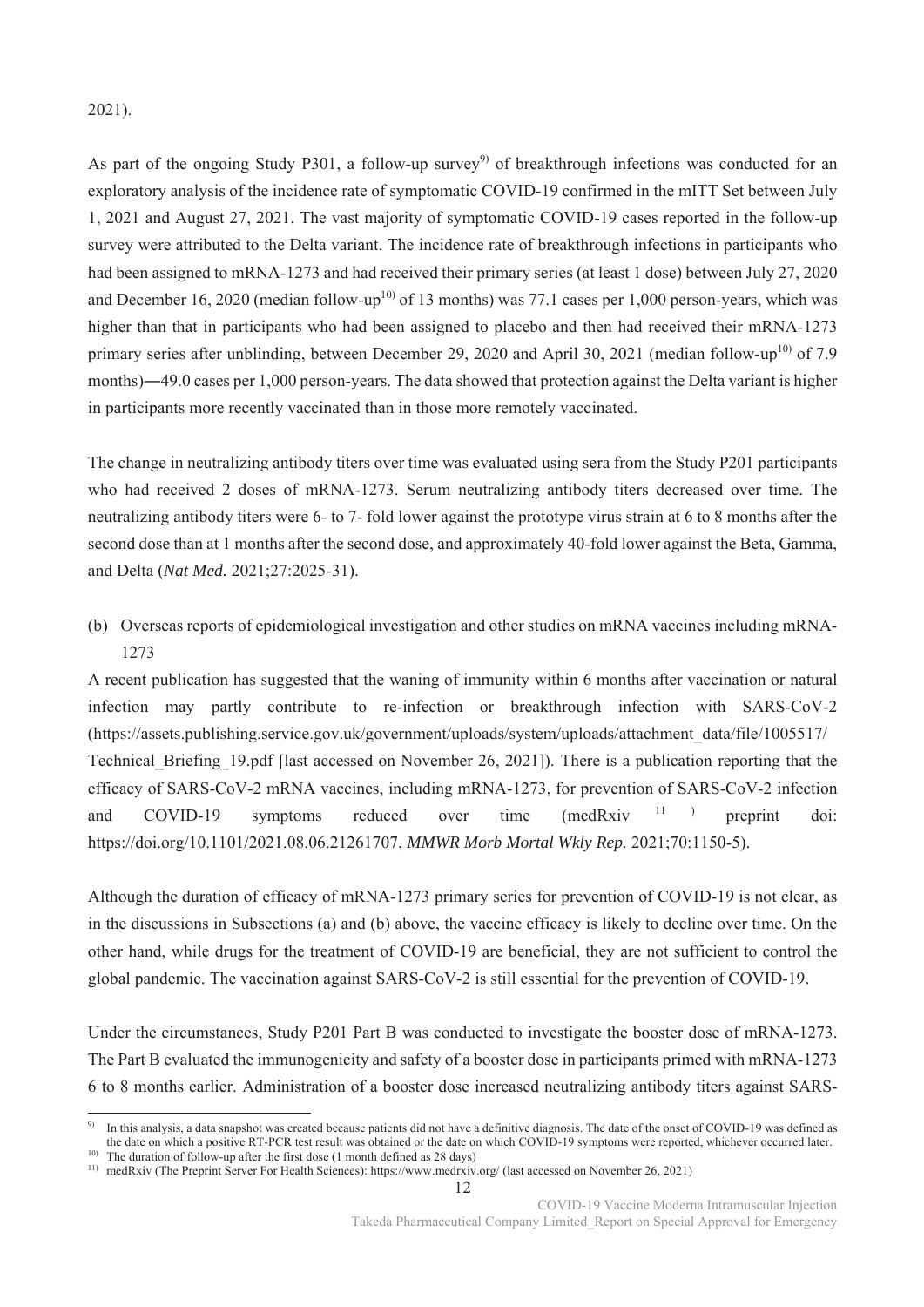CoV-2 [see Sections 7.1 and 7.R.3]. Given the demonstrated efficacy of the primary series of mRNA-1273 and an increase in neutralizing antibody titers against the Delta and other variants following a booster dose, the booster dose of mRNA-1273 is expected to be effective [see Section 7.R.3]. The safety profile of the booster dose in Study P201 Part B is similar to the safety profile of mRNA-1273 observed in Study P301, which evaluated the efficacy of the primary series. No significant safety concerns were identified in Part B [see Section 7.R.4].

Based on the above, a booster dose of mRNA-1273 in individuals primed with mRNA-1273 at least 6 months earlier is expected to increase neutralizing antibody levels, thereby preventing COVID-19 after breakthrough infection, and maintaining effective protection against COVID-19 during the resurgence of infections due to the Delta and other variants. Therefore, administration of a booster dose of mRNA-1273 is of clinical significance.

#### PMDA's view:

In the Expert Discussion meeting held for the review of the initial application for COVID-19 Vaccine Moderna, it was pointed out that the need for a booster dose should be considered when the duration of efficacy has become clear from post-marketing data ("Report on Special Approval for Emergency of COVID-19 Vaccine Moderna Intramuscular Injection" dated on May 17, 2021). Neutralizing antibody titers in Study P201 participants decreased at 6 to 8 months after the completion of mRNA-1273 primary series (*N Engl J Med.*  2021;384:2259-61). However, so far there are no specific indicators to determine the duration of the efficacy of mRNA-1273, or no established neutralizing antibody titer threshold conferring protection. Therefore, whether the neutralizing antibody titer at 6 to 8 months after the completion of primary series is sufficient to prevent COVID-19 is unknown. The duration of efficacy of primary series is not clear. However, in the followup survey of breakthrough infections performed as part of Study P301 during the Delta variant surge, though the analysis was retrospective, the incidence rate of COVID-19 was higher among participants more remotely vaccinated with mRNA-1273 at the time of survey than among those more recently vaccinated. A decline in neutralizing antibody titers over time may partly contribute to the higher incidence rate of COVID-19.

Some countries and regions have begun to roll out booster vaccinations in individuals who have completed their primary series of vaccination against SARS-CoV-2 as public health measures. In countries and regions where SARS-CoV-2 vaccination programs had been initiated ahead of other countries, booster doses have already given to primary series vaccine recipients. There is a publication reporting the early efficacy of a booster dose (*Lancet.* 2021 Oct 29; S0140-6736(21)02249-2. doi: 10.1016/S0140-6736(21)02249-2). In the US where the largest number of doses of mRNA-1273 have been used for vaccination, the Emergency Use Authorization was amended on October 20, 2021 for the use of a single booster dose of COVID-19 Vaccine Moderna (mRNA-1273) that may be administered at least 6 months after completion of the primary series of mRNA-1273 to individuals aged ≥65 years; individuals aged 18 through 64 years at high risk of severe COVID-19; and individuals aged 18 through 64 years with frequent institutional or occupational exposure to SARS CoV-2, who are at high risk of serious complications of COVID-19, including severe COVID-19. On November 19, 2021, the eligible population was expanded to all individuals aged ≥18 years. Furthermore, the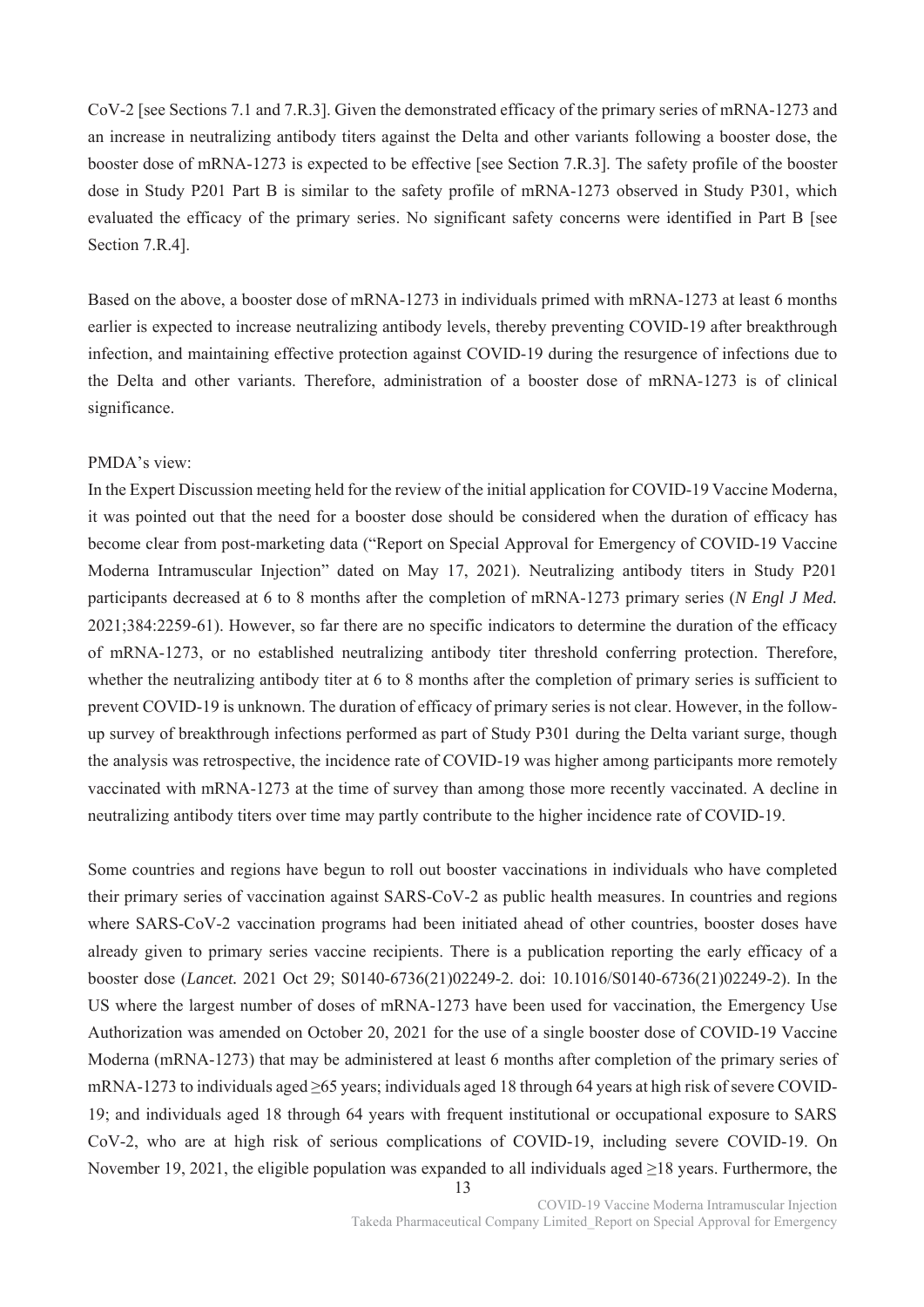use of mRNA-1273 as a booster dose is also allowed in individuals who have completed their primary series vaccination with a different COVID-19 vaccine (i.e., Comirnaty Intramuscular Injection or Janssen's SARS-CoV-2 vaccine), according to the Centers for Disease Control and Prevention (CDC) (https://www.cdc.gov/vaccines/covid-19/clinical-considerations/covid-19-vaccines-us.html [last accessed on November 27, 2021]).

In Japan, the primary series vaccination campaign was rolled out quickly. After the rapid surge of COVID-19 cases in July and August 2021, a trend towards a decline in new cases has been continuing since September 2021 (https://www.mhlw.go.jp/content/10906000/000852320.pdf [last accessed on November 26, 2021]). However, in view of the resurgence of COVID-19 in countries where SARS-CoV-2 vaccination started earlier than in Japan, even after the majority of the citizens have completed their primary series, large-scale outbreaks of SARS-CoV-2 infection or a rapid surge in COVID-19 cases could occur, and this will overwhelm hospitals. Therefore, the evaluation of booster dose vaccination in Japan is necessary in preparation for a possible future resurgence of SARS-CoV-2 infections.

Based on the data, including clinical study results, submitted in support of the present application, the booster dose of mRNA-1273 is expected to have a certain level of efficacy [see Section 7.R.3], and has tolerable safety [see Section 7.R.4]. However, the benefit-risk balance of the booster dose varies depending on the status of COVID-19 outbreaks, circulating strains, and the presence of risk factors for severe COVID-19 in individuals, and is different from that for the primary series, for which all individuals aged  $\geq$ 12 years are essentially eligible. With the current situations, such as the SARS-CoV-2 vaccination status and the number of COVID-19 cases in Japan, while urgent booster vaccination may not be necessary for all individuals primed with mRNA-1273, a booster dose has a certain level of clinical significance from the standpoint of preventing severe COVID-19 and serious outcomes caused by SARS-CoV-2 infection.

#### **7.R.2 Review strategy**

The applicant submitted the data from Study P201 Part B, a study which evaluated the immunogenicity and safety of a booster dose of 50 μg mRNA-1273, as the data to support the efficacy of a booster dose of mRNA-1273.

The applicant's explanation about the outline of protocol design for Study P201 Part B and the evaluation of immune response:

Based on the "Appendix 2: Evaluation of Vaccines to Address Emerging SARS-CoV-2 Variants" to the FDA Guidance<sup>5)</sup> regarding vaccine development in response to the emergence of variants, immunobridging was performed to evaluate the efficacy of a booster dose of mRNA-1273. Clinical efficacy was evaluated using clinical immunogenicity data.

When protocol design for a booster dose study began, some period of time had elapsed since the completion of the primary series of mRNA-1273. At that time, Study P201 was the only study that allowed for evaluation of a booster dose. For this reason, the protocol of Study P201 (Part A) was amended during the post-primary

14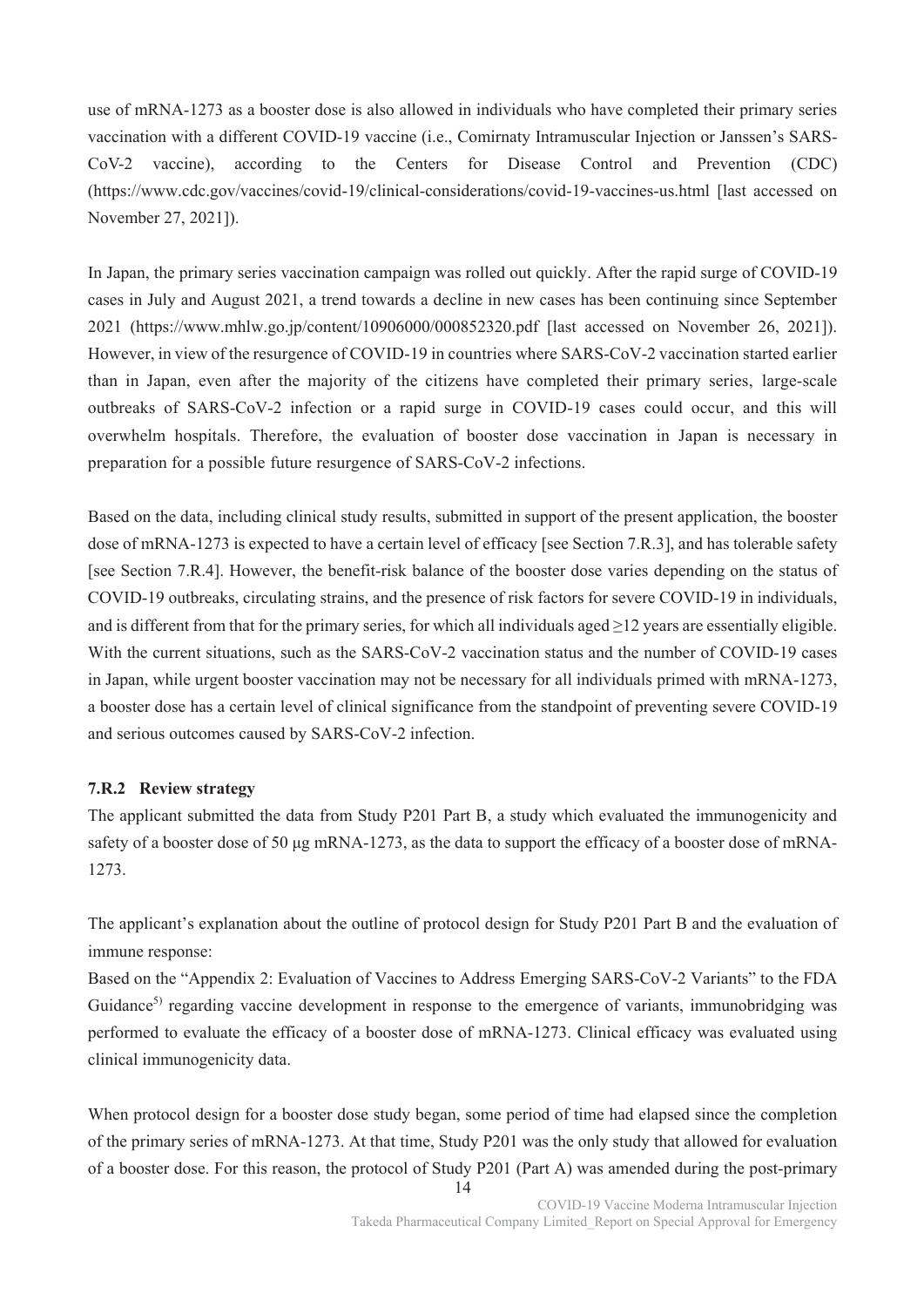series follow-up period to include a study design for Part B.<sup>1)</sup> Under the amended protocol, among Part A participants who received 50 μg or 100 μg mRNA-1273, those who would choose to receive a booster dose of mRNA-1273 were to be enrolled in Part B. The participants in Part B were to be assessed for immunogenicity and safety following a booster dose of 50 μg mRNA-1273 (Protocol Amendment  $\mathbf{R}$ ,  $\mathbf{R}$   $\mathbf{R}$ , 20<sup>\*</sup>).

The immunogenicity data from Study P301, which evaluated the efficacy of the primary series, were to be used as reference data, to evaluate the immunogenicity of Study P201 Part B (Statistical Analysis Plan for Immunobridging Analysis, Version  $\vert$ ,  $\vert$ , 20<sup>\*</sup>). Because a new analysis was to be performed using data from a different study, a statistical analysis plan was developed separately from that for Study P201. To minimize the impact of comparing results from different studies on immunogenicity evaluation, analysis populations for both studies were defined as participants who tested negative for SARS-CoV-2 at baseline and who had no major protocol deviation that might affect results. Antibody titers for both studies were measured using the same test system in the same institution.

In the primary analysis of booster dose-related immunogenicity, Part A included 200 participants each in the 50 μg and 100 μg mRNA-1273 groups, but only approximately 170 participants per group were expected to give consent to receiving a booster dose; therefore, it was decided to use the combined data of both primary series dose groups in Study P201 (50 μg mRNA-1273 group and 100 μg mRNA-1273 [approved dosage] group). In addition, in view of the possibility that results would differ between the dose groups, data were to be analyzed also for each primary series dose. The results of analyses for each primary series dose in Part B showed that the immunogenicity data and safety profile were similar between the dose groups, indicating that the use of the combined data of both primary series dose groups is justified.

In the immunobridging analysis, the GMT of (prototype virus strain) neutralizing antibodies and the proportion of participants achieving seroresponse were selected as the primary endpoints. The non-inferiority of immunogenicity data of 50 μg mRNA-1273 at 28 days after the booster dose in Study P201 Part B to the immunogenicity data at 28 days after the second dose in Study P301 was to be evaluated. The non-inferiority success criterion and seroresponse criterion to be used for the assessment of seroresponse rate were specified in accordance with the FDA Guidance<sup>5)</sup> and discussion with FDA [see Section 7.1.2].

# PMDA's view:

As it is becoming clear that the neutralizing antibody titer after SARS-CoV-2 vaccination correlates with vaccine efficacy for the prevention of COVID-19 (*Vaccine.* 2021;39:4423-8, *Nat Med.* 2021;27:1205-11), immunobridging analyses based on naturalizing antibody titer have been increasingly used as an approach to the evaluation of vaccine efficacy in cases including expansion of eligible individuals for SARS-CoV-2 vaccines to include children, development of variant-specific versions of approved SARS-CoV-2 vaccines, and case where assessment of vaccines in clinical endpoint studies is no longer feasible (e.g., *ICMRA COVID-19 Vaccine development: Future steps Workshop.* 24 June 2021<sup>12</sup>). In Japan, the method of evaluation of the

<sup>.</sup> 12) http://www.icmra.info/drupal/en/covid-19/24june2021 (last accessed on November 27, 2021)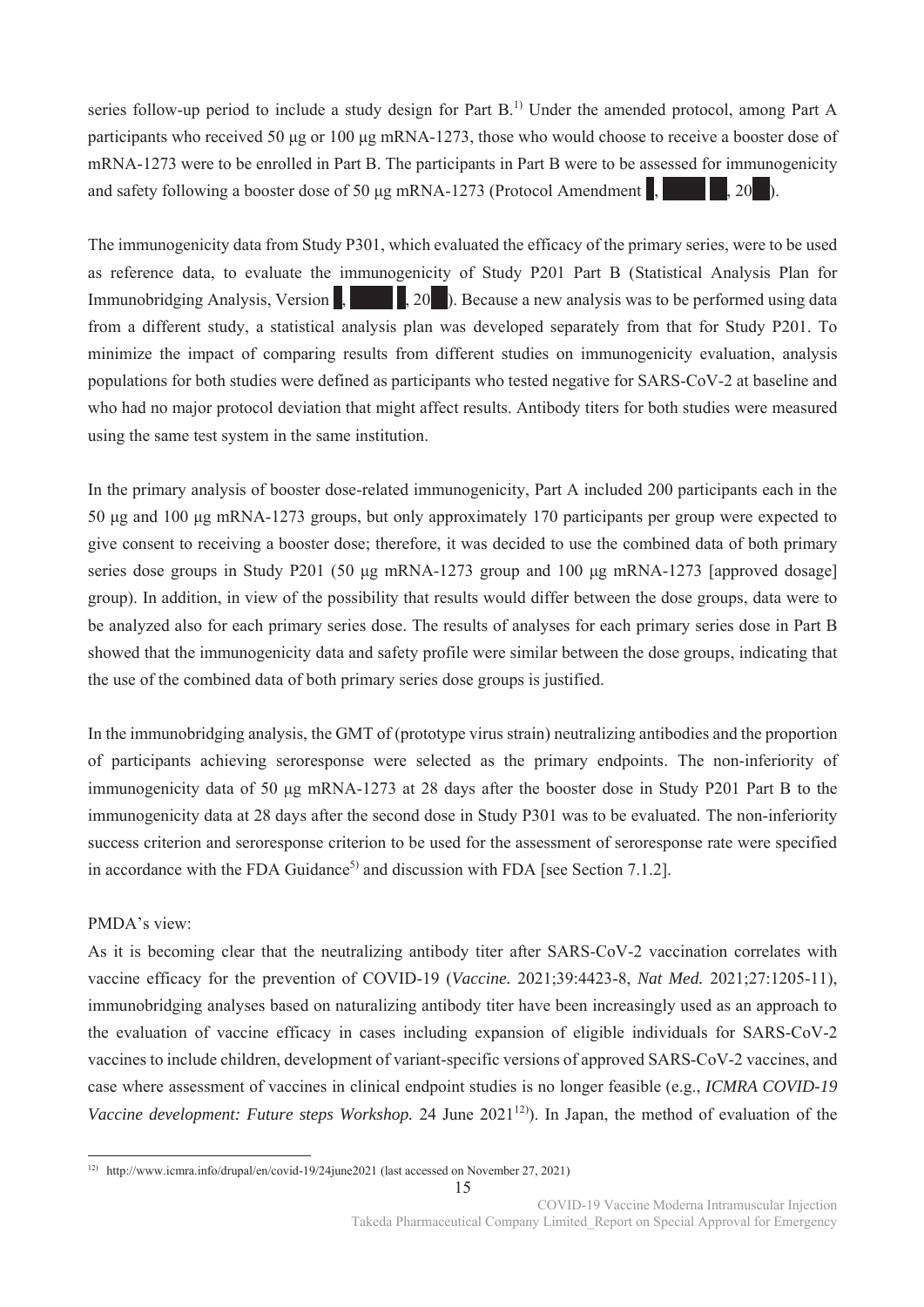efficacy of a variant-specific vaccine based on the comparison of the immunogenicity after the booster dose with that after the primary series with the parent vaccine is presented in the "Principles for the Evaluation of Vaccines Against the Novel Coronavirus SARS-CoV-2 (Appendix 1) Evaluation of vaccines against variants" (Office of Vaccines and Blood Products, PMDA, dated on April 5, 2021). This approach is applicable to the evaluation of efficacy of a booster dose in individuals who completed the primary series with the same SARS-CoV-2 vaccine. Because the efficacy of mRNA-1273 primary series in preventing COVID-19 has been demonstrated in Study P301, the present application may be reviewed in line with the approach proposed by the applicant: immunogenicity is evaluated in Study P201 Part B, and the efficacy of the booster dose of mRNA-1273 is demonstrated by establishing the non-inferiority of post-booster immunogenicity results from Study P201 Part B in comparison to the immunogenicity data after the second dose of primary series in Study P301, in accordance with the analysis plan, which was agreed upon between FDA and Moderna TX, Inc.

Study P201 is the only study in which evaluation of a booster dose can be practically performed. Given the urgent need for development of the booster dose of mRNA-1273, there seems no alternative way to the approach proposed by the applicant, i.e., comparing data from different studies. Some of the demographics and baseline characteristics of the participants vary between the populations from the different studies, and the impact of the variation on evaluation requires further verification when data become available. However, given that there are no significant differences in the subgroup analyses of VE and neutralizing antibody titers after the primary series according to demographics and baseline characteristics [see Section 7.R.3] and that antibody titers for the studies were measured by the same assay methodology, comparison of the immunogenicity results from the two studies is considered acceptable.

On the basis of the evaluation results of post-booster dose, which did not differ between the different primary series dose levels, the applicant claimed the appropriateness of the use of combined data in Study P201 Part B obtained from recipients of the different primary series dose levels. However, the reason that the applicant decided to use the combined data at the time of planning, as well as the appropriateness of the decision have not been fully rationalized. The impacts of the difference in primary series dose levels on immune response after a booster dose are not clear. In addition, the GMT of pre-booster neutralizing antibody titer was 104.66 [two-sided 95% CI, 88.28, 124.07] in the 50 μg primary series group and 150.22 [two-sided 95% CI, 125.73, 179.50] in the 100 μg primary series group (Table 8). The data do not indicate that these groups are similar to each other; therefore, it cannot be determined that the study design of pooling data from different primary series dose groups is appropriate. For the present application, the submitted data are assessed based on the evaluation results of immunogenicity in Study P201 Part B, with a primary focus on the results of 100 μg primary series (approved dosage).

The safety of the booster dose of mRNA-1273 is evaluated mainly focusing on the results of Study P201 Part B. The results of Study DMID21-0012, which evaluated the safety and immunogenicity of a booster dose of 100 μg mRNA-1273, submitted as reference data, is also examined.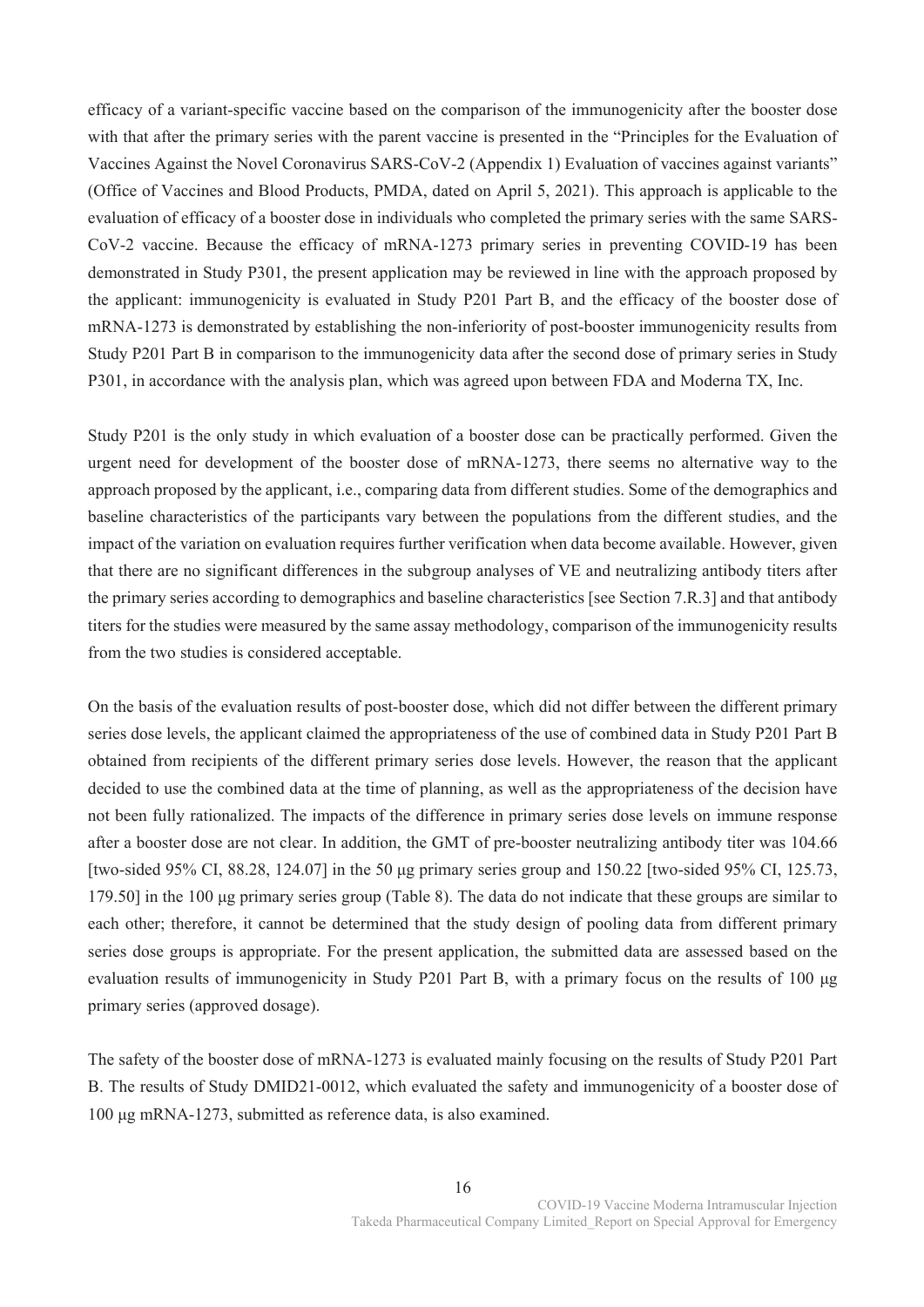# **7.R.3 Efficacy**

The applicant's explanation about the efficacy of a booster dose of mRNA-1273:

Both the study populations of Studies P201 and P301 were healthy adults aged ≥18 years (including adults with pre-existing medical conditions who were in stable condition. A stable medical condition is defined as disease not requiring significant change in therapy or hospitalization for worsening disease during the 3 months before enrollment). Study P301, however, enrolled more individuals who were at risk of severe COVID-19,<sup>13)</sup> compared to Study P201.

Table 7 shows the demographics and baseline characteristics of the PP Immunogenicity Subsets for Study P201 Part B and Study P301.

| Study                                                       |                                                         | P301                                                     |                                                         |                                           |
|-------------------------------------------------------------|---------------------------------------------------------|----------------------------------------------------------|---------------------------------------------------------|-------------------------------------------|
|                                                             | $50 \mu$ g primary series<br>50 µg booster<br>$N = 146$ | $100 \mu$ g primary series<br>50 µg booster<br>$N = 149$ | Primary series (combined)<br>50 µg booster<br>$N = 295$ | $100 \mu$ g primary series<br>$N = 1,055$ |
| Age                                                         |                                                         |                                                          |                                                         |                                           |
| $Mean \pm SD$                                               | $52.8 \pm 15.33$                                        | $52.7 \pm 15.06$                                         | $52.77 \pm 15.170$                                      | $54.51 \pm 15.329$                        |
| Median (min, max)                                           | 57.0 (19, 87)                                           | 56.0 (18, 82)                                            | 56.00 (18.0, 87.0)                                      | 57.00 (18.0, 87.0)                        |
| Age group, $n$ $(\%)$                                       |                                                         |                                                          |                                                         |                                           |
| $\geq$ 18 and <65 years                                     | 107                                                     | 112                                                      | 219 (74.2)                                              | 700 (66.4)                                |
| $\geq$ 65 years                                             | 39                                                      | 37                                                       | 76 (25.8)                                               | 355 (33.6)                                |
| Sex, $n$ $(\%)$                                             |                                                         |                                                          |                                                         |                                           |
| Male                                                        | 44(30.1)                                                | 59 (39.6)                                                | 103(34.9)                                               | 560(53.1)                                 |
| Female                                                      | 102(69.9)                                               | 90(60.4)                                                 | 192(65.1)                                               | 495 (46.9)                                |
| Race, $n$ $(\%)$                                            |                                                         |                                                          |                                                         |                                           |
| White                                                       | 139 (95.2)                                              | 142(95.3)                                                | 281 (95.3)                                              | 767(72.7)                                 |
| <b>Black or African-American</b>                            | 2(1.4)                                                  | 5(3.4)                                                   | 7(2.4)                                                  | 188 (17.8)                                |
| Asian                                                       | 2(1.4)                                                  | 1(0.7)                                                   | 3(1.0)                                                  | 26(2.5)                                   |
| Other <sup>b)</sup> or unknown                              | 3(2.5)                                                  | 1(0.7)                                                   | 4(1.4)                                                  | 74 (7.0)                                  |
| Ethnicity, n (%)                                            |                                                         |                                                          |                                                         |                                           |
| Hispanic or Latino                                          | 10(6.8)                                                 | 10(6.7)                                                  | 20(6.8)                                                 | 334 (31.7)                                |
| Not Hispanic or Latino                                      | 135(92.5)                                               | 139 (93.3)                                               | 274 (92.9)                                              | 717(68.0)                                 |
| Unknown                                                     | 1(0.7)                                                  | $\overline{0}$                                           | 1(0.3)                                                  | 4(0.4)                                    |
| BMI (kg/m <sup>2</sup> )                                    |                                                         |                                                          |                                                         |                                           |
| $\mathsf{n}$                                                | 143                                                     | 147                                                      | 290                                                     | 1.050                                     |
| $Mean \pm SD$                                               | $25.84 \pm 3.253$                                       | $25.47 \pm 3.168$                                        | $25.65 \pm 3.210$                                       | $30.96 \pm 7.758$                         |
| Median (min, max)                                           | 26.17 (18.3, 34.9)                                      | 25.74 (18.0, 32.7)                                       | 26.05 (18.0, 34.9)                                      | 29.62 (14.0, 79.2)                        |
| Positive baseline SARS-CoV-<br>2 status <sup>c)</sup> , $n$ | $\boldsymbol{0}$                                        | $\boldsymbol{0}$                                         | $\mathbf{0}$                                            | $\boldsymbol{0}$                          |

| Table 7. Demographics and baseline characteristics of participants in Study P201 Part B and Study P301 (PP Immunogenicity Subset <sup>a)</sup> ) |  |  |  |
|--------------------------------------------------------------------------------------------------------------------------------------------------|--|--|--|
|--------------------------------------------------------------------------------------------------------------------------------------------------|--|--|--|

 $N =$  Number of participants analyzed,  $n =$  Number of applicable participants

a) Study P201 Part B, PP Set; Study P301, Immunogenicity PP random subcohort

b) Not white, black/African American, or Asian

-

c) Defined as positive if there is immunologic or virologic evidence of prior SARS-CoV-2 infection (positive reverse transcription polymerase chain reaction (RT-PCR) test or positive anti-SARS-CoV-2 antibody test result) on Day 1 of each study

There were differences in distribution of sex, race, and ethnicity between the subsets. However, the differences in demographics and baseline characteristics between the subsets of Studies P201 and P301 are unlikely to affect the results of analysis of neutralizing antibody responses. This is because (i) subgroup analyses by age,

<sup>&</sup>lt;sup>13)</sup> Defined as individuals with at least 1 of the risk factors for severe COVID-19 (chronic lung disease, moderate to severe asthma, significant cardiac disease, severe obesity [BMI ≥40 kg/m2 ], diabetes, liver disease, or HIV infection).

COVID-19 Vaccine Moderna Intramuscular Injection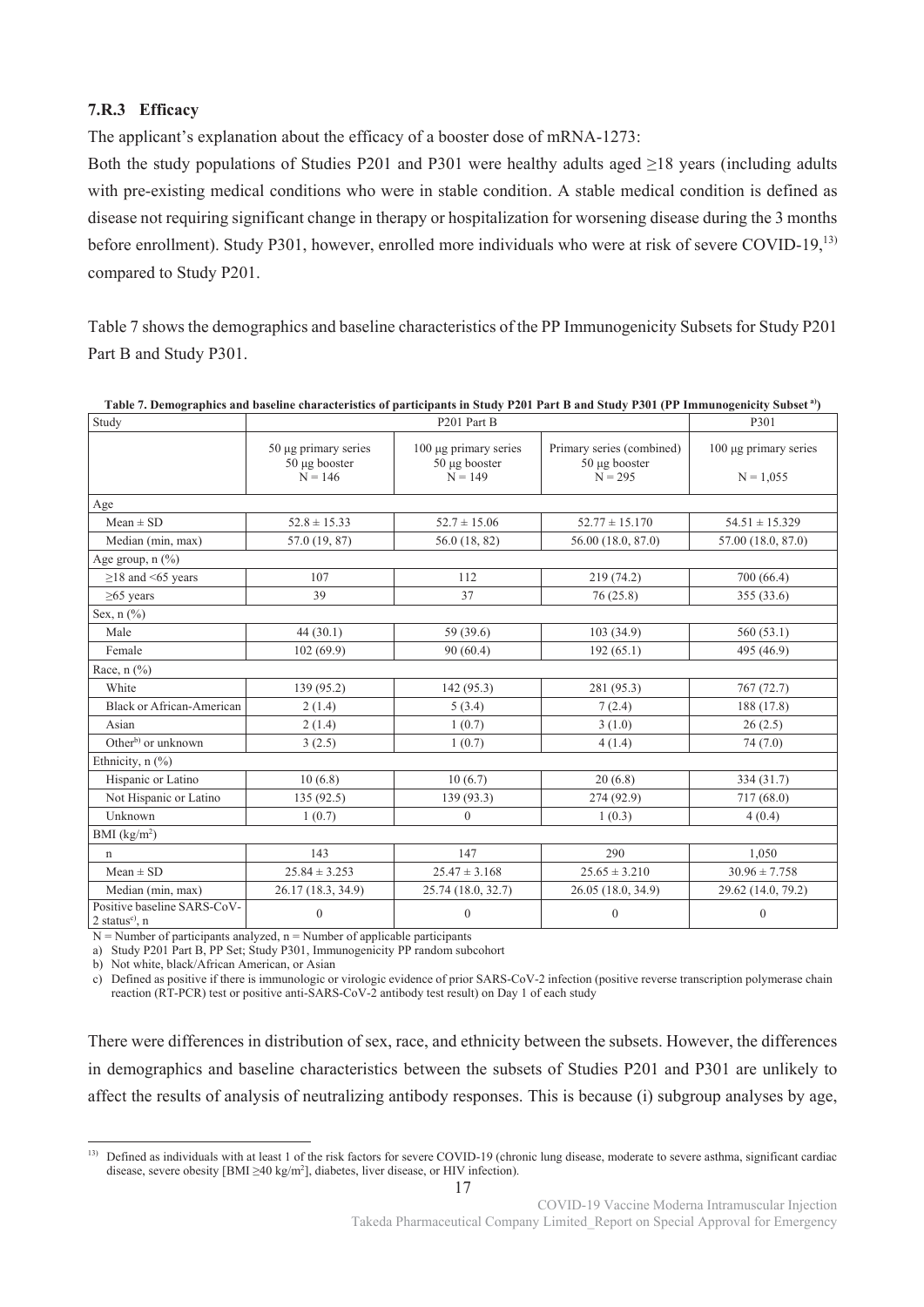sex, race, ethnicity, underlying medical conditions, and obesity status (body mass index [BMI]) in Study P301 showed the consistency of VE estimates across subgroups ("Report on Special Approval for Emergency of COVID-19 Vaccine Moderna Intramuscular Injection" dated on May 17, 2021); and (ii) neutralizing antibody responses by sex and by BMI (<25 kg/m<sup>2</sup> vs.  $\geq$ 25 kg/m<sup>2</sup>) in Study P301 were similar across subgroups.

## (a) Primary endpoints (evaluation for prototype virus strain)

The GMR (P201 Part B vs. P301, against the prototype virus strain) was 1.71 [two-sided 95% CI, 1.52, 1.93]. The lower bound of the two-sided 95% CI exceeded the prespecified non-inferiority margin. However, the difference in seroresponse rate between the 2 studies was −8.2% [two-sided 95% CI, −12.2%, −5.2%], and the prespecified criterion of non-inferiority margin were not met [see Section 7.1].

Table 8 shows the neutralizing antibody titers by primary series dose level. Post-booster dose GMT and seroresponse rate in the 100 μg primary series group did not differ from those in the overall population. Likewise, the GMR and seroresponse rate in the 100 μg primary series group did not differ from those in the overall population.

|                                                                        |                                                                                         | (Fr Immunogemeny Subset)                         |                                                 |                            |
|------------------------------------------------------------------------|-----------------------------------------------------------------------------------------|--------------------------------------------------|-------------------------------------------------|----------------------------|
|                                                                        |                                                                                         |                                                  | P301                                            |                            |
|                                                                        | $50 \mu$ g primary series<br>50 µg booster                                              | $100 \mu$ g primary series<br>$50 \mu g$ booster | Primary series (combined)<br>$50 \mu g$ booster | $100 \mu$ g primary series |
|                                                                        | $N = 146$                                                                               | $N = 149$                                        | $N = 295$                                       | $N = 1,055$                |
| Baseline                                                               |                                                                                         |                                                  |                                                 |                            |
| $n^{a)}$                                                               | 145                                                                                     | 149                                              | 294                                             | 1,052                      |
| <b>GMT</b>                                                             | 104.66                                                                                  | 150.22                                           | 125.70                                          | 9.62                       |
| [two-sided 95% CI]                                                     | [88.28, 124.07]                                                                         | [125.73, 179.50]                                 | [111.01, 142.33]                                | [9.35, 9.90]               |
|                                                                        | 28 days post-booster dose (P201 Part B) or 28 days post-Dose 2 of primary series (P301) |                                                  |                                                 |                            |
| $n^{a)}$                                                               | 146                                                                                     | 149                                              | 295                                             | 1,053                      |
| <b>GMT</b>                                                             | 1,834.31                                                                                | 1,951.74                                         | 1,892.71                                        | 1,081.12                   |
| [two-sided 95% CI]                                                     | [1,600.23, 2,102.62]                                                                    | [1,729.61, 2,202.39]                             | [1,728.80, 2,072.16]                            | [1,019.80, 1,146.14]       |
| <b>GMR</b>                                                             | 1.663                                                                                   | 1.755                                            | 1.712                                           |                            |
| [two-sided $95\%$ CI] <sup>b)</sup>                                    | [1.412, 1.958]                                                                          | [1.496, 2.060]                                   | [1.519, 1.929]                                  |                            |
| Seroresponse rate                                                      |                                                                                         |                                                  |                                                 |                            |
| N <sub>1</sub>                                                         | 145                                                                                     | 149                                              | 294                                             | 1,050                      |
| $n^{c}$                                                                | 134                                                                                     | 131                                              | 265                                             | 1,033                      |
| Seroresponse rate $(\% )$<br>[two-sided 95% CI] <sup>d)</sup>          | 92.4 [86.8, 96.2]                                                                       | 87.9 [81.6, 92.7]                                | 90.1 [86.1, 93.3]                               | 98.4 [97.4, 99.1]          |
| Difference in<br>seroresponse rate<br>[two-sided 95% CI] <sup>e)</sup> | $-6.0$ [ $-11.5, -2.5$ ]                                                                | $-10.5$ [ $-16.7, -6.1$ ]                        | $-8.2$ [ $-12.2, -5.2$ ]                        |                            |

**Table 8. Serum neutralizing antibody titers against the prototype virus strain by primary series dose level (50% inhibitory dilution) (PP Immunogenicity Subset)** 

N = Number of participants analyzed, N1 = Number of participants with non-missing data at both pre- and post-vaccination time points; GMR = ratio of Study P201 Part B to Study P301; Difference in seroresponse rate = (Study P201 Part B) − (Study P301)

Antibody values reported as below the LLOQ are replaced by 0.5 × LLOQ. Antibody values greater than the upper limit of quantification (ULOQ) are converted to the ULOQ if actual values are not available (quantification range [LLOQ-ULOQ]: 18.5-45,118 (Study P201), 18.5- 4,404 (Study P301)

a) Number of participants with non-missing data at the evaluation time point

b) An ANCOVA analysis with treatment group (P201 Part B 50 μg mRNA-1273 booster dose vs. P301 100 μg mRNA-1273 primary series) as the explanatory variable, and age  $(55 \text{ years} \text{ vs. } 265 \text{ years})$  as the covariate

c) Number of participants who met the seroresponse criteria (a change of titer from below the LLOQ to  $\geq 4 \times$  LLOQ, or  $\geq 4$ -fold rise if baseline is equal to or above the LLOQ)

d) Clopper-Pearson method

e) Miettinen-Nurminen method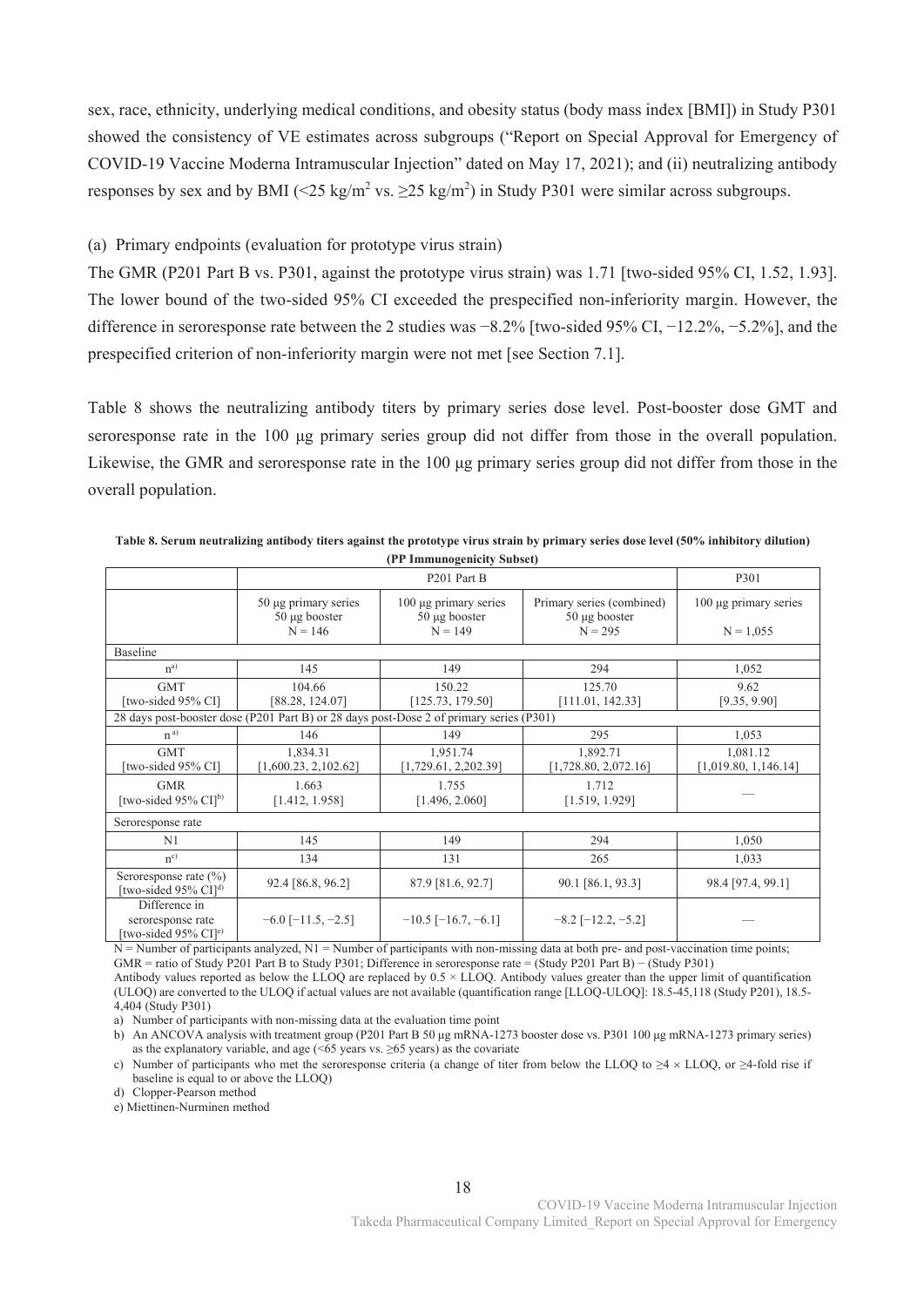Seroresponse rate may be affected by baseline neutralizing antibody titers because seroresponse reflects the fold rise from baseline. The baseline value used for assessment of seroresponse was the pre-first dose titer for the primary series (Study P301) and the pre-booster titer for the booster dose (Study P201). In Study P301 (100 μg primary series), the baseline neutralizing antibody titer (GMT [two-sided 95% CI] is 9.62 [9.35, 9.90]) indicated that the majority of participants were equal to or below the LLOQ. In contrast, the baseline neutralizing antibody titer GMT [two-sided 95% CI] was higher in Study P201 Part B than in Study P301: 125.70 [111.01, 142.33] (104.66 [88.28, 124.07] for 50 μg primary series, and 150.22 [125.73, 179.50] for 100 μg primary series) (Table 8). Participants who achieved a 4-fold rise in neutralizing antibody titer following the booster dose had a baseline GMT of 108.64 (range, 9.25-4393.49) while participants who failed to achieve a 4-fold rise had a baseline GMT of 492.28 (range, 162.43-2,238.93), indicating that a higher baseline GMT was observed in participants who failed to achieve the 4-fold rise in neutralizing antibody titer following the booster dose. The above findings suggest that this difference in the baseline neutralizing antibody titer precluded achievement of the non-inferiority criterion of the difference in seroresponse rate.

Nevertheless, participants who failed to achieve the 4-fold rise in neutralizing antibody titer following the booster dose had a post-booster GMT of 1,354 (range, 540.0-5,050.6), which was higher than the GMT at 28 days after the second dose in Study P301 (1,081.12). To eliminate the difference in baseline values, the postbooster seroresponse rate (Study P201 Part B) was calculated in a post-hoc analysis using the neutralizing antibody titers before the first dose of the primary series (Study P201 Part A) as the baseline value (GMT of 9.30 [9.35 in the 50 μg primary series group and 9.25 in the 100 μg primary series group]. The calculated postbooster seroresponse rate was 100% (294 of 294 participants [100% for both groups; 146 of 146 in the 50 μg primary series group and 148 of 148 in the 100 μg primary series group]), with the difference (P201 Part A vs. P301) being 1.6% [two-sided 95% CI, 0.3%, 2.6%] (1.6% [two-sided 95% CI, −1.0%, 2.6%] in the 50 µg primary series group and 1.6% [two-sided 95% CI, −0.9%, 2.6%] in the 100 μg primary series group).

Table 9 shows neutralizing antibody titers against the prototype virus strain by age group. Neutralizing antibody titers in the 100 μg primary series group and those in the combined data of the 2 dose groups increased after the booster dose regardless of age. GMR and the difference in seroresponse rate in the recipients of 100 μg primary series plus booster dose did not differ between the age groups.

The subgroup analyses by sex and by BMI (<25 kg/m<sup>2</sup> vs.  $\geq$ 25 kg/m<sup>2</sup>) showed no differences between the subgroups in terms of GMR or the difference in seroresponse rate.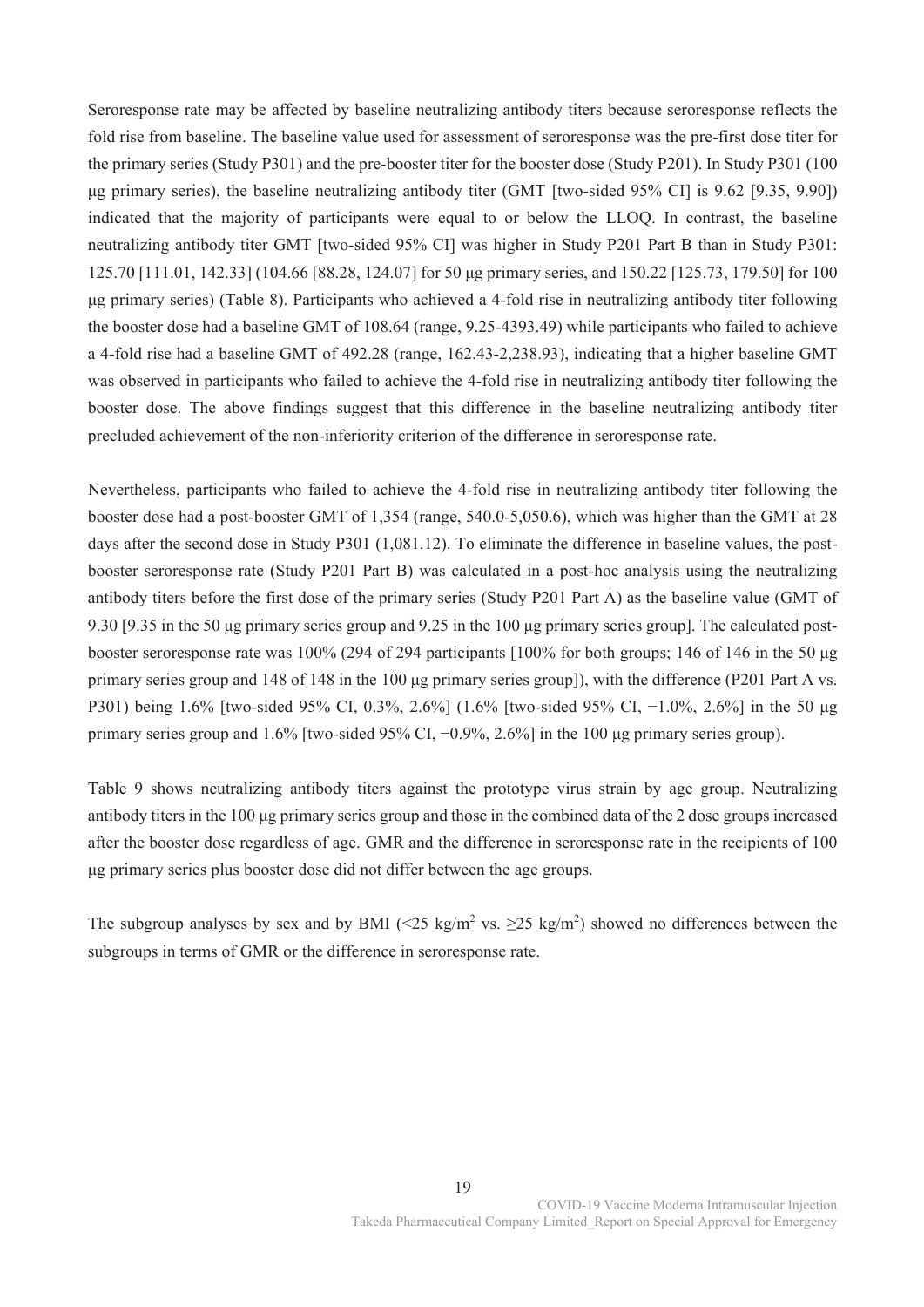|                                                                                         |                                                                  | $18-64$ years                                                   |                                            |                                                                 | $\geq 65$ years                                                |                                            |  |  |
|-----------------------------------------------------------------------------------------|------------------------------------------------------------------|-----------------------------------------------------------------|--------------------------------------------|-----------------------------------------------------------------|----------------------------------------------------------------|--------------------------------------------|--|--|
|                                                                                         | P <sub>201</sub> Part B                                          |                                                                 | P301                                       | P <sub>201</sub> Part B                                         |                                                                | P301                                       |  |  |
|                                                                                         | $100 \mu g$ primary<br>series<br>$50 \mu g$ booster<br>$N = 112$ | Primary series<br>(combined)<br>$50 \mu g$ booster<br>$N = 219$ | $100 \mu g$<br>primary series<br>$N = 700$ | $100 \mu g$ primary<br>series<br>$50 \mu g$ booster<br>$N = 37$ | Primary series<br>(combined)<br>$50 \mu g$ booster<br>$N = 76$ | $100 \mu$ g primary<br>series<br>$N = 355$ |  |  |
| <b>Baseline</b>                                                                         |                                                                  |                                                                 |                                            |                                                                 |                                                                |                                            |  |  |
| $n^{a)}$                                                                                | 112                                                              | 218                                                             | 699                                        | 37                                                              | 76                                                             | 353                                        |  |  |
| <b>GMT</b><br>[two-sided 95% CI]                                                        | 177.25<br>[145.54, 215.86]                                       | 145.57<br>[126.68, 167.27]                                      | 9.77<br>[9.37, 10.18]                      | 91.05<br>[63.08, 131.42]                                        | 82.51<br>[64.25, 105.96]                                       | 9.35<br>[9.16, 9.54]                       |  |  |
| 28 days post-booster dose (P201 Part B) or 28 days post-Dose 2 of primary series (P301) |                                                                  |                                                                 |                                            |                                                                 |                                                                |                                            |  |  |
| $n^{a)}$                                                                                | 112                                                              | 219                                                             | 698                                        | 37                                                              | 76                                                             | 355                                        |  |  |
| <b>GMT</b><br>[two-sided 95% CI]                                                        | 2,069.62<br>[1,800.99,<br>2,378.33]                              | 1,940.39<br>[1,749.49,<br>2,152.121                             | 1,206.59<br>[1, 125.71,<br>1,293.281       | 1,634.26<br>[1, 277.13,<br>2,091.26]                            | 1,761.77<br>[1,458.19,<br>2,128.561                            | 871.20<br>[785.48,<br>966.29]              |  |  |
| <b>GMR</b><br>[two-sided 95% CI] <sup>b)</sup>                                          | 1.715<br>[1.433, 2.053]                                          | 1.608<br>[1.403, 1.844]                                         |                                            | 1.876<br>[1.351, 2.604]                                         | 2.022<br>[1.591, 2.570]                                        |                                            |  |  |
| Seroresponse rate                                                                       |                                                                  |                                                                 |                                            |                                                                 |                                                                |                                            |  |  |
| N1                                                                                      | 112                                                              | 218                                                             | 697                                        | 37                                                              | 76                                                             | 353                                        |  |  |
| $n^{c}$                                                                                 | 98                                                               | 194                                                             | 686                                        | 33                                                              | 71                                                             | 347                                        |  |  |
| Seroresponse rate $(\% )$<br>[two-sided 95% $CI$ ] <sup>d)</sup>                        | 87.5<br>[79.9, 93.0]                                             | 89.0<br>[84.1, 92.8]                                            | 98.4<br>[97.2, 99.2]                       | 89.2<br>[74.6, 97.0]                                            | 93.4<br>[85.3, 97.8]                                           | 98.3<br>[96.3, 99.4]                       |  |  |
| Difference in<br>seroresponse rate<br>[two-sided 95% CI] <sup>e)</sup>                  | $-10.9$<br>$[-18.4, -5.9]$                                       | $-9.4$<br>$[-14.4, -5.8]$                                       |                                            | $-9.1$<br>$[-23.1, -2.4]$                                       | $-4.9$<br>$[-12.9, -0.7]$                                      |                                            |  |  |

**Table 9. GMR and difference in seroresponse rate by age (50% inhibitory dilution) (PP Immunogenicity Subset)** 

 $N =$  Number of participants analyzed,  $N1 =$  Number of participants with non-missing data at both pre- and post-vaccination time points, GMR = ratio of Study P201 Part B to Study P301, Difference in seroresponse rate = (Study P201 Part B) − (Study P301)

Antibody values reported as below the LLOQ are replaced by 0.5 × LLOQ. Antibody values greater than the upper limit of quantification (ULOQ) are converted to the ULOQ if actual values are not available (quantification range [LLOQ-ULOQ]: 18.5-45,118 (Study P201), 18.5-4,404 (Study P301) a) Number of participants with non-missing data at the evaluation time point

b) An ANCOVA analysis with treatment group (P201 Part B 50 μg mRNA-1273 booster dose vs. P301 100 μg mRNA-1273 primary series) as the explanatory variable, and age  $($  <65 years vs  $\geq$  65 years) as the covariate

c) Number of participants who met the seroresponse criteria (a change of titer from below the LLOQ to  $\geq 4 \times$  LLOQ, or  $\geq 4$ -fold rise if baseline is equal to or above the LLOQ)

d) Clopper-Pearson method

e) Miettinen-Nurminen method

(b) Evaluation of neutralizing antibody responses against various variants

Neutralizing antibody titers against the circulating Delta variant at 28 days post-booster dose were greater than those at 28 days post-second dose in Study P301 in both age groups (18-64 years and ≥65 years) (Table 10). The seroresponse rate in the combined dose groups was 90.4% [two-sided 95% CI, 85.7%, 93.9%] for participants aged 18 to 64 years and 97.3% [two-sided 95% CI, 90.7%, 99.7%] for participants aged ≥65 years.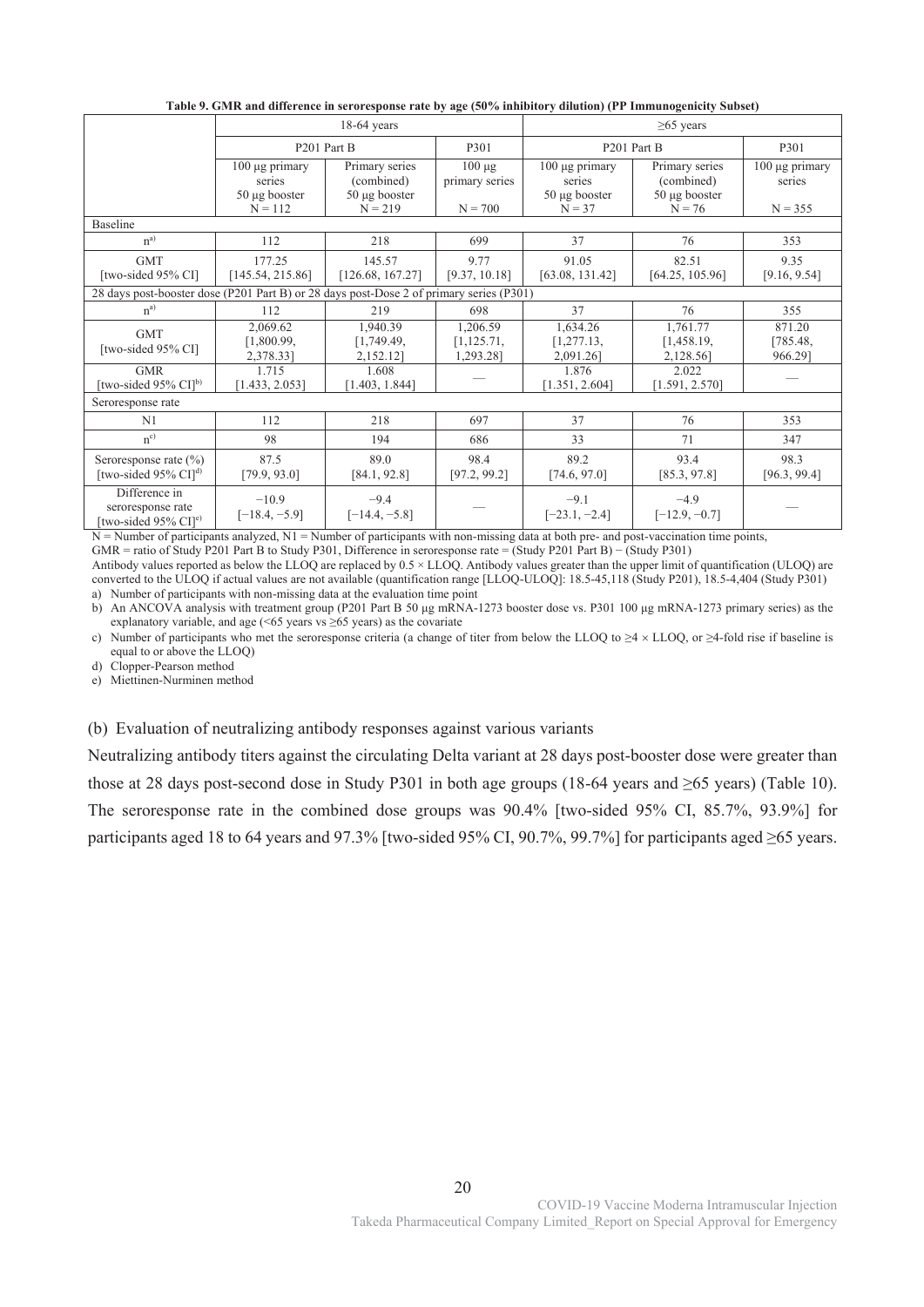|                                                                                 |                                                          | $18-64$ years                   |                               |                                | $\geq 65$ years                |                               |
|---------------------------------------------------------------------------------|----------------------------------------------------------|---------------------------------|-------------------------------|--------------------------------|--------------------------------|-------------------------------|
|                                                                                 | P <sub>201</sub> Part B                                  |                                 | P301                          | P <sub>201</sub> Part B        |                                | P301                          |
|                                                                                 | 100 μg primary<br>Primary series<br>(combined)<br>series |                                 | $100 \mu$ g primary<br>series | $100 \mu$ g primary<br>series  | Primary series<br>(combined)   | $100 \mu g$ primary<br>series |
|                                                                                 | $50 \mu g$ booster<br>$N = 112$                          | $50 \mu g$ booster<br>$N = 219$ | $N = 434$                     | $50 \mu$ g booster<br>$N = 37$ | $50 \mu g$ booster<br>$N = 76$ | $N = 146$                     |
| Baseline                                                                        |                                                          |                                 |                               |                                |                                |                               |
| $n^{a)}$                                                                        | 112                                                      | 218                             |                               | 37                             | 75                             |                               |
| <b>GMT</b><br>[two-sided 95% CI]                                                | 54.82<br>[43.98, 68.33]                                  | 47.20<br>[40.64, 54.81]         |                               | 31.82<br>[22.64, 44.72]        | 30.67<br>[24.20, 38.88]        |                               |
| 28 days post-booster dose (P201 Part B) or post-Dose 2 of primary series (P301) |                                                          |                                 |                               |                                |                                |                               |
| $n^{a}$                                                                         | 112                                                      | 219                             | 434                           | 37                             | 76                             | 146                           |
| <b>GMT</b><br>[two-sided 95% CI]                                                | 872.39<br>[770.78, 987.41]                               | 822.98<br>[743.49, 910.97]      | 427.33<br>[387.93,<br>470.731 | 706.13<br>[538.55, 925.87]     | 749.94<br>[600.87, 935.99]     | 276.77<br>[237.25, 322.87]    |
| <b>GMR</b><br>[two-sided 95% CI] <sup>b)</sup>                                  | 2.041<br>[1.671, 2.494]                                  | 1.926<br>[1.651, 2.246]         |                               | 2.551<br>[1.828, 3.560]        | 2.710<br>[2.078, 3.553]        |                               |

**Table 10. Neutralizing antibody titers against the Delta variant (50% inhibitory dilution) (PP Immunogenicity Subset)** 

N = Number of participants analyzed

 $GMR =$  ratio of Study P201 Part B to Study P301

Antibody values reported as below the LLOQ are replaced by 0.5 × LLOQ. Antibody values greater than the upper limit of quantification (ULOQ) are converted to the ULOQ if actual values are not available (quantification range [LLOQ-ULOQ]: 18.5-45,118)

a) Number of participants with non-missing data at the evaluation time point

b) An ANCOVA analysis with treatment group (P201 Part B 50 μg mRNA-1273 booster dose vs. P301 100 μg mRNA-1273 primary series) as the explanatory variable, and age  $($  <65 years vs.  $\geq$  65 years) as the covariate

Exploratory analyses of neutralizing antibody responses against various variants were performed in randomly selected subsets of participants in Study P201 Part B, who had received 100 μg mRNA-1273 as primary series. The neutralizing antibody titers against the Beta, Delta, and Gamma variants at 15 days post-booster dose increased significantly compared with pre-booster titers (Table 11).

| Table 11. Iveun anzing anthouy thers against various variants (30%) minibitory unution) (Study 1201 Fart D, part of FF Set) |         |                        |                      |                              |  |  |  |  |  |
|-----------------------------------------------------------------------------------------------------------------------------|---------|------------------------|----------------------|------------------------------|--|--|--|--|--|
| Pseudotyped viruses <sup>a)</sup> used for                                                                                  |         | GMT [two-sided 95% CI] |                      | <b>GMFR</b>                  |  |  |  |  |  |
| pseudovirus neutralization assay                                                                                            | N       | $Pre-boosterb$         | Post-booster         | [two-sided 95% CI]           |  |  |  |  |  |
|                                                                                                                             |         |                        |                      | (Post-booster / pre-booster) |  |  |  |  |  |
| Prototype virus strain                                                                                                      | 20      | 198 [124, 314]         | 4,588 [3,244, 6,488] | 23.2 [15, 36]                |  |  |  |  |  |
| Beta variant                                                                                                                | 20      | $27$ [16, 47]          | 864 [542, 1,379]     | 32.0 [20, 52]                |  |  |  |  |  |
| Delta variant                                                                                                               | $1^{c}$ | $30$ [20, 40]          | 1,268 [983, 1,553]   | 42.3 [28, 69]                |  |  |  |  |  |
| Gamma variant                                                                                                               | 20      | 30 [17, 53]            | 1,308 [829, 2,064]   | 43.6 [27, 72]                |  |  |  |  |  |

**Table 11. Neutralizing antibody titers against various variants (50% inhibitory dilution) (Study P201 Part B; part of PP Set)** 

 $N =$ Number of participants assayed

a) Pseudovirus (vesicular stomatitis virus) expressing the spike protein of the prototype virus strain (D614G) and other variants.

b) The neutralizing antibody titers at 6 months post-vaccination in participants who received the 2-dose 100 μg mRNA-1273 primary series in Study P201 Part A.

c) Testing of only 11 samples on the plate was possible. Of 20 randomly selected samples, 11 samples with high titer (4 samples), moderate titer (4 samples), and low titer (3 samples) against the prototype virus strain were selected for assay.

As discussed above, data on the immunogenicity after completion of 100 μg mRNA-1273 primary series in Study P301 were used as the comparator to evaluate the immunogenicity after the booster dose of 50 μg mRNA-1273 in Study P201 Part B. Neutralizing antibody titers against the prototype virus strain increased, and the GMT at 28 days post-booster dose was higher than the GMT at 28 days post-second dose. In addition, neutralizing antibody titers against the Beta, Gamma, and Delta variants also increased significantly after the booster dose; therefore, the efficacy of 50 μg mRNA-1273 booster dose is promising.

The efficacy of 50 μg mRNA-1273 booster dose is being further evaluated in another sub-study. An open-label part was added to Study P301 to evaluate the efficacy, immunogenicity, and safety of the 50 μg mRNA-1273 booster dose in all of mRNA-1273 primary series recipients in Study P301 who choose to receive a booster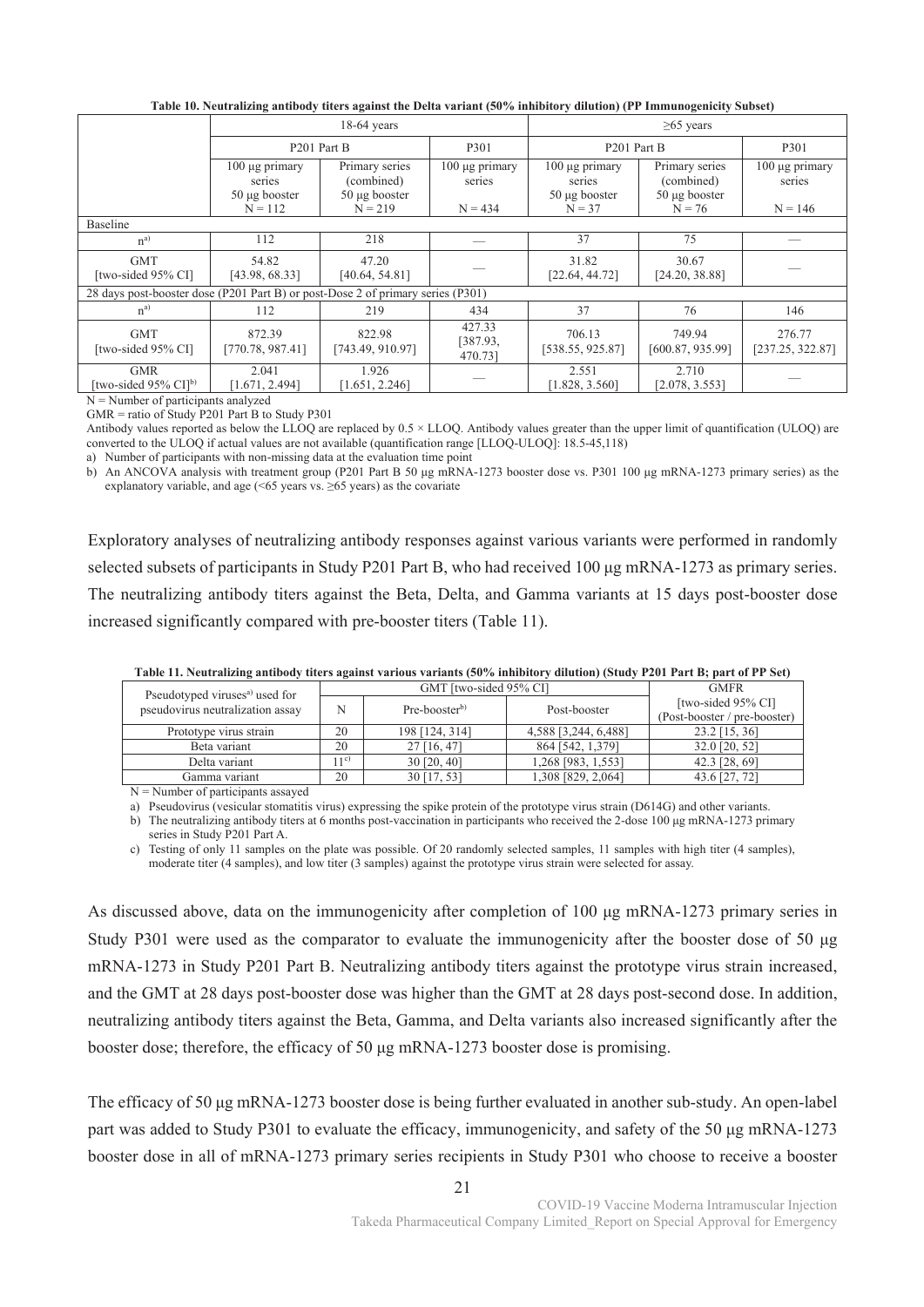dose, and is ongoing (Protocol Amendment  $\vert$ ,  $\vert$ ,  $\vert$ ,  $\vert$ ,  $\vert$ ,  $\vert$ ,  $\vert$ ,  $\vert$ ). In addition, the protocol of Study P901 will be amended to conduct a follow-up survey for VE after booster dose. Study P901 is an ongoing prospective observational cohort study initiated by the applicant in collaboration with Kaiser Permanente Southern California to evaluate the efficacy of the mRNA-1273 primary series in preventing COVID-19 and severe COVID-19.

## PMDA's view on the efficacy of mRNA-1273:

The data on immunogenicity 28 days after the second dose of mRNA 1273 primary series in Study P301, a study which demonstrated the efficacy of the mRNA-1273 primary series in preventing COVID-19, were used as the comparator to evaluate the immune response 28 days after the booster dose of 50 μg mRNA-1273 in Study P201 Part B. This immunobridging analysis was not necessarily based on a thoroughly designed study. In Study P201, an amendment to the protocol was made after the database lock date to change the definition of seroresponse. Furthermore, the seroresponse rate [two-sided 95% CI] after the booster dose was 90.1% [86.1%, 93.3%] (92.4% [86.8%, 96.2%] for 50 μg primary series and 87.9% [81.6%, 92.7%] for 100 μg primary series), and only one of the 2 primary endpoints was achieved. While the prespecified non-inferiority criterion for the GMR for neutralizing antibody titer against the prototype virus strain was met, the criterion for the noninferiority of seroresponse rate was not met. According to the applicant, the baseline titers were higher in the booster dose group than in the primary series group, which resulted in a lower seroresponse rate in the booster recipients than in the primary series second dose recipients. In principle, the endpoints and their definitions, criteria for the study population (including time elapsed from the primary series), and target sample size should be optimized based on the objective of booster vaccination, and then appropriate verification should be performed. However, given the development schedule for the mRNA-1273 booster dose and its urgency, there was no other choice but to take the current development policy. In addition, the mRNA-1273 primary series has already been demonstrated to have a high vaccine efficacy in preventing COVID-19. In the evaluation of booster dose in Study P201 Part B, neutralizing antibody titers increased after the booster dose even in participants who failed to achieve the criterion for seroresponse rate, and the titers were higher than the postsecond dose titers in the P301 data used as the comparator. Taken together, based on the data from Study P201 Part B, it can be concluded that the booster dose of mRNA-1273 induces immune response that serves as evidence supporting its clinical efficacy.

The booster dose of mRNA-1273 is expected to have a certain level of efficacy, based on comprehensive consideration of the following information: (i) the results showing the increase in neutralizing antibody titer against variants after the booster dose of mRNA-1273; (ii) data on the booster dose of another mRNA vaccine, Comirnaty Intramuscular Injection ("Report on Special Approval for Emergency of Comirnaty Intramuscular Injection" dated on November 2, 2021); and (iii) an epidemiological report on outcomes after the booster dose (*N Engl J Med.* 2021;385:1393-400).

However, currently available post-booster dose data are limited to short-term immunogenicity. There are no data on change in neutralizing antibody titer over time or the duration of efficacy of a booster dose. Globally, countries and regions implementing programs for booster vaccination are gradually increasing, and more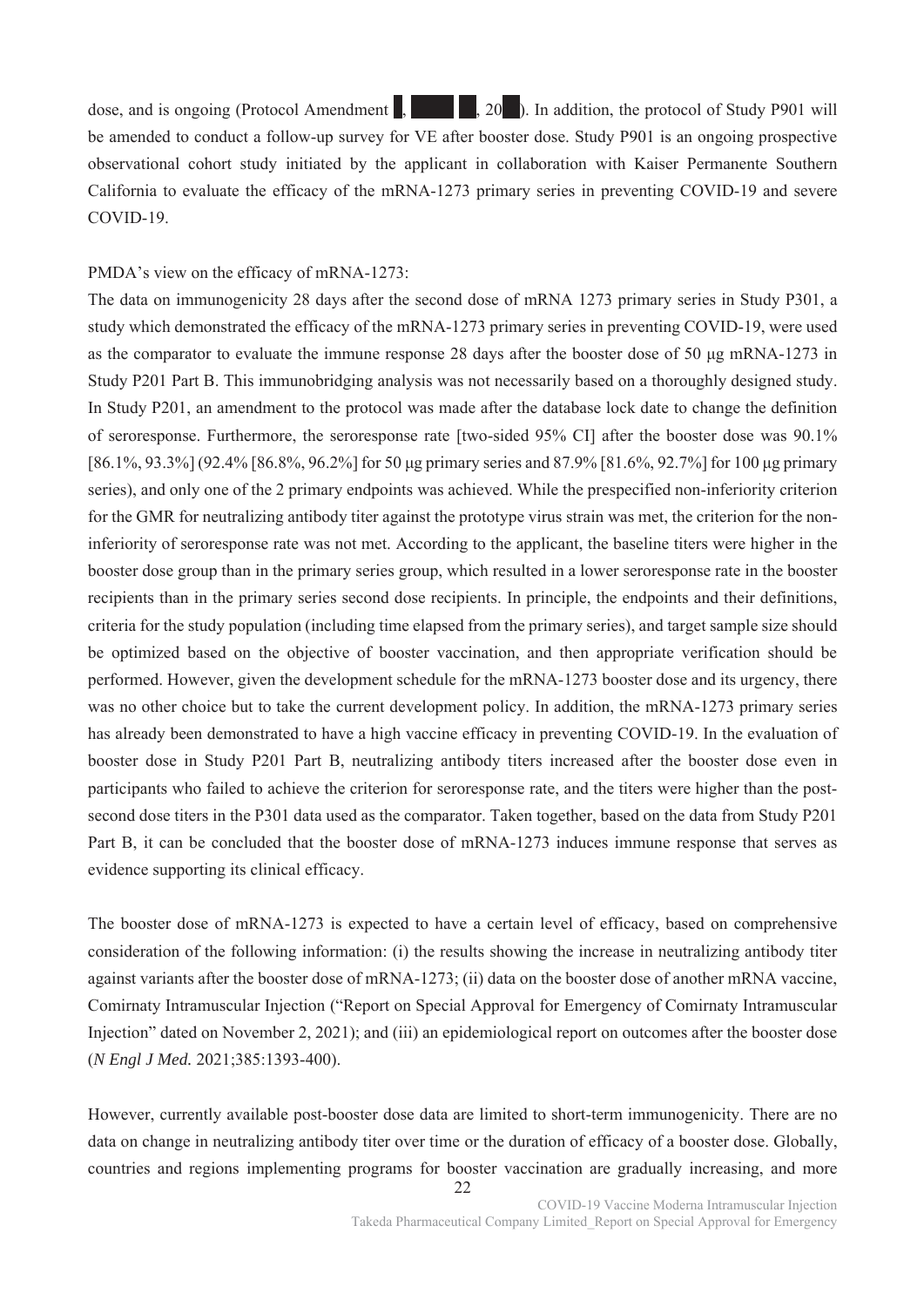reports on post-booster efficacy and other findings will become available. The applicant should therefore continuously gather data. When new findings become available, the applicant should consider the need for provision of information to healthcare professionals and other additional actions. When any new data on change in neutralizing antibody titer over time and the duration of efficacy of booster vaccination are obtained from evaluation of a booster dose in Study P301 and other studies, the applicant should take additional actions including provision of information to healthcare professionals. The applicant should continue to keep track of the emergence of SARS-CoV-2 variants as well as currently circulating strains, gather data on the efficacy and immunogenicity of mRNA-1273 against variants, and consider actions appropriately in response to the situations.

The timing of the booster dose and the appropriateness of the dosage regimen will be discussed in Section 7.R.5.

## **7.R.4 Safety**

#### **7.R.4.1 Safety profile**

The applicant's explanation about the safety of the booster dose of mRNA-1273:

#### (a) Study P201 Part B

The incidence of local and systemic solicited adverse events occurring within 7 days after the booster dose in recipients of 100 μg mRNA-1273 primary series in Study P201 Part B was compared with that after the second dose of the primary series in recipients of 100 μg mRNA-1273 primary series in Study P201 Part A and Study P301. In Study P301, solicited local (injection site) adverse events (pain, erythema/redness, swelling/induration, and lymphadenopathy) and solicited systemic adverse events (headache, fatigue, myalgia, arthralgia, nausea/vomiting, chills, and fever) were prespecified, and those occurring within 7 days after each dose of the study vaccine were recorded using participants' diaries for analysis. The details of the adverse events were the same as those of Study P201 Part B [see Section 7.1.1], except that rash was not recorded as a solicited local adverse event. Table 12 shows the incidence of solicited adverse events after the booster dose in the 100 μg primary series group in Study P201 Part B versus that after the second dose of the primary series in each study. In the 100 μg primary series group in Study P201 Part B, among solicited local adverse events, lymphadenopathy tended to be more common, while among solicited systemic adverse events, myalgia, chills, and fever tended to be less common. There were no Grade  $\geq$ 3 events (including lymphadenopathy) that were clearly more common in Study P201 Part B than in other studies. The majority of solicited local adverse events (134 of 167 participants; 80.2 %) occurred within the first 1 to 2 days after vaccination with a median duration of 3 days. The majority of solicited systemic adverse events (118 of 167 participants; 70.7%) occurred within the first 1 to 2 days after vaccination with a median duration of 1 to 2 days. Solicited adverse events, both local and systemic, occurring after the booster dose did not differ significantly from those occurring after the primary series doses in terms of the trend in the incidence of adverse events.

The incidence of solicited local and systemic adverse events in participants receiving the 50 μg mRNA-1273 as a booster dose in Study P201 Part B is similar between the 50 μg primary series group and 100 μg primary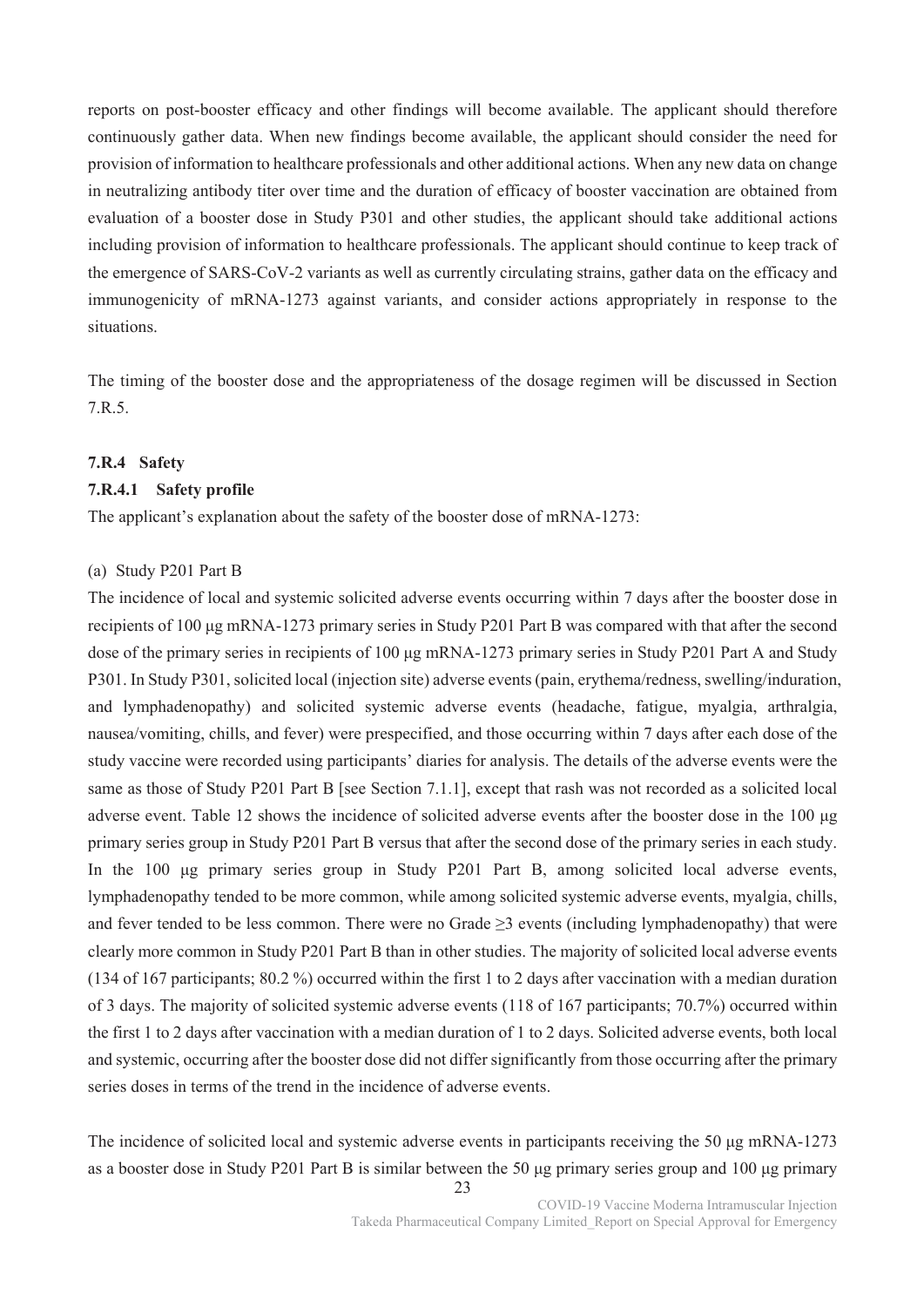series group (Table 3). The applicant considers that the results of combined data of both primary series dose groups can also serve to support the safety of 50 μg mRNA-1273 as a booster dose. When the incidence of solicited adverse events in the combined data of both primary series dose groups was compared to that after the second dose of the primary series in each study, there were no clear differences in terms of the trend in the incidence of adverse events. The results were similar to that of the comparison between the 100 μg primary series groups.

| Study               |            |                       | P <sub>201</sub>         |                       |                                |                             |  |
|---------------------|------------|-----------------------|--------------------------|-----------------------|--------------------------------|-----------------------------|--|
|                     |            | Part A                |                          | Part B                | P301                           |                             |  |
|                     |            | 100 µg primary series |                          | 100 µg primary series | $100 \mu$ g primary series     |                             |  |
| Dose number         |            | Dose 2                |                          | $50 \mu g$ booster    | Dose 2                         |                             |  |
|                     |            | $N = 198$             | $N = 167$                |                       | $N = 14,691$                   |                             |  |
| Event               | All grades | $Gr \geq 3^{a}$       | All grades               | $Gr \geq 3^{a}$       | All grades                     | $Gr \geq 3^{a}$             |  |
|                     | $n$ (%)    | $n$ (%)               | $n$ (%)                  | $n$ (%)               | $n$ (%)                        | $n$ (%)                     |  |
| Local total         | 170 (85.9) | 7(3.5)                | 143(85.6)                | 8(4.8)                | $13,029$ $(88.7)^{d}$          | $1,023$ $(7.0)^{d}$         |  |
| Pain                | 169 (85.4) | 1(0.5)                | 140 (83.8)               | 6(3.6)                | $12,964$ $(88.3)^{d}$          | $606(4.1)^{d}$              |  |
| Erythema/redness    | 15(7.6)    | 5(2.5)                | 8(4.8)                   | 1(0.6)                | $1,274$ $(8.7)$ <sup>e)</sup>  | $287 (2.0)$ <sup>e)</sup>   |  |
| Swelling/induration | 21(10.6)   | 1(0.5)                | 9(5.4)                   | 1(0.6)                | $1,807$ $(12.3)^{e}$           | $255 (1.7)$ <sup>e)</sup>   |  |
| Lymphadenopathy     | 20(10.1)   | $\Omega$              | 34(20.4)                 | 1(0.6)                | $2,092$ $(14.2)$ <sup>e)</sup> | 68 $(0.5)$ <sup>e)</sup>    |  |
| Systemic total      | 153 (77.3) | 25(12.6)              | 126(75.4)                | 12(7.2)               | $11,678$ (79.5) <sup>f)</sup>  | $2,350(16.0)^{t}$           |  |
| Headache            | 104(52.5)  | 9(4.5)                | 92(55.1)                 | 2(1.2)                | $8,637(58.8)^e$                | $666(4.5)$ <sup>e)</sup>    |  |
| Fatigue             | 128(64.6)  | 18(9.1)               | 98 (58.7)                | 7(4.2)                | 9,607 $(65.4)$ <sup>e)</sup>   | $1,433$ $(9.8)^e$           |  |
| Myalgia             | 104(52.5)  | 15(7.6)               | 82(49.1)                 | 5(3.0)                | $8,529(58.1)^e$                | $1,321 (9.0)$ <sup>e)</sup> |  |
| Arthralgia          | 77 (38.9)  | 8(4.0)                | 69 (41.3)                | 5(3.0)                | $(42.9)^e$                     | $775(5.3)^e$                |  |
| Nausea/ vomiting    | 41(20.7)   | $\theta$              | 19(11.4)                 | 0                     | $2,794$ $(19.0)$ <sup>e)</sup> | $(0.1)^e$                   |  |
| Chills              | 78 (39.4)  | 1(0.5)                | 59 (35.3)                | $\theta$              | $6,500$ $(44.3)$ <sup>e)</sup> | 191 $(1.3)^e$               |  |
| Fever <sup>b)</sup> | 26(13.1)   | 4(2.0)                | $11 (6.6)$ <sup>c)</sup> | $(1.2)^{c}$           | $2,276$ $(15.5)^{g}$           | $216(1.5)^{g}$              |  |
| Rash                | 6(3.0)     | ۰                     | 3(1.8)                   |                       |                                |                             |  |

**Table 12. Incidence of solicited adverse events within 7 days post-mRNA-1273 vaccination by dose number (Solicited Safety Set; aged ≥18 years)**

 $N =$  Number of participants analyzed,  $n =$  Number of participants with the specified event

a) Gr  $3 =$  Grade 3

b) Grade 3, 39°C-40°C, Grade 4, >40°C

c)  $N = 166$ ; d)  $N = 14,688$ ; e)  $N = 14,687$ ; f)  $N = 14,690$ ; g)  $N = 14,682$ 

The incidence of solicited adverse events within 7 days after a booster dose of mRNA-1273 in participants (aged ≥55 years) in Study P201 Part B who had received 100 μg primary series was compared with that after the second dose of 100 μg mRNA-1273 primary series in participants of Study P201 Part A and participants (aged ≥65 years) of Study P301 (Table 13). Although different age group classification systems employed by the studies preclude strict comparison of data from older participants, there were some differences between the former data and the latter data. An analysis for solicited local adverse events showed that the incidence of lymphadenopathy following the booster dose in the 100 μg mRNA-1273 primary series group in Study P201 Part B tended to be higher than that after the second dose of the primary series in either study. This trend is similar to that observed in all age groups combined. For solicited systemic adverse events, headache, myalgia, arthralgia, and chills tended to occur more frequently after the booster dose compared to after the second dose of the primary series in both studies.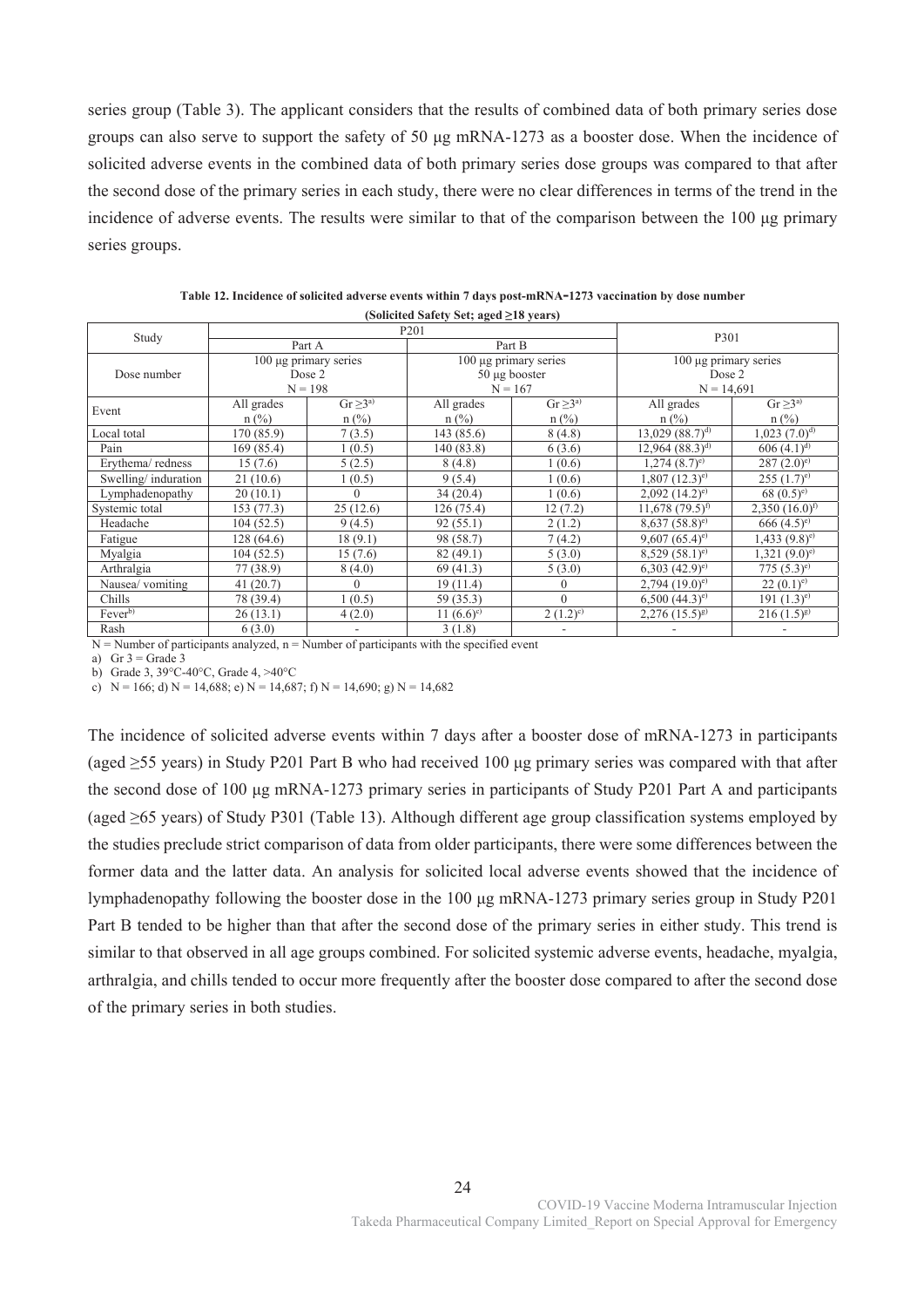| Study               |                       |                            | . .<br>P201 $(≥55 \text{ years})$                            |                            |                                                |                            |  |
|---------------------|-----------------------|----------------------------|--------------------------------------------------------------|----------------------------|------------------------------------------------|----------------------------|--|
|                     | Part A                |                            |                                                              | Part B                     | P301 ( $\geq 65$ years)                        |                            |  |
| Dose number         | Dose 2<br>$N = 99$    | $100 \mu$ g primary series | $100 \mu$ g primary series<br>$50 \mu g$ booster<br>$N = 88$ |                            | 100 µg primary series<br>Dose 2<br>$N = 3,691$ |                            |  |
| Event               | All grades<br>$n$ (%) | $Gr \geq 3^{a}$<br>$n$ (%) | All grades<br>$n$ (%)                                        | $Gr \geq 3^{a}$<br>$n$ (%) |                                                | $Gr \geq 3^{a}$<br>$n$ (%) |  |
| Local total         | 81 (81.8)             | 5(5.1)                     | 74 (84.1)                                                    | 4(4.5)                     | $3,093$ $(83.8)^{d}$                           | $220(6.0)^{d}$             |  |
| Pain                | 80 (80.8)             | $\theta$                   | 72 (81.8)                                                    | 3(3.4)                     | $3,071$ $(83.2)^{d}$                           | $100(2.7)^{d}$             |  |
| Erythema/redness    | 7(7.1)                | 4(4.0)                     | 3(3.4)                                                       | $\mathbf{0}$               | $285(7.7)^{d}$                                 | $77(2.1)^{d}$              |  |
| Swelling/induration | 10(10.1)              | 1(1.0)                     | 1(1.1)<br>4(4.5)                                             |                            | 408 $(11.1)^{d}$                               | 72 $(2.0)^{d}$             |  |
| Lymphadenopathy     | 10(10.1)              | $\overline{0}$             | 12(13.6)                                                     | $\mathbf{0}$               | $315(8.5)^{d}$                                 | $21(0.6)^{d}$              |  |
| Systemic total      | 75 (75.8)             | 9(9.1)                     | 67(76.1)                                                     | 6(6.8)                     | 2,655(71.9)                                    | 400(10.8)                  |  |
| Headache            | 49 (49.5)             | 5(5.1)                     | 47 (53.4)                                                    | 1(1.1)                     | $1,708$ $(46.3)^{d}$                           | $107(2.9)^{d}$             |  |
| Fatigue             | 63 (63.6)             | 7(7.1)                     | 52(59.1)                                                     | 4(4.5)                     | $2,154$ $(58.4)^{d}$                           | $255(6.9)^{d}$             |  |
| Myalgia             | 47 (47.5)             | 4(4.0)                     | 45(51.1)                                                     | 2(2.3)                     | $1,740$ $(47.2)^{d}$                           | $205(5.6)^{d}$             |  |
| Arthralgia          | 38 (38.4)             | 2(2.0)                     | 35(39.8)                                                     | 3(3.4)                     | $1,293$ $(35.1)^{d}$                           | $125(3.4)^{d}$             |  |
| Nausea/vomiting     | 13(13.1)              | $\overline{0}$             | 7(8.0)<br>$\mathbf{0}$                                       |                            | 439 $(11.9)^{d}$                               | $11(0.3)^{d}$              |  |
| Chills              | 31(31.3)              | $\theta$                   | $\theta$<br>29(33.0)                                         |                            | $1,143$ $(31.0)^{d}$                           | $27(0.7)^{d}$              |  |
| Fever <sup>b)</sup> | 11(11.1)              | 1(1.0)                     | 5(5.7)°                                                      | $1(1.1)^{c}$               | $367(9.9)^{d}$                                 | $19(0.5)^{d}$              |  |
| Rash                | 2(2.0)                |                            | 2(2.3)                                                       |                            |                                                |                            |  |

**Table 13. Incidence of solicited adverse events within 7 days after mRNA-1273 vaccination by dose number (Solicited Safety Set; elderly people)** 

 $N =$  Number of participants analyzed,  $n =$  Number of participants with the specified event

a) Gr 3, Grade 3

b) Grade 3, 39°C-40°C, Grade 4, >40°C

c)  $N = 87$ ; d)  $N = 3,689$ 

In Study P201 Part B (database lock date of June 10, 2021), the incidence of unsolicited adverse events (excluding solicited adverse events reported within 7 days after each dose of study vaccine) and the incidence of adverse reactions (both reported within 28 days after the booster dose of mRNA-1273) were 12.9% (22 of 171 participants) and 4.1% (7 of 171 participants), respectively, in the 100 μg primary series group; and 11.3% (39 of 344 participants) and 3.8% (13 of 344 participants), respectively, when both primary series dose groups are combined. These are lower than the incidence of unsolicited adverse events (28.0%, 56 of 200 participants) and the incidence of adverse reactions (13.5%, 27 of 200 participants) reported within 28 days after the second dose of 100 μg primary series in Study P201 Part A, and the incidence of unsolicited adverse events (31.3%, 4,752 of 15,184 participants) and the incidence of adverse reactions (13.6%, 2,067 of 15,184 participants) reported within 28 days after the second dose in Study P301. Unsolicited adverse events occurring in ≥1% of participants (≥4 participants) reported within 28 days after the booster dose of mRNA 1273 in Study P201 Part B were headache (5 participants [4 in the 100 μg primary series group]; the same applies hereinafter), COVID-19 (4 participants [3 participants]), and fatigue (4 participants [4 participants]). Headache and fatigue were solicited adverse events that persisted beyond 7 days after the booster dose. The adverse events classified as COVID-19 in 4 participants were asymptomatic COVID-19. The 4 participants had their nasal swab samples collected at a regular visit or when SARS-CoV-2 exposure was suspected, and tested positive for SARS-CoV-2. Adverse reactions occurring in  $\geq 2$  participants within 28 days after the booster dose of mRNA-1273 in Study P201 Part B were headache (4 participants), fatigue (3 participants), and lymphadenopathy (2 participants), and the outcome was reported as "resolved" for all participants except for fatigue in 1 participant ("unresolved"). No severe unsolicited adverse events were reported.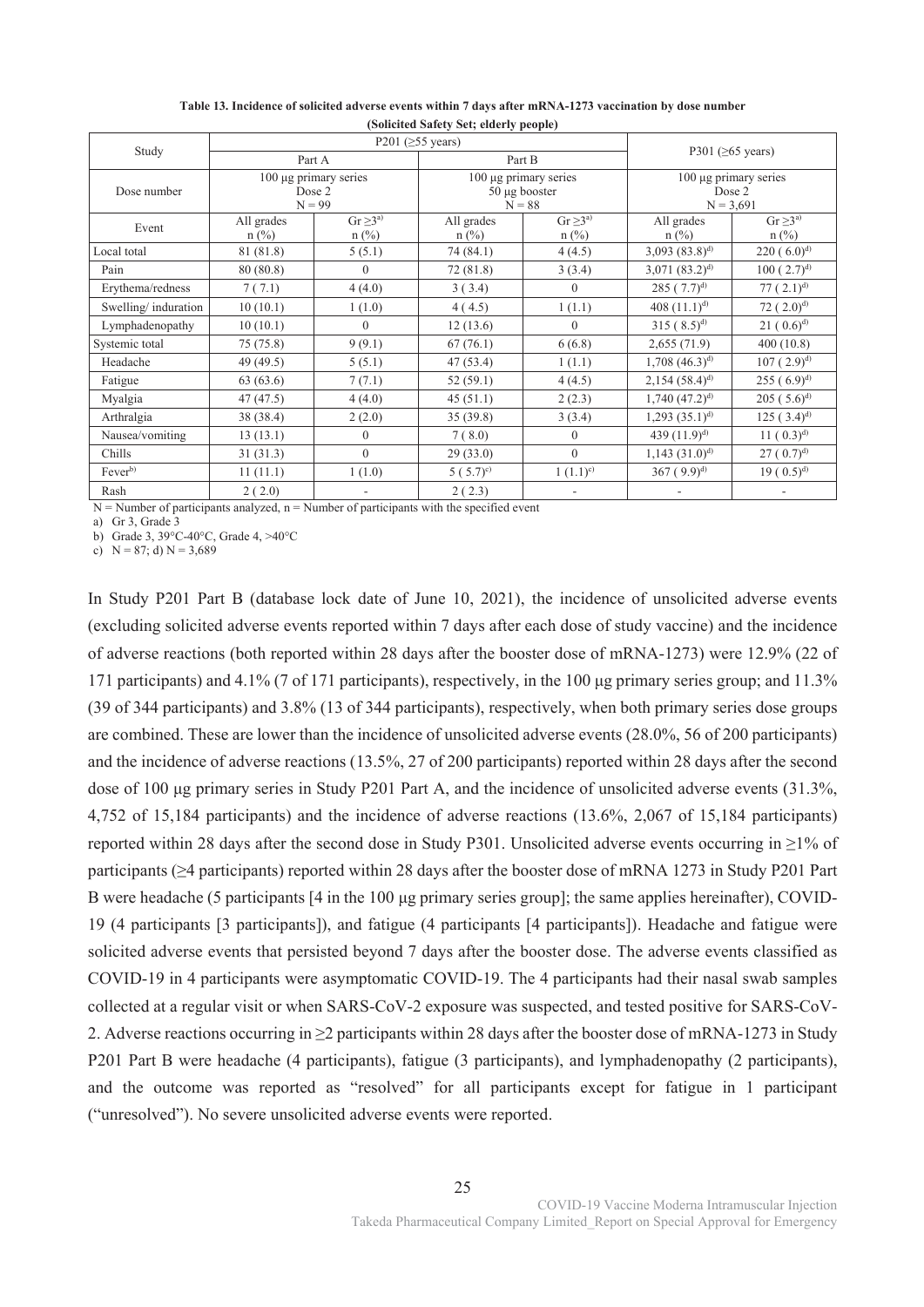In participants aged ≥55 years in Study P201 Part B, the incidence of unsolicited adverse events and that of adverse reactions reported within 28 days after the booster dose of mRNA-1273 were 19.1% (17 of 89 participants) and 6.7% (6 of 89 participants), respectively, in the 100 μg primary series group; 13.2% (24 of 182 participants) and 3.8% (7 of 182 participants) in the combined data from both primary series dose groups. The results were similar to those of the overall population. Unsolicited adverse events occurring in  $\geq$ 1% of participants (≥2 participants) were headache (3 participants), fatigue (3 participants), and oropharyngeal pain (2 participants). The results are similar to those of the overall population. The outcome was reported as "resolved" for all participants except for fatigue (1 participant).

No serious adverse events, deaths, or adverse events leading to study discontinuation occurred by the database lock date (June 10, 2021). After the database lock date through the date of safety data snapshot (August 16, 2021), no deaths or adverse events leading to study discontinuation occurred. Serious adverse events occurred in 4 participants (tendon rupture [1 participant], abortion spontaneous [1 participant], pulmonary embolism and deep vein thrombosis [1 participant], and pericarditis [1 participant]). A causal relationship to mRNA-1273 was ruled out for all these events, with reported outcome being "resolved" or "resolving with sequelae."

In a clinical study of 100 μg mRNA-1273 primary series, local reaction (delayed local reaction) occurred in ≥7 days after injection, while in Study P201 Part B, no delayed local reaction occurred after the booster dose of 50 μg mRNA-1273 as of the date of safety data snapshot.

(b) Study DMID21-0012 (CTD 5.3.5.1-3, ongoing since May 2021 [data snapshot date of July 8, 2021] An open-label study, sponsored by the National Institutes of Health (NIH), is being conducted in healthy adults aged ≥18 years to evaluate the safety and immunogenicity of a booster dose of 100 μg mRNA-1273 or other SARS-CoV-2 vaccines (Janssen's SARS-CoV-2 vaccine or Comirnaty Intramuscular Injection) 12 to 20 weeks after the last dose of the primary series of a SARS-CoV-2 vaccine approved under the Emergency Use Authorization in the US (Janssen's SARS-CoV-2 vaccine, mRNA-1273, or Comirnaty Intramuscular Injection). For the present application, only data from the cohort in which mRNA-1273 was administered as a booster dose were submitted as reference data. Recipients of Janssen's SARS-CoV-2 vaccine, mRNA-1273, or Comirnaty Intramuscular Injection as the primary series were included in Groups 1E, 2E, and 3E, respectively. All of 154 participants who received mRNA-1273 (53 in Group 1E, 51 in Group 2E, and 50 in Group 3E) were included in the Safety Set.

Table 14 shows the safety results after a booster dose of 100 μg mRNA-1273.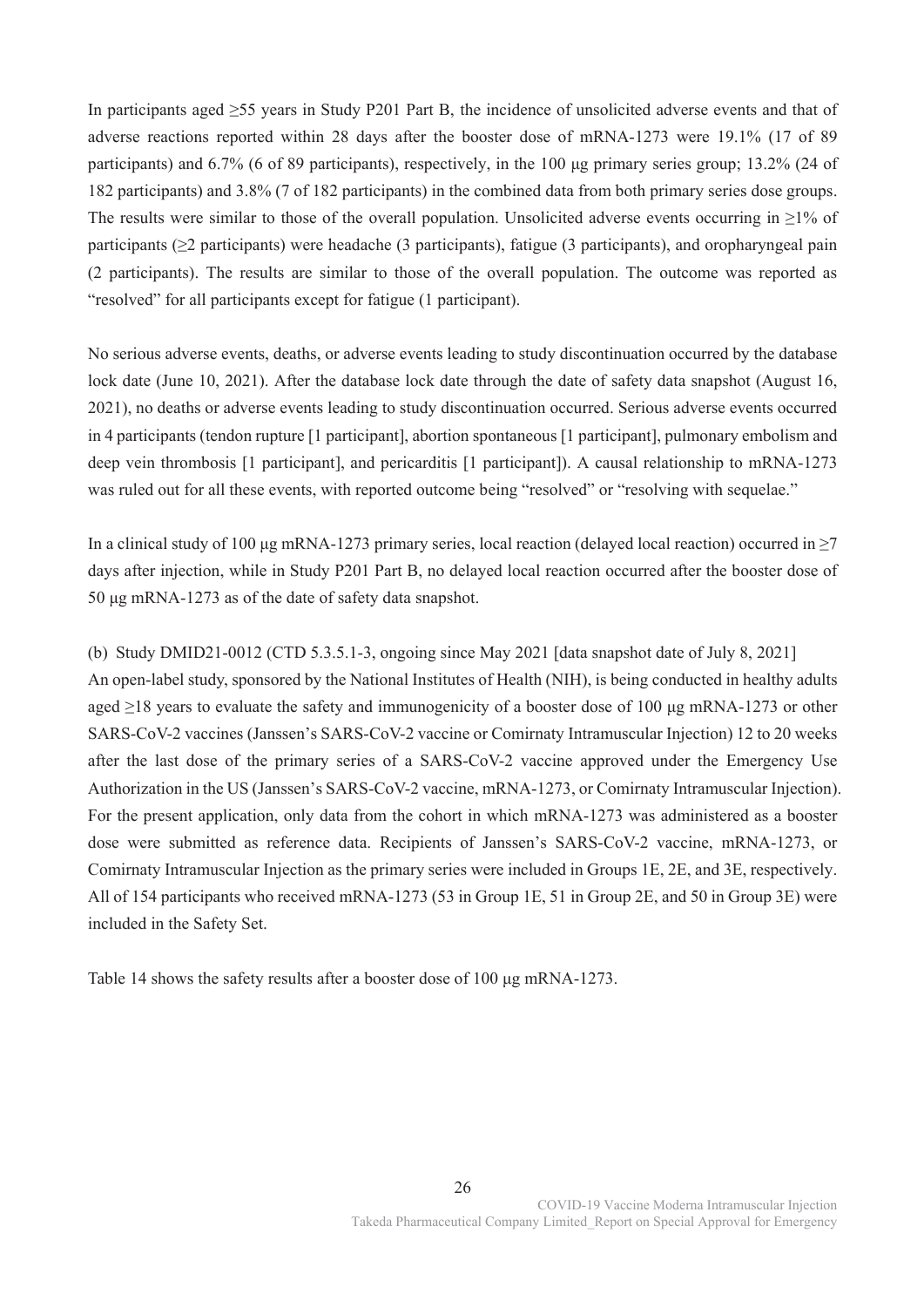| Group                             | 1E                              | 2E               | 3E                                   |            |
|-----------------------------------|---------------------------------|------------------|--------------------------------------|------------|
| Primary series <sup>a)</sup>      | Janssen's SARS-CoV-2<br>vaccine | mRNA-1273        | Comirnaty Intramuscular<br>Injection | Total      |
| Booster dose                      |                                 | 100 μg mRNA-1273 |                                      |            |
|                                   | $N = 53$                        | $N = 51$         | $N = 50$                             | $N = 154$  |
|                                   | $n$ (%)                         | $n$ (%)          | $n$ (%)                              | $n$ (%)    |
| Solicited local adverse events    |                                 |                  |                                      |            |
| Pain/tenderness                   | 40(75.5)                        | 44 (86.3)        | 41 $(82.0)^{b}$                      | 125(81.2)  |
| Erythema/redness                  | 3(5.7)                          | 11(21.6)         | 7(14.0)                              | 21(13.6)   |
| Induration/swelling               | 11(20.8)                        | 20(39.2)         | 16(32.0)                             | 47(30.5)   |
| Solicited systemic adverse events |                                 |                  |                                      |            |
| Headache                          | 16(30.2)                        | 33 (64.7)        | 33(66.0)                             | 82 (53.2)  |
| Malaise/fatigue                   | 36(67.9)                        | 40(78.4)         | 37(74.0)                             | 113 (73.4) |
| Myalgia                           | 20(37.7)                        | 38 (74.5)        | 36(72.0)                             | 94(61.0)   |
| Arthralgia                        | 9(17.0)                         | 19(37.3)         | 18 (36.0)                            | 46(29.9)   |
| Nausea                            | 9(17.0)                         | 11(21.6)         | 11(22.0)                             | 31(20.1)   |
| Chills                            | 10(18.9)                        | 21(41.2)         | 22(44.0)                             | 53 (34.4)  |
| Fever <sup>c</sup>                | 7(13.2)                         | 8(15.7)          | 9(18.0)                              | 24(15.6)   |

**Table 14. Solicited adverse events occurring within 7 days after a booster dose (Study DMID21-0012, Safety Set)** 

 $N =$  Number of participants analyzed,  $n =$  Number of participants with the specified event

a) The dosage regimen for each vaccine is the dosage regimen approved in the US.

b) One of the 50 participants analyzed had no data.

c)  $\geq$ 38°C (oral temperature)

Severe solicited adverse events occurring within 7 days after the booster dose were as follows: induration/swelling in 1 of 154 participants (0.6%; 1 in Group 2E); pain/tenderness in 1 of 154 participants (0.6%; 1 in Group 2E); malaise/fatigue in 7 of 154 participants (4.5%; 4 in Group 1E, 2 in Group 2E, 1 in Group 3E); myalgia in 3 of 154 participants (1.9%; 1 each in Groups 1E, 2E, and 3E); headache in 2 of 154 participants (1.3%; 1 each in Groups 1E and 2E); nausea in 1 of 154 participants (0.6%; 1 in Group 1E); chills in 5 of 154 participants (3.2%; 1 in Group 1E, 3 in Group 2E, 1 in Group 3E); arthralgia in 1 of 154 participants (0.6%; 1 in Group 2E); fever in 2 of 154 participants (1.3%; 1 each in Groups 1E and 2E).

The incidences of unsolicited adverse events and adverse reactions occurring within 28 days after the booster dose were 29.9% (46 of 154 participants) and 15.6% (24 of 154 participants), respectively. The incidences of unsolicited adverse events and adverse reactions in each group were 24.5% (13 of 53 participants) and 13.2% (7 of 53 participants), respectively, in Group 1E; 29.4% (15 of 51 participants) and 11.8% (6 of 51 participants), respectively, in Group 2E; and 36.0% (18 of 50 participants) and 22.0% (11 of 50 participants), respectively, in Group 3E.

No deaths, serious adverse events, or adverse events leading to study discontinuation occurred by the date of safety data snapshot (July 8, 2021).

# (c) Foreign post-authorization or post-marketing safety information

Between December 18, 2020 (Emergency Use Authorization in the US) and October 31, 2021, a total of 5,077 cases of adverse events were spontaneously reported in 1,599 recipients after the third dose (including the third dose as part of the primary series administered to immunocompromised individuals). Among these, data from 1,005 recipients were medically confirmed, and 1,035 cases in 325 recipients (including 32 deaths) were classified as serious events. According to the results of causality assessment of deaths performed on a 5-point scale ("certainly related," "probably/likely related," "possibly related" "unlikely related," and "not related"), the fatal cases were shown to be "possibly related" (26 recipients) and "unlikely related" (6 recipients) to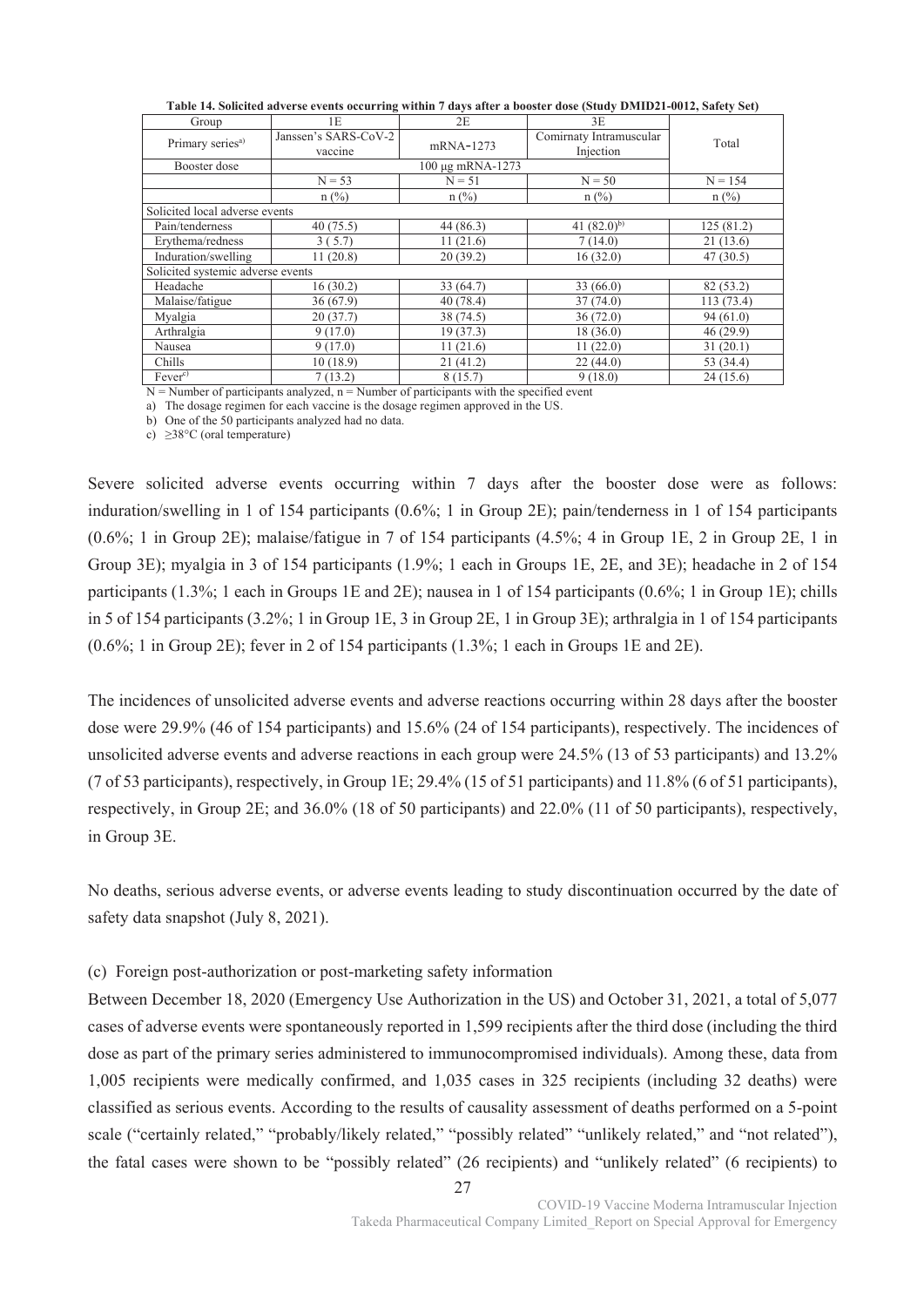vaccination, and many of the cases were confounded by underlying medical conditions. Adverse events were reported in 929 women (58.1%) and 599 men (37.5%), and the remaining 71 recipients (4.4%) were unknown. More women tended to be reported than men, a trend which is similar to that observed in the primary series. In many cases, events tended to occur within 7 days following the vaccination, with fever and headache being common events. The safety profile for a booster dose have so far indicated no specific concerns.

As shown above, solicited adverse events occurred in many participants after a booster dose of 50 μg mRNA-1273 in Study P201 Part B, but the majority of the events were mild or moderate, and subsided within several days after the onset of the symptom. The incidence of serious adverse events was low, and a causal relationship to mRNA-1273 was ruled out for all the events. The analysis by age group showed no differences between age groups for solicited or unsolicited adverse events. Adverse events occurring in participants who received a booster dose of 100 μg mRNA-1273 in Study DMID21-0012 did not differ significantly from those observed in Study P201. Post-marketing safety information obtained overseas has identified no new safety concerns. Therefore, there are no major concerns about the safety profile of mRNA-1273 in adults aged ≥18 years, and the tolerability of the booster dose of 50 μg mRNA-1273 has been demonstrated by the submitted data.

### PMDA's view:

Based on the submitted safety information from the clinical studies, the safety profile of the booster dose of 50 μg mRNA-1273 is generally similar to that of the 100 μg mRNA-1273 primary series, with no major significant concerns about the booster dose.

However, due to the limited number of evaluable participants who received the booster dose of 50 μg mRNA-1273 in Study P201 Part B after completion of the 100 μg mRNA-1273 primary series, the applicant is required to continue to gather data including data from overseas, and then take appropriate actions based on the information obtained. As with the case of the primary series of mRNA-1273, healthcare professionals and vaccine recipients should be informed of systemic reactions that occurred in many participants and that may affect activities of daily living, as well as lymphadenopathy which were more common after the booster dose than after the primary series. Such information should include the time to onset of and duration of those events.

The safety in special populations and the details of specific events are summarized in the sections below.

# **7.R.4.2 Safety in individuals with underlying medical conditions**

The applicant's explanation about safety in individuals with underlying medical conditions:

Unlike Study P301, Study P201 did not proactively include individuals with underlying medical conditions; therefore, currently, data on the safety of 50 μg mRNA-1273 as a booster dose in individuals with underlying medical conditions who are likely to be at an increased risk of severe COVID-19 and require vaccination against SARS-CoV-2 have not been evaluated. The applicant plans to gather data on the safety of 50 μg mRNA-1273 as a booster dose in the ongoing Study P301.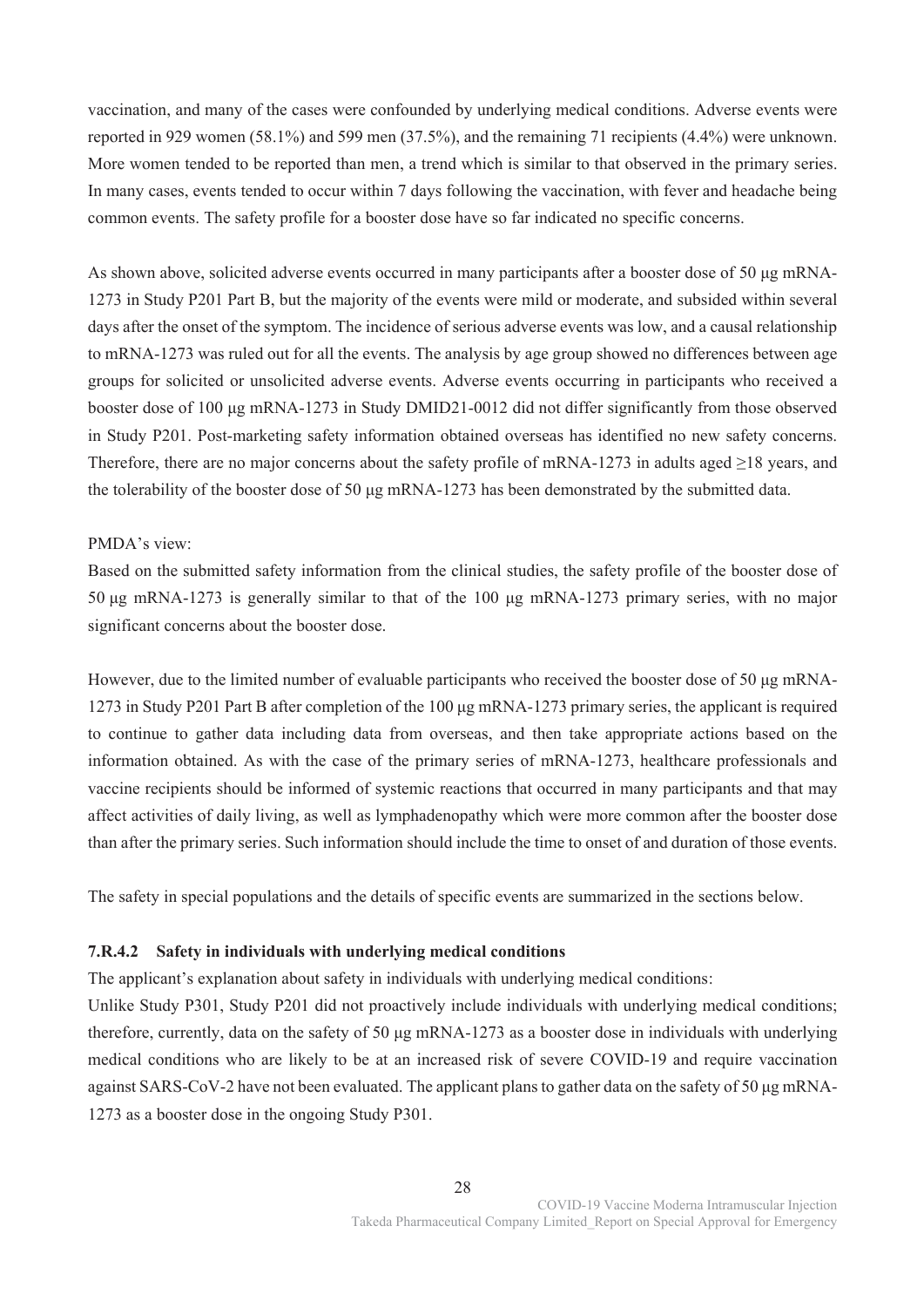# PMDA's view:

The review of the application for the primary series confirmed that the safety profile of the primary series in participants with underlying medical conditions enrolled in Study P301 was similar to that in the overall population of Study P301 ("Report on Special Approval for Emergency of COVID-19 Vaccine Moderna Intramuscular Injection" dated on May 17, 2021). The safety profile of the booster dose was generally similar to that of the primary series [see Section 7.R.4.1]. Based on the above, safety information on the booster dose in individuals with underlying medical conditions is not currently available, but the safety profile of the booster dose in such individuals is expected to be similar to that in the overall study population. The applicant should continue to gather data including those from Study P301 and other clinical studies that will evaluate booster doses, and take appropriate actions including provision of information to healthcare professionals when new findings become available.

### **7.R.4.3 Details of safety specification**

At the time of the initial approval of COVID-19 Vaccine Moderna, vaccine-associated enhanced disease (VAED)/vaccine-associated enhanced respiratory disease (VAERD) were specified as important potential risks in the risk management plan, and the safety of COVID-19 Vaccine Moderna in pregnant and breastfeeding women as important missing information. Subsequently, based on the post-marketing safety information, myocarditis/pericarditis were added to the important potential risks (Risk Management Plan, revised on November 11, 2021).

## **7.R.4.3.1 Details of safety specification for mRNA-1273 primary series**

Based on the post-authorization or post-marketing spontaneous reports for mRNA-1273 (received between December 21, 2020 and October 31, 2021), the applicant reported the following information on VAED/VAERD and the safety of the vaccine in pregnant and breastfeeding women. No new safety signals were detected. The applicant plans to continue to gather data.

#### (a) VAED/VAERD

Based on the guidance Brighton Collaboration Case Definition of the term "Vaccine Associated Enhanced Disease" (*Vaccine.* 2021;39:3053-66), COVID-19 cases with documented time to onset of COVID-19 after vaccination with mRNA-1273 were assessed to collect reports on COVID-19 occurring at  $\geq$ 14 days after the second dose and/or vaccine failure.

A total of 7,015 cases were reported as COVID-19 with documented time to onset of symptoms following the first or second dose of mRNA-1273 and/or vaccine failure. Of them, 3,274 cases were COVID-19 occurring at ≥14 days after the second dose and/or vaccine failure. None of the cases were clearly identifiable as VAED.

## (b) Vaccination in pregnant/breastfeeding women

There were 10,870 cases of spontaneously reported events related to vaccination during pregnancy in 3,671 recipients. A total of 1,366 cases of serious pregnancy-related events were reported in 905 recipients. Among them, pregnancy-related events accompanying clinical symptoms reported for ≥50 cases were maternal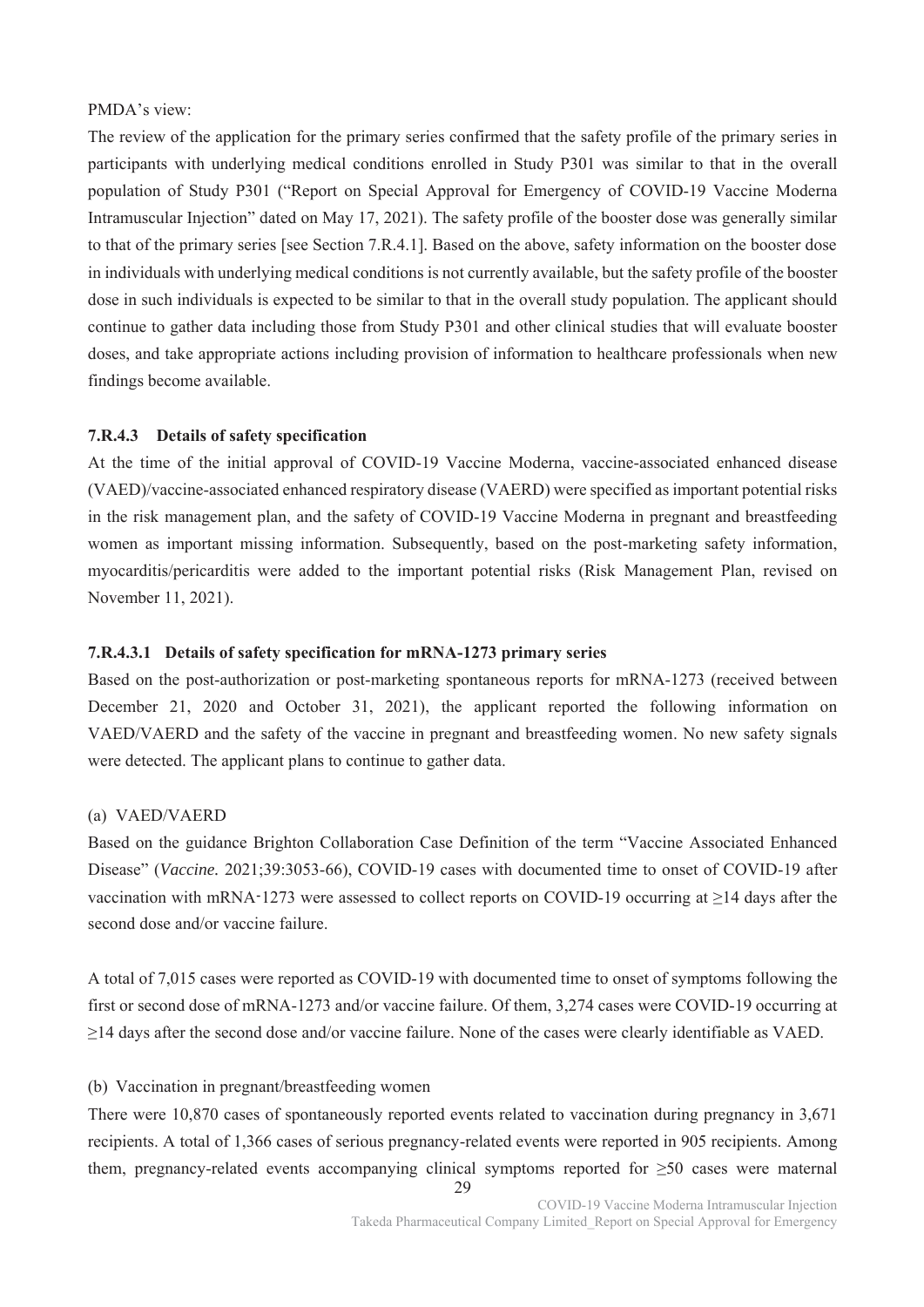exposure to the vaccine during pregnancy (545 cases), spontaneous abortion (400 cases), and foetal death (51 cases).

There were 1,343 spontaneous reports regarding breastfeeding in 1,271 recipients. A total of 240 cases of serious breastfeeding-related events were reported in 317 recipients.<sup>14)</sup> Among them, an event accompanying clinical symptoms reported for ≥40 cases was mastitis (41 cases).

### PMDA's view:

PMDA reviewed the post-marketing safety information concerning VAED/VAERD and vaccination in pregnant/breastfeeding women. The former was identified as important potential risks, and the latter as important missing information, at the time of the initial approval of mRNA-1273. There is no currently available information on factors that may have an impact on the benefit-risk balance of mRNA-1273. The applicant should continue to gather data on booster dose vaccination, including data from overseas, and take appropriate actions based on the information obtained.

At the time of the initial approval of COVID-19 Vaccine Moderna, only limited data were available regarding the use of the vaccine in humans. Based on post-marketing data collected overseas<sup>15)</sup> and overseas academic societies' recommendations<sup>16)</sup> on the administration of SARS-CoV-2 vaccines, the Japan Society of Obstetrics and Gynecology, the Japan Association of Obstetricians and Gynecologists, and the Japan Society for Infectious Diseases in Obstetrics and Gynecology released the following information on vaccines, thereby recommending that pregnant and breastfeeding women be vaccinated against SARS-CoV-2: "About COVID-19 vaccines (messenger RNA): second report" (in Japanese) (dated on August 14, 2021) (https://www.jsog.or.jp/news/pdf/20210814\_COVID19\_02.pdf [last accessed on November 27, 2021]); and "Latest information on the safety of COVID-19 vaccines" (dated on October 25, 2021) (in Japanese) (https://www.jsog.or.jp/news/pdf/20211025\_COVID19.pdf [last accessed on November 27, 2021]).

### **7.R.4.3.2 Myocarditis/pericarditis**

.

Data from post-marketing surveillance of mRNA-1273 and other data have identified the risks of myocarditis/pericarditis after administration of mRNA vaccines against SARS-CoV-2.

The applicant's explanation about myocarditis/pericarditis:

Myocarditis/pericarditis following administration of the mRNA-1273 primary series was evaluated as summarized below (Monthly Safety Report No.10 [issued on November 15, 2021, for the period of October 1- 31, 2021]). According to the global safety database of Moderna TX, Inc., 317.68 million doses of COVID-19

<sup>&</sup>lt;sup>14)</sup> Serious cases include non-breastfeeding-related events that were classified as serious events.

<sup>&</sup>lt;sup>15)</sup> CDC: Interim Clinical Considerations for Use of COVID-19 Vaccines Currently Approved or Authorized in the United States (https://www.cdc.gov/vaccines/covid-19/clinical-considerations/covid-19-vaccines-us.html [last accessed on November 27, 2021])

<sup>&</sup>lt;sup>16)</sup> The American College of Obstetricians and Gynecologists: Statement of Strong Medical Consensus for Vaccination of Pregnant Individuals Against COVID-19 (https://www.acog.org/news/news-releases/2021/08/statement-of-strong-medical-consensus-for-vaccination-of-pregnant-individualsagainst-covid-19 [last accessed on November 27, 2021]), COVID-19 Vaccines if You Are Pregnant or Breastfeeding (https://s3.amazonaws.com/cdn.smfm.org/media/3040/COVID\_vaccine\_\_Patients\_JULY\_29\_2021\_final.pdf [last accessed on November 27, 2021])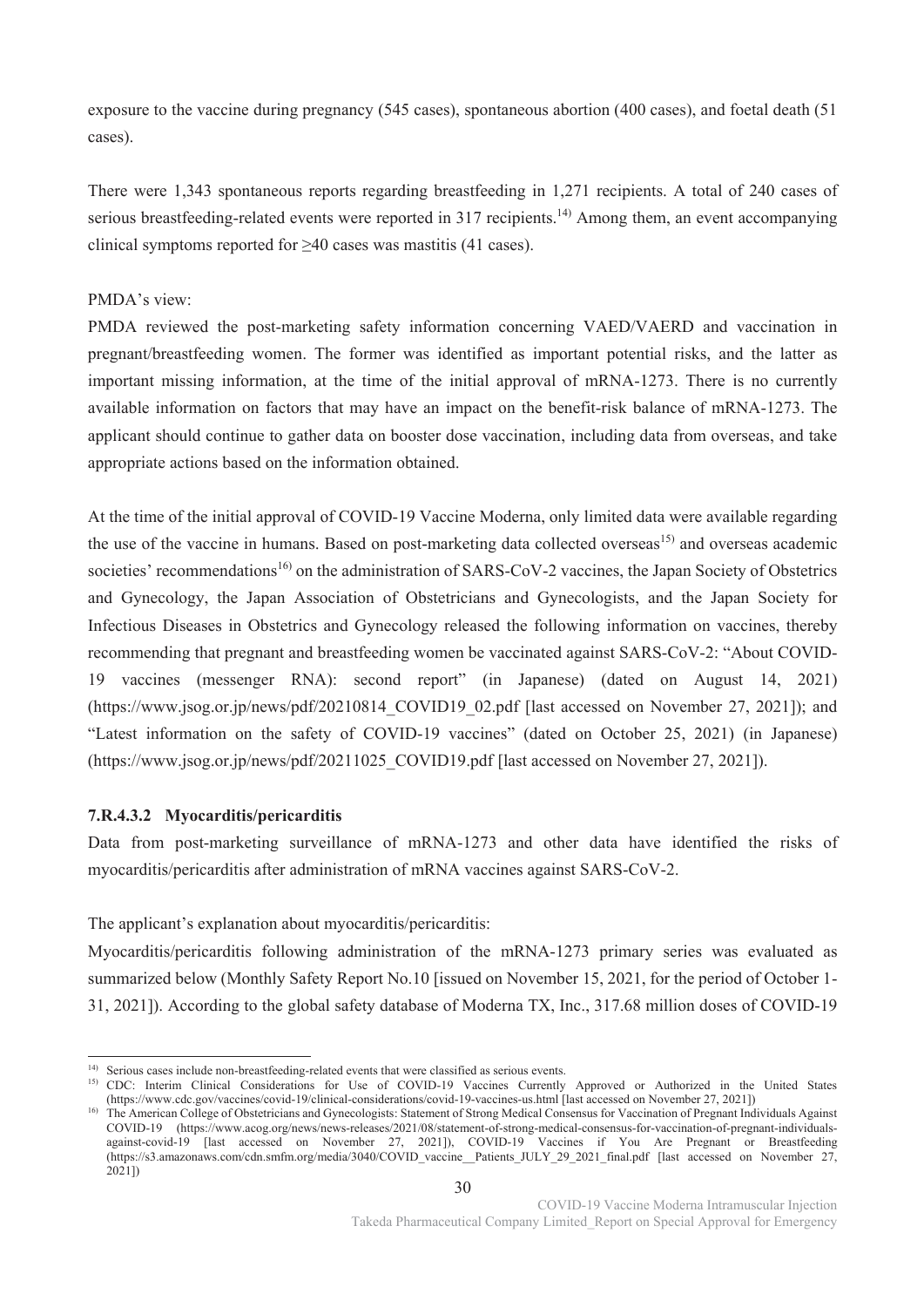Vaccine Moderna was administered to 177.10 million people between December 18, 2020 and October 31, 2021. A total of 2,804 cases of Medical Dictionary for Regulatory Activities (MedDRA) preferred term (PT) myocarditis or pericarditis were reported in 2,630 recipients. The event was further classified into "myocarditis with or without pericarditis" (1,824 cases in 1,807 recipients), "pericarditis with or without myocarditis" (980 cases in 974 recipients), "pericarditis without myocarditis" (823 recipients), and "pericarditis with myocarditis" (151 recipients). Medically confirmed cases were myocarditis in 1,446 recipients (26 of whom died) and pericarditis in 774 recipients (3 of whom died). The causality assessment of the fatal cases included "not evaluable" (11 recipients), and the rest of the cases were evaluated on a 5-point scale ("certainly related," "probably/likely," "possibly" "unlikely," and "not related"). The cases were shown to be "possibly related" (12 recipients) and "unlikely related" (6 recipients) to vaccination.

The incidence of "myocarditis with or without pericarditis" was highest in men aged 18 to 24 years (Table 15). Of the 1,824 reported cases, 952 cases (52.2%) occurred after the second dose, and 1,068 cases (58.6%) occurred within 7 days of vaccination, regardless of the dose number. There were 4 reported cases of myocarditis after the administration of mRNA-1273 as the third dose or as the booster dose. The incidence rate (observed) of myocarditis among all mRNA-1273 recipients is 1.02 cases per 100,000 recipients, which is lower than the incidence rate (expected) based on the US Military Health System, 2.12 cases per 100,000 population. The observed/expected (O/E) ratio was higher in men than in women. The O/E ratio was highest in the 18 to 24 year-age group (Table 16).

**Table 15. Incidence rate of myocarditis reported within 7 days post-mRNA-1273 vaccination in the US by age and sex (per 100,000) (December 18, 2020 to October 31, 2021)** 

|                 |        | Overall population |           |        | Male   |           |        | Female |           |
|-----------------|--------|--------------------|-----------|--------|--------|-----------|--------|--------|-----------|
| Age             | Dose 1 | Dose 2             | Dose $3a$ | Dose 1 | Dose 2 | Dose $3a$ | Dose 1 | Dose 2 | Dose $3a$ |
| $\leq$ 18 years | 0.5    | 0.7                | 0.0       | 1.1    | 1.3    | 0.0       | 0.0    | 0.0    | 0.0       |
| $18-24$ years   | 2.3    | 3.1                | 0.0       | 4.4    | 5.9    | 0.0       | 0.3    | 0.6    | 0.0       |
| $25-39$ years   | 0.7    | 1.0                | 0.1       | 1.3    | 1.9    | 0.2       | 0.2    | 0.3    | 0.0       |
| $40-49$ years   | 0.3    | 0.5                | 0.1       | 0.4    | 0.6    | 0.3       | 0.1    | 0.3    | 0.0       |
| $50-64$ years   | 0.1    | 0.2                | 0.1       | 0.1    | 0.2    | 0.0       | 0.0    | 0.1    | 0.1       |
| $65-74$ years   | 0.0    | 0.1                | 0.0       | 0.0    | 0.1    | 0.0       | 0.0    | 0.1    | 0.0       |
| $\geq$ 75 years | 0.0    | 0.1                | 0.0       | 0.0    | 0.1    | 0.0       | 0.0    | 0.1    | 0.0       |
| .               |        |                    |           |        |        |           |        |        |           |

a) Including the third dose as part of the primary series in immunocompromised individuals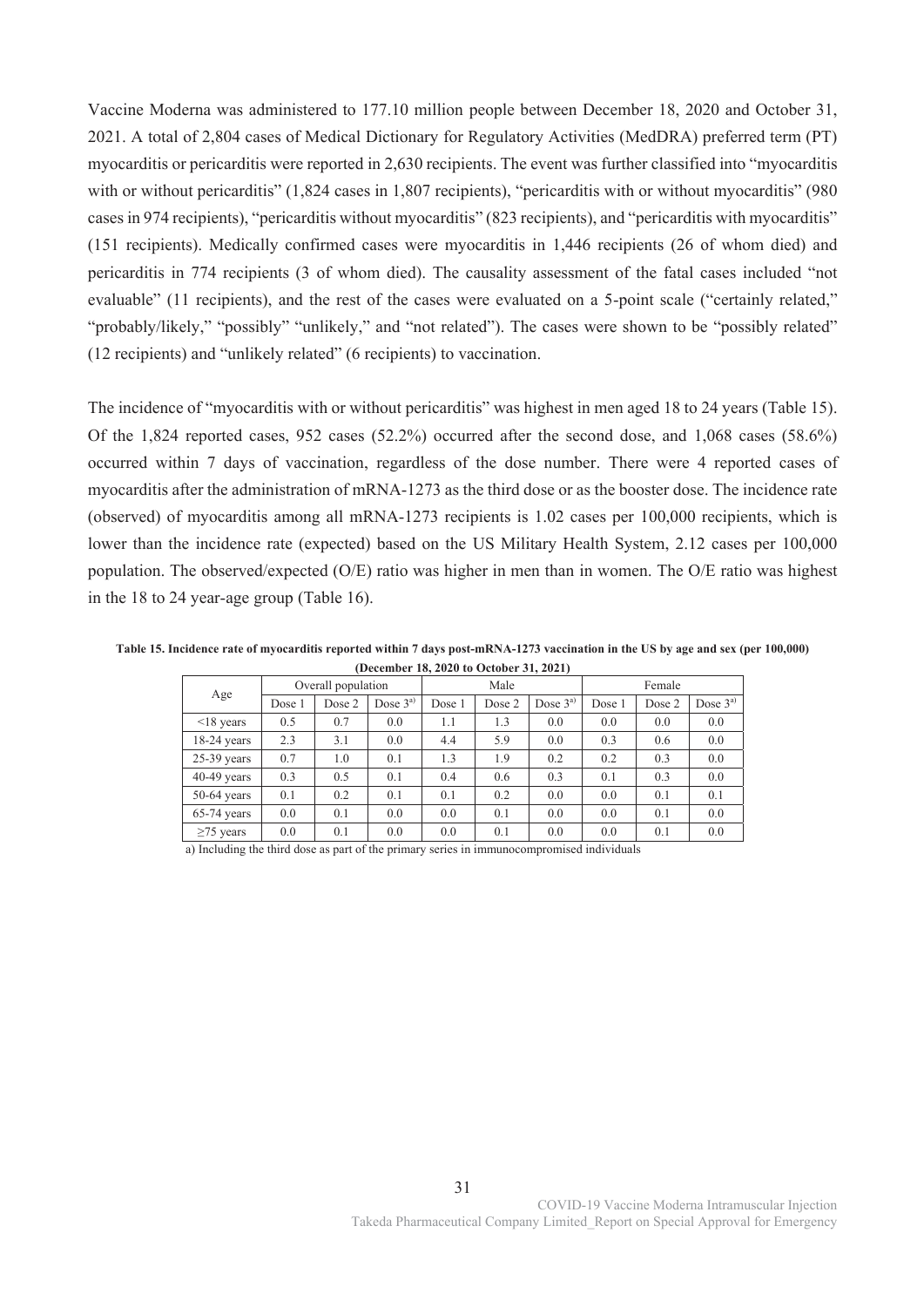|                           |                                      |             | $D_{V}$<br>Observed             |             | Expected <sup>b)</sup>          |                                 |
|---------------------------|--------------------------------------|-------------|---------------------------------|-------------|---------------------------------|---------------------------------|
|                           | Number of<br>vaccinees <sup>a)</sup> | $\mathbf n$ | Incidence<br>rate <sup>c)</sup> | $\mathbf n$ | Incidence<br>rate <sup>c)</sup> | O/E ratio<br>[two-sided 95% CI] |
| Overall population aged:  | 177,096,375                          | 1,807       | 1.02                            | 3,754       | 2.12                            | $0.48$ [0.46, 0.51]             |
| $<$ 18 years              | 5,312,891                            | 51          | 0.96                            | 89          | 1.67                            | $0.57$ [0.41, 0.81]             |
| $18-24$ years             | 15,938,674                           | 664         | 4.17                            | 267         | 1.67                            | 2.49 [2.16, 2.87]               |
| $25-39$ years             | 38,961,202                           | 628         | 1.61                            | 652         | 1.67                            | $0.96$ [0.86, 1.08]             |
| $40-49$ years             | 26,564,456                           | 179         | 0.67                            | 563         | 2.12                            | $0.32$ [0.27, 0.38]             |
| $50-64$ years             | 46,045,057                           | 136         | 0.30                            | 976         | 2.12                            | $0.14$ [0.12, 0.17]             |
| $65-74$ years             | 26,564,456                           | 64          | 0.24                            | 563         | 2.12                            | $0.11$ [0.09, 0.15]             |
| $\geq$ 75 years           | 17,709,637                           | 31          | 0.18                            | 375         | 2.12                            | $0.08$ [0.06, 0.12]             |
| Males aged:               | 84,120,778                           | 1,424       | 1.69                            | 1,783       | 2.12                            | $0.8$ [0.74, 0.86]              |
| $<$ 18 years              | 2,523,623                            | 48          | 1.90                            | 54          | 2.12                            | $0.9$ [0.61, 1.32]              |
| $18-24$ years             | 7,570,870                            | 590         | 7.79                            | 161         | 2.12                            | 3.68 [3.09, 4.38]               |
| $25-39$ years             | 18,506,571                           | 517         | 2.79                            | 392         | 2.12                            | $1.32$ [1.16, 1.5]              |
| $40-49$ years             | 12,618,117                           | 118         | 0.94                            | 268         | 2.12                            | $0.44$ [0.36, 0.55]             |
| $50-64$ years             | 21,871,402                           | 75          | 0.34                            | 464         | 2.12                            | $0.16$ [0.13, 0.21]             |
| $\overline{65}$ -74 years | 12,618,117                           | 34          | 0.27                            | 268         | 2.12                            | $0.13$ [0.09, 0.18]             |
| $\geq$ 75 years           | 8,412,078                            | 14          | 0.17                            | 178         | 2.12                            | $0.08$ [0.05, 0.14]             |
| Females aged:             | 92,975,597                           | 355         | 0.38                            | 1,615       | 1.74                            | $0.22$ [0.2, 0.25]              |
| $<$ 18 years              | 2,789,268                            | 3           | 0.11                            | 34          | 1.23                            | $0.09$ [0.03, 0.29]             |
| $18-24$ years             | 8,367,804                            | 74          | 0.88                            | 103         | 1.23                            | $0.72$ [0.54, 0.97]             |
| $25-39$ years             | 20,454,631                           | 107         | 0.52                            | 251         | 1.23                            | $0.43$ [0.34, 0.54]             |
| $40-49$ years             | 13,946,340                           | 60          | 0.43                            | 296         | 2.12                            | $0.2$ [0.15, 0.27]              |
| $50-64$ years             | 24,173,655                           | 59          | 0.24                            | 512         | 2.12                            | $0.12$ [0.09, 0.15]             |
| 65-74 years               | 13,946,340                           | 30          | 0.22                            | 296         | 2.12                            | $0.1$ [0.07, 0.15]              |
| $\geq$ 75 years           | 9,297,560                            | 17          | 0.18                            | 197         | 2.12                            | $0.09$ [0.05, 0.14]             |

**Table 16. The O/E ratio of myocarditis by age group (analyses based on the data from the US Military Health System) (December 18, 2020 to October 31, 2021)** 

a) Estimated from the number of vaccinees of Dose 1 and that of Dose 2.

b) Expected values were calculated based on the data from the US Military Health System (*Vaccine.* 2021;39:3666-77). For females aged 12-39 years, expected value were calculated after making adjustments based on the information from CDC.

c) The incidence rate was calculated per 100,000 vaccinees.

On the other hand, 42.6% (417 of 980 cases) of reported "pericarditis with or without myocarditis" occurred after the second dose, and 39.6% (388 of 980 cases) occurred within 7 days of vaccination regardless of the dose number. Five cases of pericarditis were reported after the administration of mRNA-1273 as the third dose of the primary series or as the booster dose. The incidence rate (observed) of pericarditis in all mRNA-1273 recipients is 5.33 cases per 100,000 person-years, which is lower than the estimated incidence rate (observed) based on the data on hospitalized patients in the US (5.7 cases per 100,000 person-years).

The incidence rate (observed) of "pericarditis without myocarditis" in all mRNA-1273 recipients is 4.51 cases per 100,000 person-years, which is lower than the estimated incidence rate (observed) based on the data on hospitalized patients in the US, 5.7 cases per 100,000 person-years. The O/E ratio of "pericarditis without myocarditis" calculated based on the data on hospitalized patients in the US was higher in men than in women. The O/E ratio was highest in the 18 to 24 year-age group (Table 17).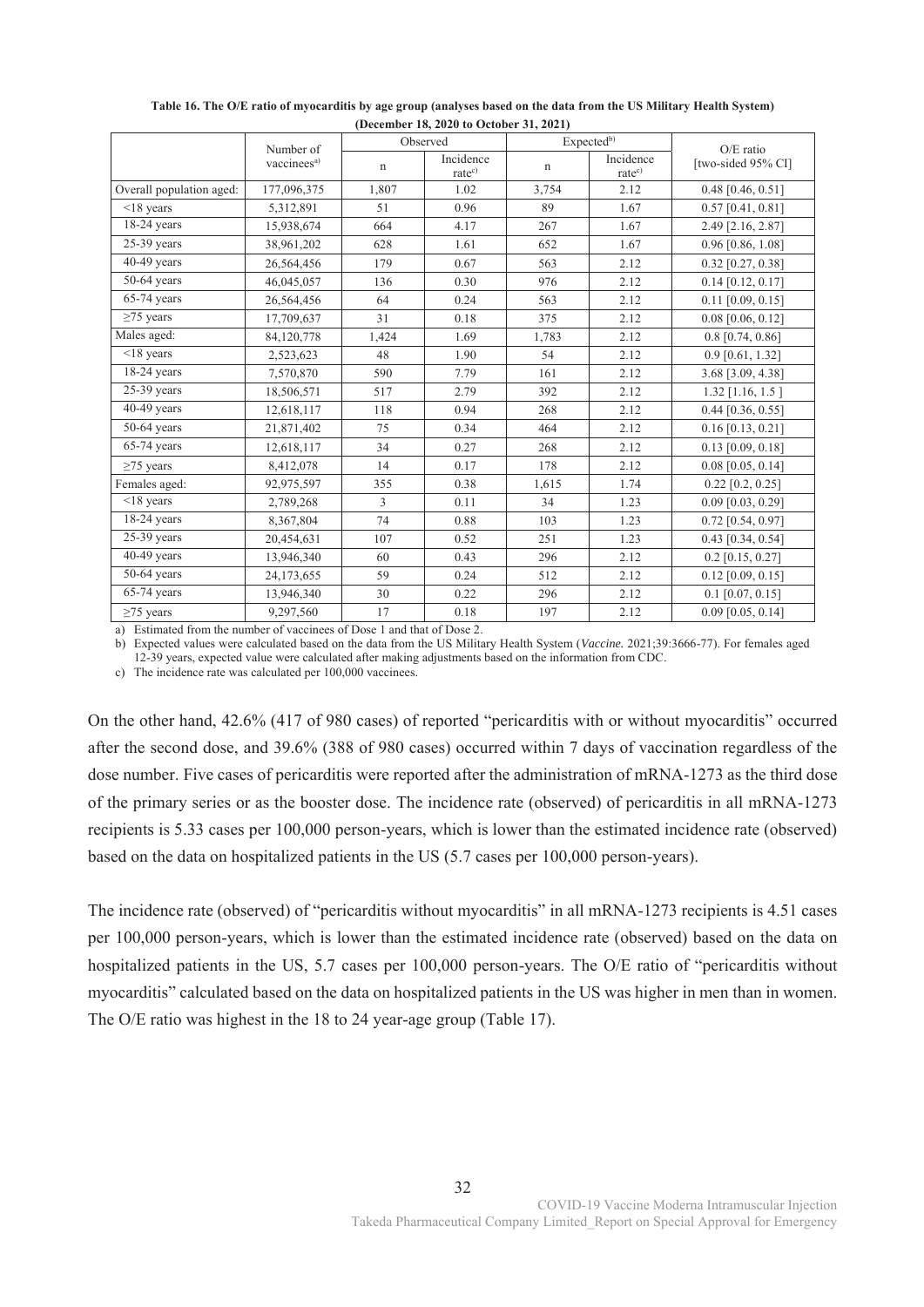|                          | $10,00001$ $10,0000$ to October 91, $2001$ | O/E ratio [two-sided |                              |             |                                            |                     |
|--------------------------|--------------------------------------------|----------------------|------------------------------|-------------|--------------------------------------------|---------------------|
|                          | Person-years                               | $\mathbf n$          | Observed<br>Incidence rateb) | $\mathbf n$ | Expected <sup>a)</sup><br>Incidence rateb) | 95% CI]             |
| Overall population aged: | 18,264,867                                 | 974                  | 5.33                         | 986         | 5.40                                       | $0.99$ [0.9, 1.08]  |
| $\overline{18}$ years    | 547,946                                    | $\tau$               | 1.28                         | 20          | 3.70                                       | $0.35$ [0.15, 0.82] |
| $18-24$ years            | 1,643,838                                  | 199                  | 12.11                        | 61          | 3.70                                       | 3.27 [2.46, 4.36]   |
| $25-39$ years            | 4,018,271                                  | 277                  | 6.89                         | 149         | 3.70                                       | 1.86 [1.53, 2.27]   |
| 40-49 years              | 2,739,730                                  | 135                  | 4.93                         | 101         | 3.70                                       | 1.33 [1.03, 1.72]   |
| $50-64$ years            | 4,748,865                                  | 187                  | 3.94                         | 323         | 6.80                                       | $0.58$ [0.48, 0.69] |
| 65-74 years              | 2,739,730                                  | 99                   | 3.61                         | 233         | 8.50                                       | $0.43$ [0.34, 0.54] |
| $\geq$ 75 years          | 1,826,487                                  | 42                   | 2.30                         | 159         | 8.70                                       | $0.26$ [0.19, 0.37] |
| Males aged:              | 8,675,812                                  | 587                  | 6.77                         | 581         | 6.70                                       | $1.01$ [0.9, 1.13]  |
| $<$ 18 years             | 260,274                                    | 6                    | 2.31                         | 12          | 4.59                                       | $0.5$ [0.19, 1.34]  |
| $18-24$ years            | 780,823                                    | 154                  | 19.72                        | 36          | 4.59                                       | 4.3 [2.99, 6.18]    |
| $25-39$ years            | 1,908,679                                  | 172                  | 9.01                         | 88          | 4.59                                       | 1.96 [1.52, 2.54]   |
| $40-49$ years            | 1,301,372                                  | 74                   | 5.69                         | 60          | 4.59                                       | 1.24 [0.88, 1.74]   |
| $50-64$ years            | 2,255,711                                  | 99                   | 4.39                         | 190         | 8.44                                       | $0.52$ [0.41, 0.66] |
| $65-74$ years            | 1,301,372                                  | 51                   | 3.92                         | 137         | 10.55                                      | $0.37$ [0.27, 0.51] |
| $\geq$ 75 years          | 867,581                                    | 20                   | 2.31                         | 94          | 10.79                                      | $0.21$ [0.13, 0.35] |
| Females aged:            | 9,589,055                                  | 369                  | 3.85                         | 393         | 4.10                                       | $0.94$ [0.81, 1.08] |
| $<$ 18 years             | 287,672                                    | $\mathbf{1}$         | 0.35                         | 8           | 2.81                                       | $0.12$ [0.02, 0.99] |
| $18-24$ years            | 863,015                                    | 44                   | 5.10                         | 24          | 2.81                                       | $1.81$ [1.1, 2.98]  |
| $25-39$ years            | 2,109,592                                  | 102                  | 4.84                         | 59          | 2.81                                       | 1.72 [1.25, 2.37]   |
| $40-49$ years            | 1,438,358                                  | 61                   | 4.24                         | 40          | 2.81                                       | $1.51$ [1.01, 2.25] |
| $50-64$ years            | 2,493,154                                  | 85                   | 3.41                         | 129         | 5.16                                       | $0.66$ [0.5, 0.87]  |
| $65-74$ years            | 1,438,358                                  | 47                   | 3.27                         | 93          | 6.45                                       | $0.51$ [0.36, 0.72] |
| $\geq$ 75 years          | 958,905                                    | 22                   | 2.29                         | 63          | 6.61                                       | $0.35$ [0.21, 0.56] |

**Table 17. The O/E ratio of pericarditis without myocarditis by age (based on the data on hospitalized patients in the US) (December 18, 2020 to October 31, 2021)** 

a) Expected values were calculated based on the data on hospitalized patients (aged ≥16 years) in the US (*Cardiology.* 2016;135:27-35).

b) The incidence rate was calculated per 100,000 person-years.

SARS-CoV-2 infection is considered to be associated with the development of myocarditis in young males. The risk of myocarditis associated with the first onset of COVID-19 in 12 to 17 year-old males is estimated to be 450 cases per 1 million, according to a study  $(medRxiv^{11})$  preprint doi: https://doi.org/10.1101/2021.07.23.21260998). On the other hand, according to the post-emergency authorization or post-marketing safety data between December 18, 2020 and September 30, 2021, of 716,547 men aged <18 years who were inferred to have received mRNA-1273, 16 recipients had myocarditis. This value is adjusted to 22.3 cases per 1 million vaccine recipients. According to CDC's modeling study, 9,600 COVID-19 cases, 300 hospitalizations, 60 ICU admissions, 3 deaths, and 22 to 27 cases of myocarditis can be prevented by 1 million doses of mRNA vaccine over 120 days in the population at the highest risk of myocarditis/pericarditis (males aged 18-29 years) (https://www.cdc.gov/vaccines/acip/meetings/downloads/slides-2021-07/05-COVID-Rosenblum-508.pdf [last accessed on November 27, 2021]).

In Study P201 Part B, no myocarditis or pericarditis occurred after vaccination with the booster dose of mRNA-1273 by the database lock date; however, 1 case of pericarditis was reported by the safety data snapshot date (August 16, 2021). This event occurred in a female aged 87 years in the 50 μg primary series group 89 days after the booster dose, and angina pectoris was observed concurrently. This participant had a medical history of Grade 1 diastolic dysfunction and chronic bradycardia. A causal relationship to the study vaccine was ruled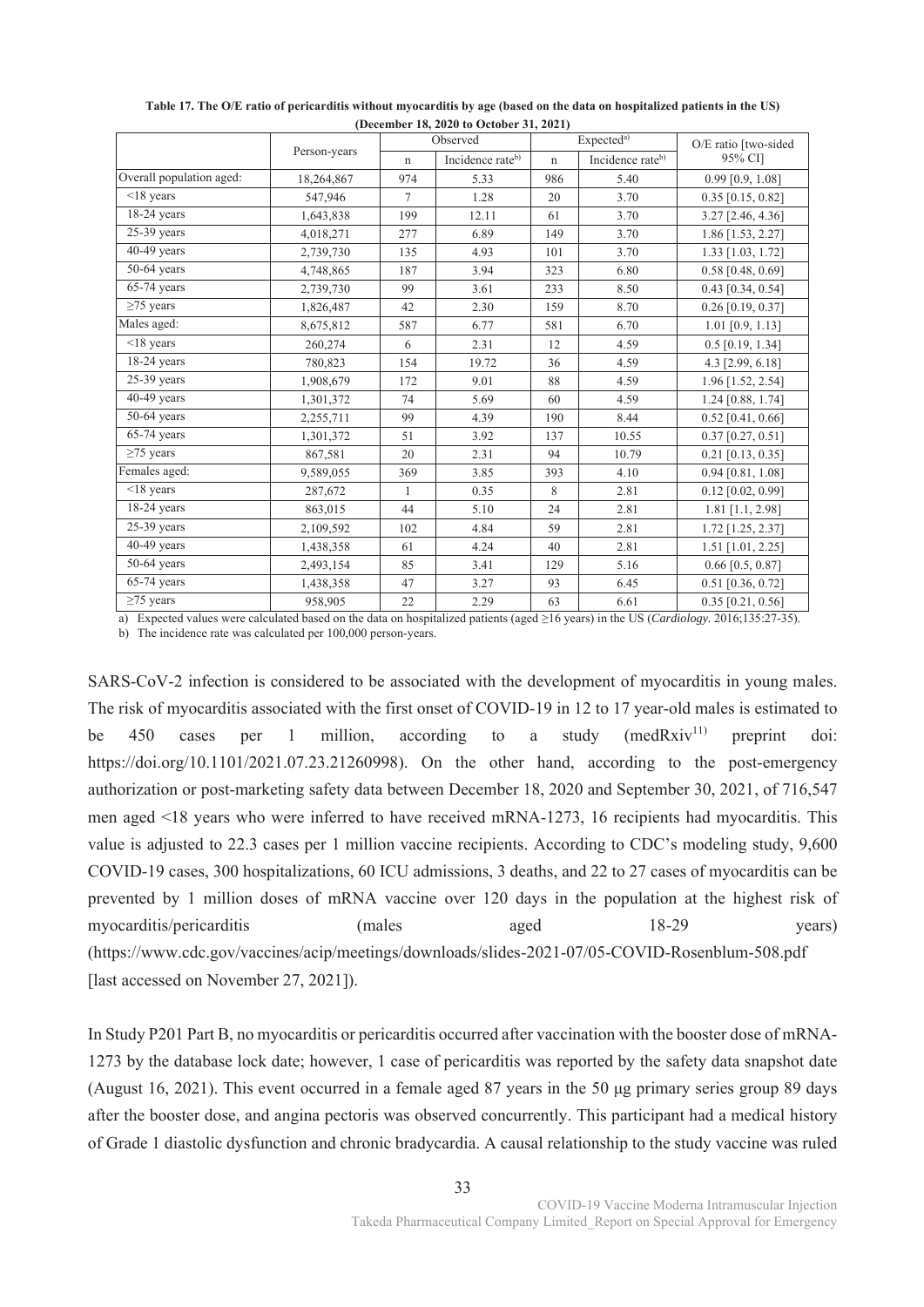out for both events.

The applicant plans to evaluate the risk of myocarditis and pericarditis after the booster dose of mRNA-1273 based on overseas post-marketing surveillance or other data.

Based on the above findings, given the continued public health emergency due to SARS-CoV-2 and the burden of COVID-19 in adolescents, the known and potential benefits of vaccination with mRNA-1273 would outweigh potential myocarditis/pericarditis-related risks. The applicant plans to continue to gather data on myocarditis and pericarditis (including post-booster data) from post-marketing data, clinical studies, and research reports, and take appropriate actions as necessary.

PMDA reviewed the following information obtained in and outside Japan:

Myocarditis and pericarditis reported to Vaccine Adverse Event Reporting System (VAERS) in the US as of October 6, 2021 were analyzed by CDC by vaccine product, sex, dose number, and age (https://www.cdc.gov/vaccines/acip/meetings/downloads/slides-2021-10-20-21/07-COVID-Su-508.pdf [last accessed on November 27, 2021]). Table 18 shows the reporting rates of myocarditis/pericarditis per 1 million doses within 7 days after vaccination with mRNA-1273. Myocarditis/pericarditis were more frequently reported in young males, particularly after the second dose.

| (per 1 million doses administered; in the US) |        |                   |        |                |        |         |  |  |
|-----------------------------------------------|--------|-------------------|--------|----------------|--------|---------|--|--|
|                                               |        | Males and females |        | Males          |        | Females |  |  |
| Age                                           | Dose 1 | Dose 2            | Dose 1 | Dose 2         | Dose 1 | Dose 2  |  |  |
| $12-15$ years                                 | 0.0    | Not calculated    | 0.0    | Not calculated | 0.0    | 0.0     |  |  |
| $16-17$ years                                 | 0.0    | Not calculated    | 0.0    | Not calculated | 0.0    | 0.0     |  |  |
| $18-24$ years                                 | 3.1    | 20.7              | 6.1    | 38.5           | 0.6    | 5.3     |  |  |
| $25-29$ years                                 | 1.8    | 11.2              | 3.4    | 17.2           | 0.4    | 5.7     |  |  |
| $30-39$ years                                 | 1.4    | 3.6               | 2.3    | 6.7            | 0.5    | 0.4     |  |  |
| $40-49$ years                                 | 0.2    | 2.1               | 0.2    | 2.9            | 0.2    | 1.4     |  |  |
| $50-64$ years                                 | 0.5    | 0.5               | 0.5    | 0.6            | 0.5    | 0.4     |  |  |
| $\geq 65$ years                               | 0.0    | 0.3               | 0.1    | 0.3            | 0.0    | 0.3     |  |  |

**Table 18. Reporting rates of myocarditis/pericarditis within 7 days after mRNA-1273 vaccination (per 1 million doses administered; in the US)** 

Excerpt of the results of "Moderna" from Slides 7-9 at https://www.cdc.gov/vaccines/acip/meetings/downloads/slides-2021-10-20-21/07-COVID-Su-508.pdf (last accessed on November 27, 2021)

After the market launch in Japan, 152 cases of suspected myocarditis-related events were reported by the marketing authorization holder from May 22, 2021 (start of vaccination) through October 24, 2021, with a trend towards higher reporting rates in males in their teens and 20s (Table 19).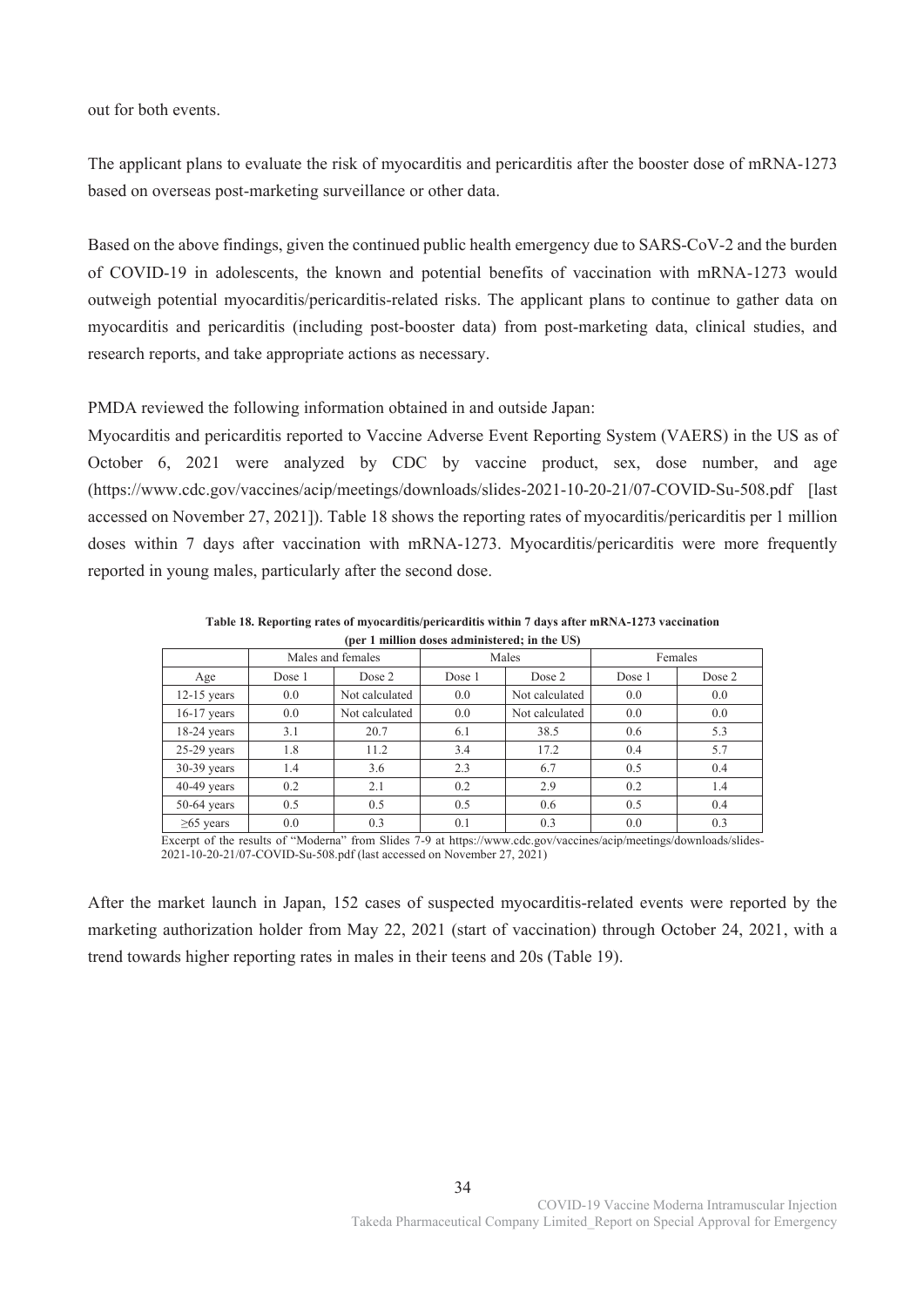|                 | Males                     |        | Females                   |        |
|-----------------|---------------------------|--------|---------------------------|--------|
| Age             | Dose $1 + \text{Dose } 2$ | Dose 2 | Dose $1 + \text{Dose } 2$ | Dose 2 |
| $10-19$ years   | 33.62                     | 60.56  | 1.17                      | 2.62   |
| $20-29$ years   | 20.94                     | 39.27  | 1.00                      | 1.41   |
| $30-39$ years   | 2.48                      | 4.08   | 2.05                      | 0.86   |
| $40-49$ years   | 2.88                      | 5.01   | 2.52                      | 2.98   |
| $50-59$ years   | 0.57                      | 0.59   | 0.89                      | 0.91   |
| $60-69$ years   | 1.49                      | 3.04   | 1.10                      | 0.00   |
| $70-79$ years   | 0.00                      | 0.00   | 0.00                      | 0.00   |
| $\geq 80$ years | 0.00                      | 0.00   | 0.00                      | 0.00   |

**Table 19. Reporting rates of myocarditis/pericarditis after mRNA 1273 vaccination (per 1 million doses administered; in Japan)**

Material 2-6-1, Slide 47 for the joint meeting of the Side Effect Subcommittee of the Immunization and Vaccine Section Meeting in the Health Science Council (the 72nd of meeting) and the 2021 Subcommittee on Drug Safety of the Committee on Drug Safety in the Pharmaceutical Affairs Department of the Pharmaceutical Affairs and Food Sanitation Council (the 22nd meeting)

(https://www.mhlw.go.jp/stf/shingi2/0000208910\_00034.html [last accessed on November 27, 2021])

PMDA's view on the risk of myocarditis/pericarditis following vaccination with mRNA-1273:

Myocarditis-related events after the primary series of mRNA vaccine against SARS-CoV-2, including mRNA-1273, were discussed on October 15, 2021 at the joint meeting of the Side Effect Subcommittee of the Immunization and Vaccine Section Meeting in the Health Science Council (the 70th meeting) and the 2021 Subcommittee on Drug Safety of the Committee on Drug Safety in the Pharmaceutical Affairs Department of the Pharmaceutical Affairs and Food Sanitation Council (the 19th meeting): https://www.mhlw.go.jp/stf/shingi2/0000208910 00032.html [last accessed on November 27, 2021]).. Although the differences in the attributes of vaccine recipients between Comirnaty Intramuscular Injection and mRNA-1273 require careful interpretation, the analysis of reporting rates of myocarditis-related events in Japan by age and sex showed that the reporting rate of myocarditis-related events in men in their teens and 20s was higher after mRNA-1273 than after Comirnaty Intramuscular Injection. However, the incidence rate of myocarditis-related events after mRNA-1273 vaccination is lower than that associated with COVID-19 reported in and outside Japan, and therefore the benefits of the vaccine outweigh the risks. The meeting concluded that vaccination with mRNA vaccines including mRNA-1273 can be continued individuals including younger males on the condition that precautionary statements and thorough information are provided in the package insert and other materials ("Information for males in their teens and 20s and their parents or guardians: On myocarditis and pericarditis after vaccination against the novel coronavirus" in Japanese [Ministry of Health, Labour and Welfare] https://www.mhlw.go.jp/content/000844011.pdf [last accessed on November 27, 2021]). Subsequently, a joint meeting of the Side Effect Subcommittee of the Immunization and Vaccine Section Meeting in the Health Science Council (the 72nd meeting) and the 2021 Subcommittee on Drug Safety of the Committee on Drug Safety in the Pharmaceutical Affairs and Food Sanitation Council (the 22nd meeting) was held on November 12, 2021: https://www.mhlw.go.jp/stf/shingi2/0000208910\_00034.html [last accessed on November 27, 2021]). The conclusion of the meeting is as follows: Among the fatal cases after the mRNA-1273 primary series reported between May 22, 2021 and October 24, 2021, 4 individuals died due to myocarditis-related events. The causal relationship between mRNA vaccines and death due to myocarditis-related events requires close monitoring.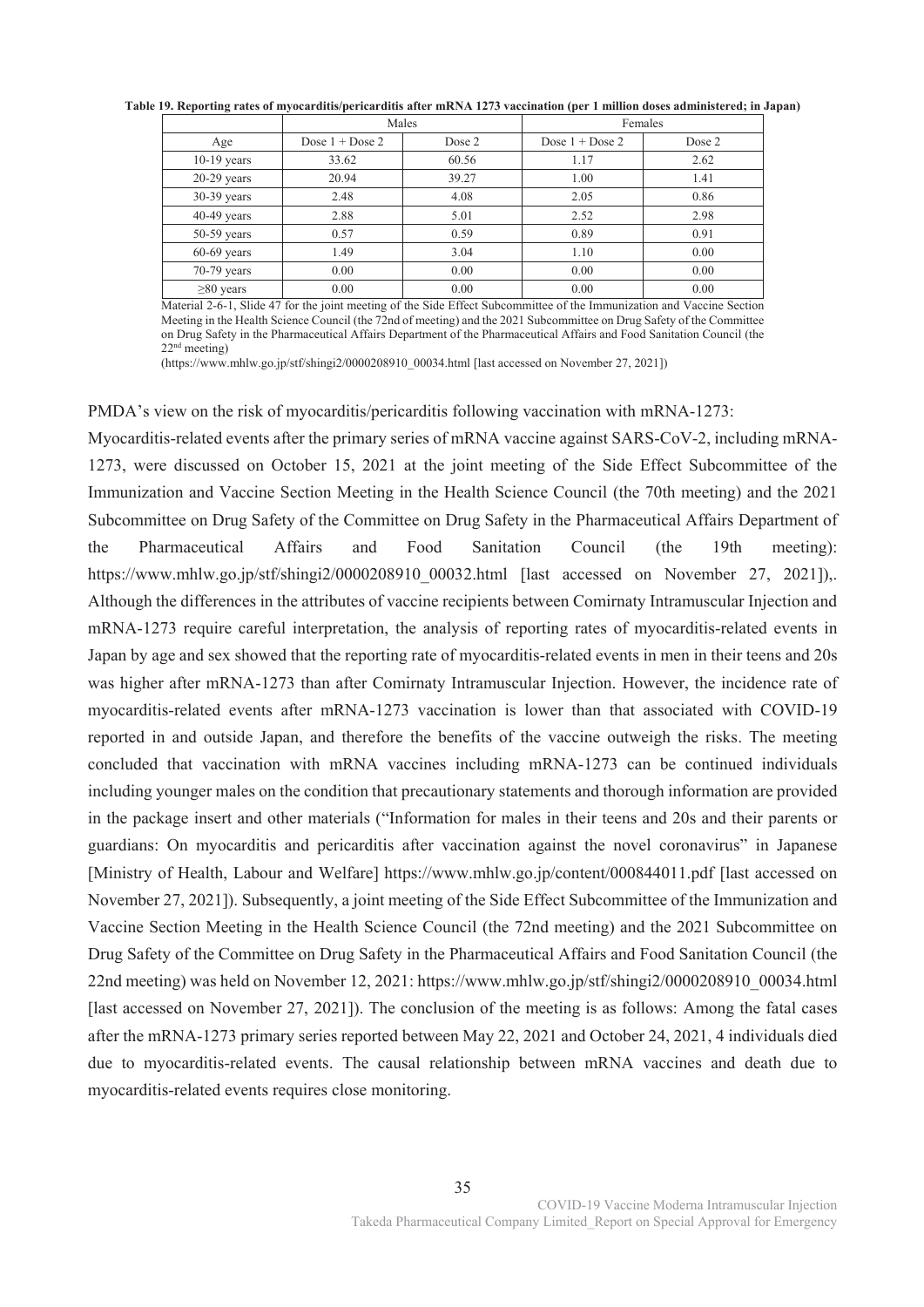The benefits of mRNA-1273 outweigh the risk of myocarditis/pericarditis following the mRNA-1273 primary series, as judged by the Side Effect Subcommittee of the Immunization and Vaccine Section Meeting in the Health Science Council and the Subcommittee on Drug Safety of the Committee on Drug Safety in the Pharmaceutical Affairs Department of the Pharmaceutical Affairs and Food Sanitation Council. The applicant needs to take appropriate actions as necessary in response to safety data which will become available in and outside Japan. Although there is currently no evidence suggesting that the risk of myocarditis/pericarditis after the booster dose is higher than the risk of the event after the primary series, the incidence and severity of myocarditis/pericarditis reported after the booster dose and its risk according to the demographics and baseline characteristics have yet to be known due to limited number of recipients of the booster dose of mRNA-1273. Precautionary statements should be provided regarding the risk of myocarditis/pericarditis after the booster dose, in the same manner as it was performed for the primary series. The applicant should also continue to gather data on the incidence after the primary series and overseas data, and take appropriate actions based on the information obtained.

## **7.R.5 Dosage and administration**

The proposed dosage regimen for the booster dose is "A single booster dose (0.25 mL) of COVID-19 Vaccine Moderna is administered intramuscularly at a recommended interval of at least 6 months after the second dose of the primary series."

The applicant also proposed a statement in the Precautions Concerning Dosage and Administration section of the package insert to the effect that the booster dose should be administered to adults aged  $\geq$ 18 years, and in principle, at least 6 months after the second dose of the primary series.

Based on the discussions in Sections "7.R.1 Clinical positioning of the booster dose," "7.R.3 Efficacy," "7.R.4 Safety," "7.R.5.1" through "7.R.5.3," as well as the dosage regimens of the approved SARS-CoV-2 vaccines and other vaccines to prevent infectious diseases, PMDA concluded that the dosage regimen for the booster dose should be "A single booster dose (0.25 mL) of COVID-19 Vaccine Moderna is administered intramuscularly," and that the timing of and eligible age for the booster dose should be specified in the Precautions Concerning Dosage and Administration section of the package insert.

Although the objective of the third dose of the mRNA-1273 is not necessarily the same as that of the booster dose of the approved vaccine, PMDA concluded that it is acceptable to use the proposed term "booster dose" to keep a consistency with the term used in the dosage regimen for the approved vaccine.

The Precautions Concerning Dosage and Administration section of the package insert should also include precautionary statements to the effect that the necessity of a booster dose should be determined based on the benefit-risk balance taking into account the status of COVID-19 outbreaks and the presence of risk factors for severe COVID-19 in individuals [see Section 7.R.1].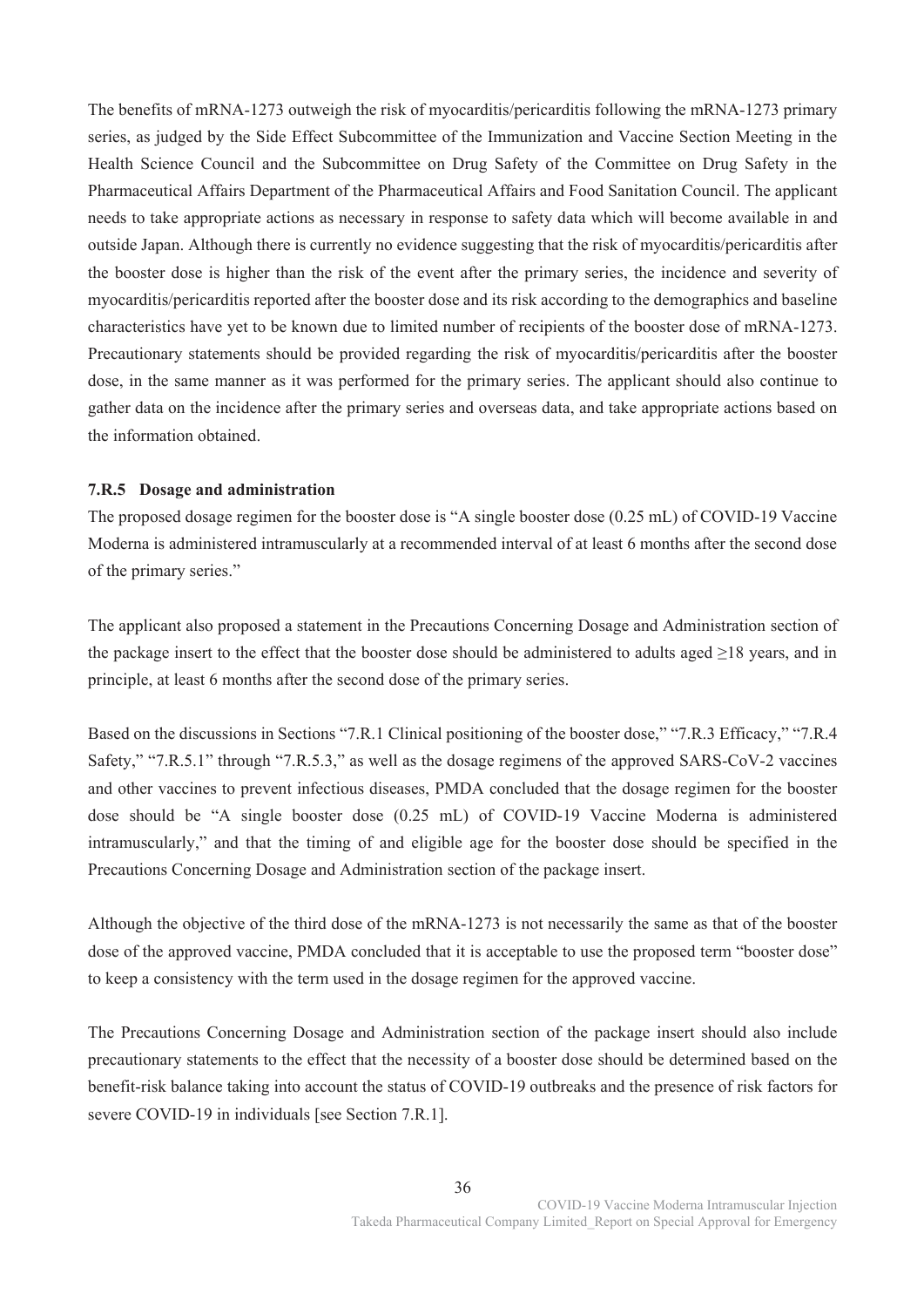Additionally, the applicant should provide information in the package insert and other materials to the effect that there are no available data on 50 μg mRNA-1273 booster dose administered to recipients of other SARS-CoV-2 vaccines as primary series.

### **7.R.5.1 Dosage**

The applicant's explanation about the selection of the dosage of the booster dose:

The dosage of the primary series of mRNA-1273 is 100 μg, which was used in Study P301, a study that demonstrated the efficacy of mRNA-1273. In Study P201 Part B, 50 μg was selected as the booster dose based on the results of evaluation of the dosage of the primary series in Study P201 Part A, in which sufficiently high neutralizing antibody titers were elicited both in the 50 μg and 100 μg groups, while the incidence of solicited local or systemic adverse events tended to be lower in the 50 μg group than in the 100 μg group ("Report on Special Approval for Emergency of COVID-19 Vaccine Moderna Intramuscular Injection" dated on May 17, 2021). On the basis of the results from Study P201 Part B, the applicant considered that the booster dose of 50 μg mRNA-1273 is expected to be effective [see Section 7.R.3], and no significant safety concerns have been identified [see Section 7.R.4]; therefore, a dose of 50 μg (injection volume, 0.25 mL) was selected for the booster dose of mRNA-1273.

Based on the discussions in Sections "7.R.1," "7.R.2," and "7.R.4," PMDA concluded that 50 μg (injection volume, 0.25 mL) can be selected as the booster dose of mRNA-1273.

# **7.R.5.2 Interval for booster dose (interval between the second dose of the primary series and the booster dose)**

The applicant's explanation about the interval between the second dose of the primary series and the booster dose:

Since Study P201 Part B started approximately 6 months after the second dose of the primary series in participants in Study P201 Part A, a period of "at least 6 months after the completion of the primary series" was selected as the timing of the booster dose in Study P201 Part B. The study evaluated a booster dose at the specified interval. The results of the study demonstrated the efficacy and favorable safety profile of the booster dose [see Sections 7.R.3 and 7.R.4]. The median interval between the second and booster doses of mRNA-1273 was 218.0 days (range, 177-269).

Based on the above findings, a period of "at least 6 months" was selected as the interval between the second dose of the primary series and the booster dose.

#### PMDA's view:

While no definite conclusion has been reached to date regarding the duration of efficacy after the primary series of the mRNA-1273, in Study P201 Part B which provides pivotal evidence in the present application, participants were allowed to receive a booster dose "at least 6 months after the completion of the primary series" in view of the feasibility. The evaluation of the immunogenicity data from Study P201 Part B showed that the non-inferiority criterion of seroresponse rate were not met. According to the applicant, this may have been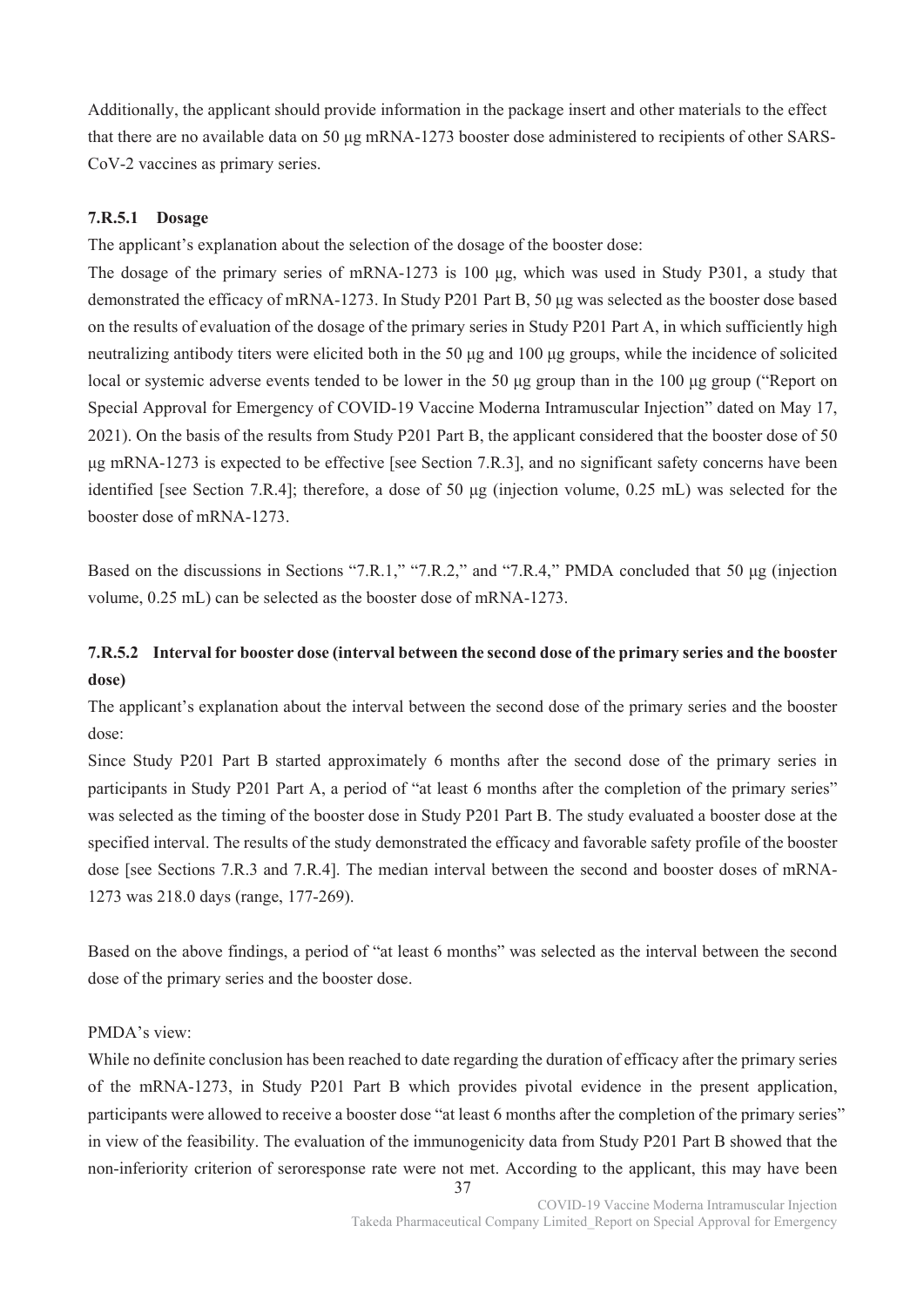partly caused by relatively high antibody titer levels observed before the booster dose in some participants. The study included individuals who had completed their primary series ≥6 months before, but it is thus not clear whether the study design was most suitable to evaluate the efficacy of the booster dose of mRNA-1273. However, increased antibody responses after the booster dose were shown in individuals with relatively high pre-booster antibody titers who had not met the criterion for seroresponse rate. For the following reasons, PMDA concluded that "at least 6 months after the completion of the primary series" can be selected as the interval between the second dose of the primary series and the booster dose of mRNA-1273 in Japan: (1) the results of Study P201 Part B conducted in participants who were to receive their booster dose at least 6 months after the completion of their primary series demonstrated that the booster dose of mRNA-1273 was expected to have a certain level of efficacy [see Section 7.R.3]; and (2) in the US and Europe, a booster dose can be administered to individuals who received the second dose of mRNA-1273 at least 6 months before. Furthermore, taking into consideration that the booster dose of Comirnaty Intramuscular Injection can be administered at least 6 months after the second dose of the primary series in Japan, a booster dose of mRNA-1273 "at least 6 months after the completion of the primary series" is beneficial to the public also to avoid confusion in clinical practice.

No study data on the immunogenicity and safety of the booster dose of 50 μg mRNA-1273 at >8 months after the second dose are available. However, because of the absence of an established threshold for protection against COVID-19, it is not clear whether a recommended interval for the booster dose needs to be specified. The applicant should review clinical data on the booster dose of mRNA-1273 in Study P301, and various data including epidemiological data from the US and Europe where booster rollout of mRNA-1273 began earlier than in Japan.

### **7.R.5.3 Age limit**

The applicant's explanation about the age limit for the booster dose of mRNA-1273:

In the US, adults aged ≥18 years were eligible for the primary series of mRNA-1273, and the indication for use in adolescents aged ≥12 years was under review. In Europe, individuals aged ≥12 years are eligible for the primary series. In the US and Europe, the application for the booster dose was filed for use in adults and adolescents aged ≥12 years based on data including results from Study P201 Part B conducted in healthy adults aged ≥18 years. In Europe, however, on October 25, 2021, the European Medicines Agency (EMA) issued a recommendation stating that a booster dose of 50 μg mRNA-1273 may be considered at least 6 months after the primary series for people aged ≥18 years because of no safety data on the booster dose in adolescents aged 12 to 17 years and other reasons. In the US, on October 20, 2021, the FDA granted an Emergency Use Authorization for administration of a booster dose of 50 μg mRNA-1273 at least 6 months after the completion of the primary series to individuals aged ≥65 years, individuals aged ≥18 years at an increased risk of severe COVID-19, and individuals with frequent institutional or occupational exposure.

Although individuals aged  $\geq 12$  years are eligible for the primary series of 100 µg mRNA-1273 in Japan, "individuals aged  $\geq$ 18 years" were selected for the eligible population for the booster dose of mRNA-1273, consistently with the authorized or approved age in the US and Europe.

> 38 COVID-19 Vaccine Moderna Intramuscular Injection Takeda Pharmaceutical Company Limited\_Report on Special Approval for Emergency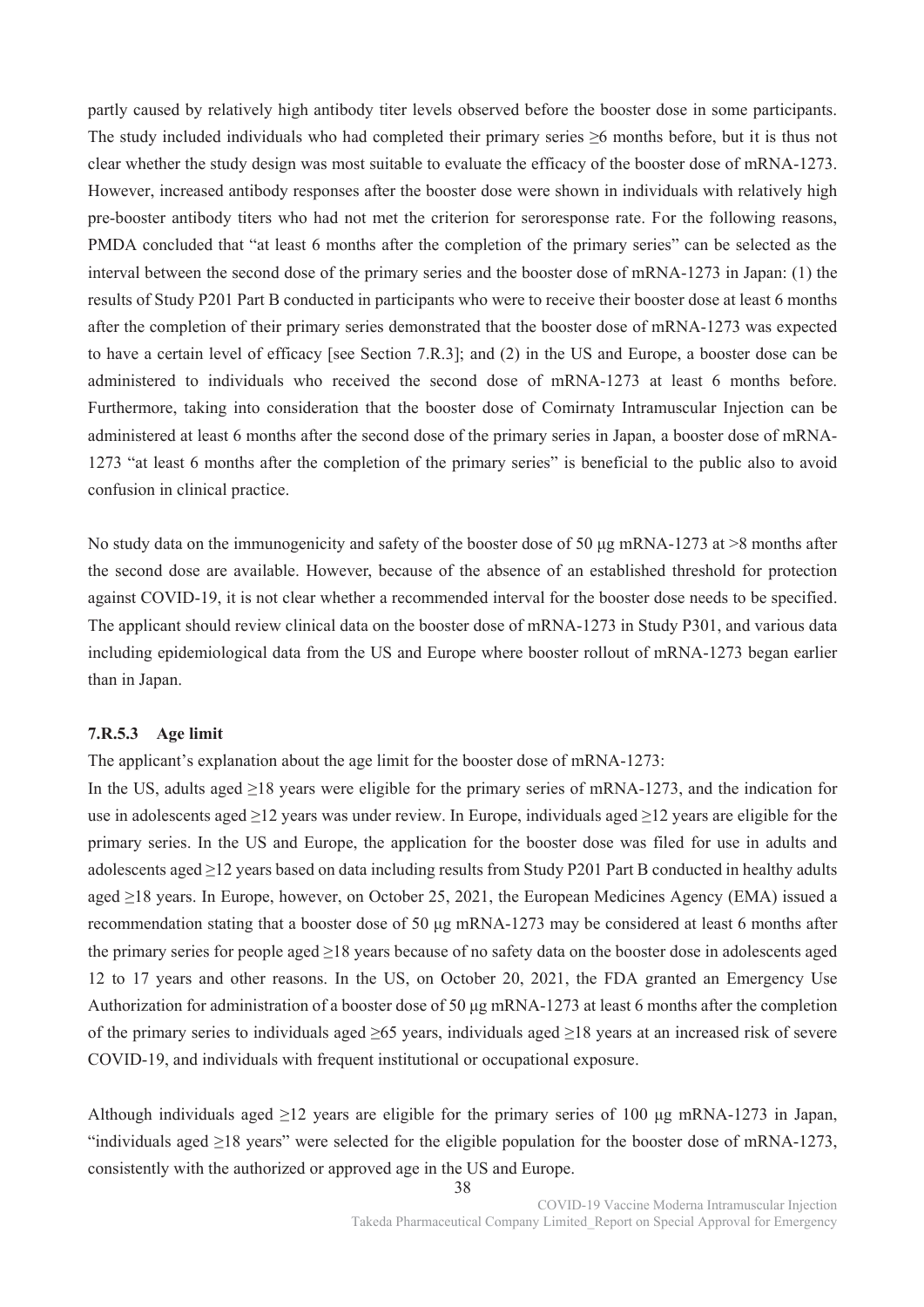The applicant plans to amend the protocol of the ongoing Study mRNA-1273-P203, a study on the primary series in adolescents aged 12 to 17 years, to evaluate the booster dose of mRNA-1273 in the age group.

Based on the age of eligible participants ( $\geq$ 18 years) in Study P201 Part B, and recommendations in the US and Europe, PMDA concluded that at this point, eligible age for the booster dose should be ≥18 years, as proposed by the applicant

# **7.R.6 Post-marketing investigations**

The applicant's explanation about the post-marketing surveillance of COVID-19 Vaccine Moderna (mRNA-1273):

Although the safety profile of the booster dose of COVID-19 Vaccine Moderna does not differ greatly from that of the primary series, currently available data on the booster dose of COVID-19 Vaccine Moderna are all from overseas. Given this, it is meaningful to review the safety of the booster dose of COVID-19 Vaccine Moderna.

Data on the safety of the primary series of COVID-19 Vaccine Moderna up to 28 days after the second dose were collected by a government-initiated Cohort Survey at the Beginning of SARS-CoV-2 Vaccination in Japan (Research on Emerging and Re-emerging Infectious Diseases and Immunization funded by the Health, Labour and Welfare Policy Research Grant of FY 2020). When a similar government-initiated cohort survey is conducted to assess the safety of the booster dose of COVID-19 Vaccine Moderna, another survey, if planned by the applicant, would place an extra burden on healthcare professionals in clinical practice because such survey will be performed in the same participants for the same objective. Therefore, as soon as the plan for such government-initiated cohort survey is clarified, the scheme for the collection of safety data on the booster dose of COVID-19 Vaccine Moderna in clinical practice will be decided.

# PMDA's view:

Because of the limited data on the booster dose of COVID-19 Vaccine Moderna and the absence of data on Japanese booster recipients, it is important to gather safety data on the booster dose of COVID-19 Vaccine Moderna in Japan, provide information on the incidence of adverse reactions in clinical settings promptly and appropriately, and provide precautionary statements based on the information obtained as necessary. The plan for post-marketing surveillance will be finalized taking into account the comments from the Expert Discussion.

- **8. Results of Compliance Assessment Concerning the New Drug Application Data and Conclusion Reached by PMDA**
- **8.1 PMDA's conclusion concerning the results of document-based GLP/GCP inspections and data integrity assessment**

The inspection and assessment are currently ongoing, and their results and PMDA's conclusion will be reported in the Report (2).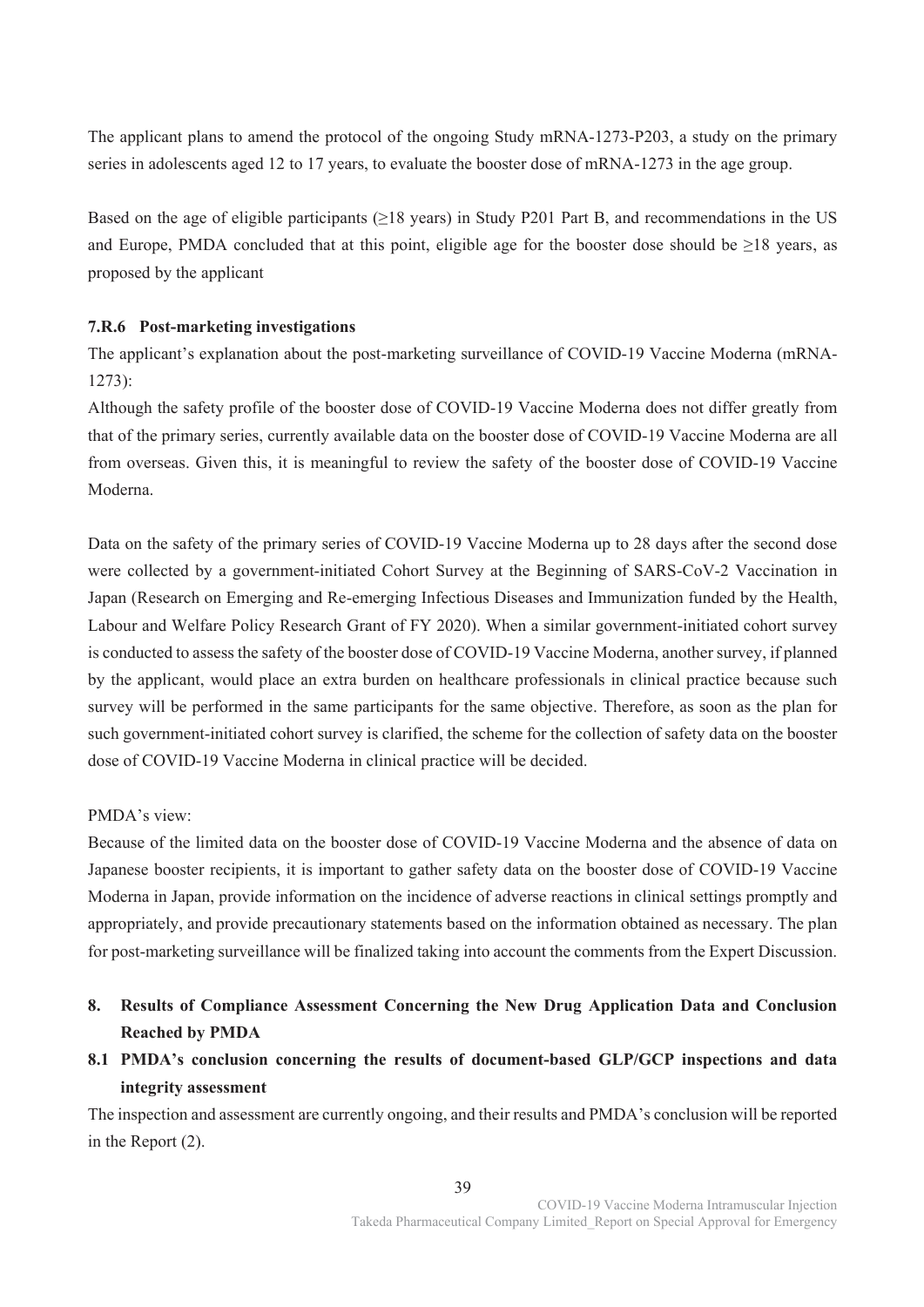# **8.2 PMDA's conclusion concerning the results of the on-site GCP inspection**

The inspection is currently ongoing, and its results and PMDA's conclusion will be reported in the Report (2).

# **9. Overall Evaluation during Preparation of the Report on Special Approval for Emergency (1)**

On the basis of the data submitted, PMDA has concluded that the booster dose of COVID-19 Vaccine Moderna has a certain level of efficacy in the prevention of the disease caused by SARS-CoV-2 infection (COVID-19), and that COVID-19 Vaccine Moderna has acceptable safety with no significant safety concerns.

PMDA has concluded that COVID-19 Vaccine Moderna may be approved if the product is not considered to have any particular problems based on comments from the Expert Discussion.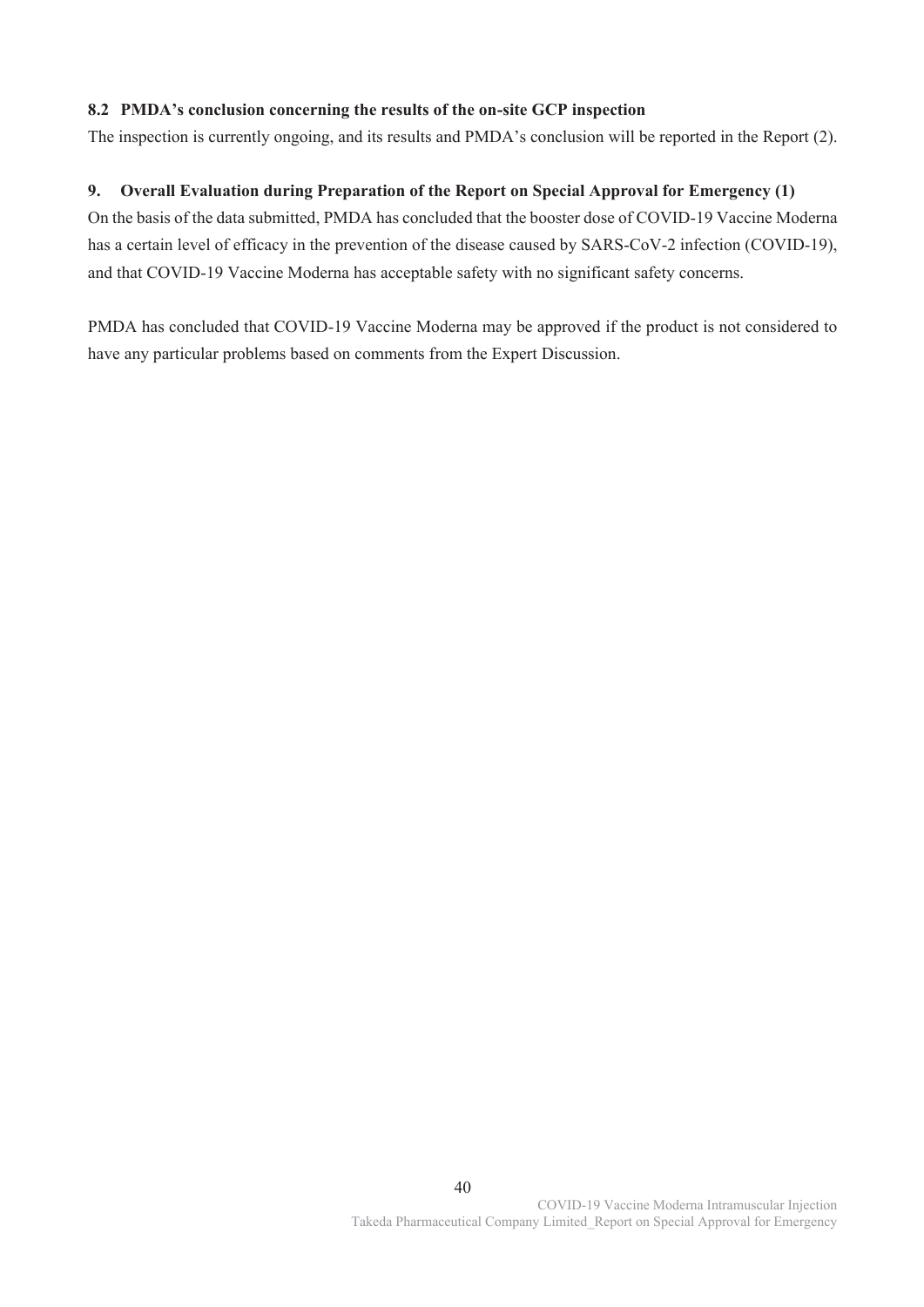# **Report on Special Approval for Emergency (2)**

December 9, 2021

# **Product Submitted for Approval**

| <b>Brand Name</b>                                                                 | COVID-19 Vaccine Moderna Intramuscular Injection |
|-----------------------------------------------------------------------------------|--------------------------------------------------|
| <b>Non-proprietary Name</b> Coronavirus Modified Uridine RNA Vaccine (SARS-CoV-2) |                                                  |
| Applicant                                                                         | Takeda Pharmaceutical Company Limited            |
| Date of Application                                                               | November 10, 2021                                |

# **List of Abbreviations**

See Appendix.

# **1. Content of the Review**

Comments made during the Expert Discussion and the subsequent review conducted by the Pharmaceuticals and Medical Devices Agency (PMDA) are summarized below. The expert advisors present during the Expert Discussion were nominated based on their declarations etc. concerning the product submitted for marketing approval, in accordance with the provisions of the Rules for Convening Expert Discussions etc. by Pharmaceuticals and Medical Devices Agency (PMDA Administrative Rule No. 8/2008 dated December 25, 2008).

# **1.1 Clinical positioning, review strategy, and efficacy of the booster dose**

At the Expert Discussion, the expert advisors supported PMDA's conclusions presented in Sections "7.R.1 Clinical positioning of the booster dose," "7.R.2 Review strategy," and "7.R.3 Efficacy" in the Report (1), and also made the following comments:

- It should be pointed out that data on the efficacy of the booster dose of mRNA-1273 are not sufficient. In the future, the circulating strain will be replaced by new variants, and this may raise concerns about the efficacy of the original vaccine. In that case, the introduction of a modified vaccine should be considered promptly.
- Any new data on the duration of efficacy of the booster dose and the efficacy of the vaccine against variants should be published immediately when they become available.

PMDA communicated the expert advisors' comments to the applicant. The applicant agreed to continue to gather data and take appropriate actions based on the findings.

# **1.2 Safety**

At the Expert Discussion, the expert advisors supported PMDA's conclusion presented in Section "7.R.4 Safety" in the Report (1), and made the comment that the applicant should gather data to assess the safety of the booster dose in Japanese vaccine recipients and the risk of myocarditis/pericarditis following booster vaccination.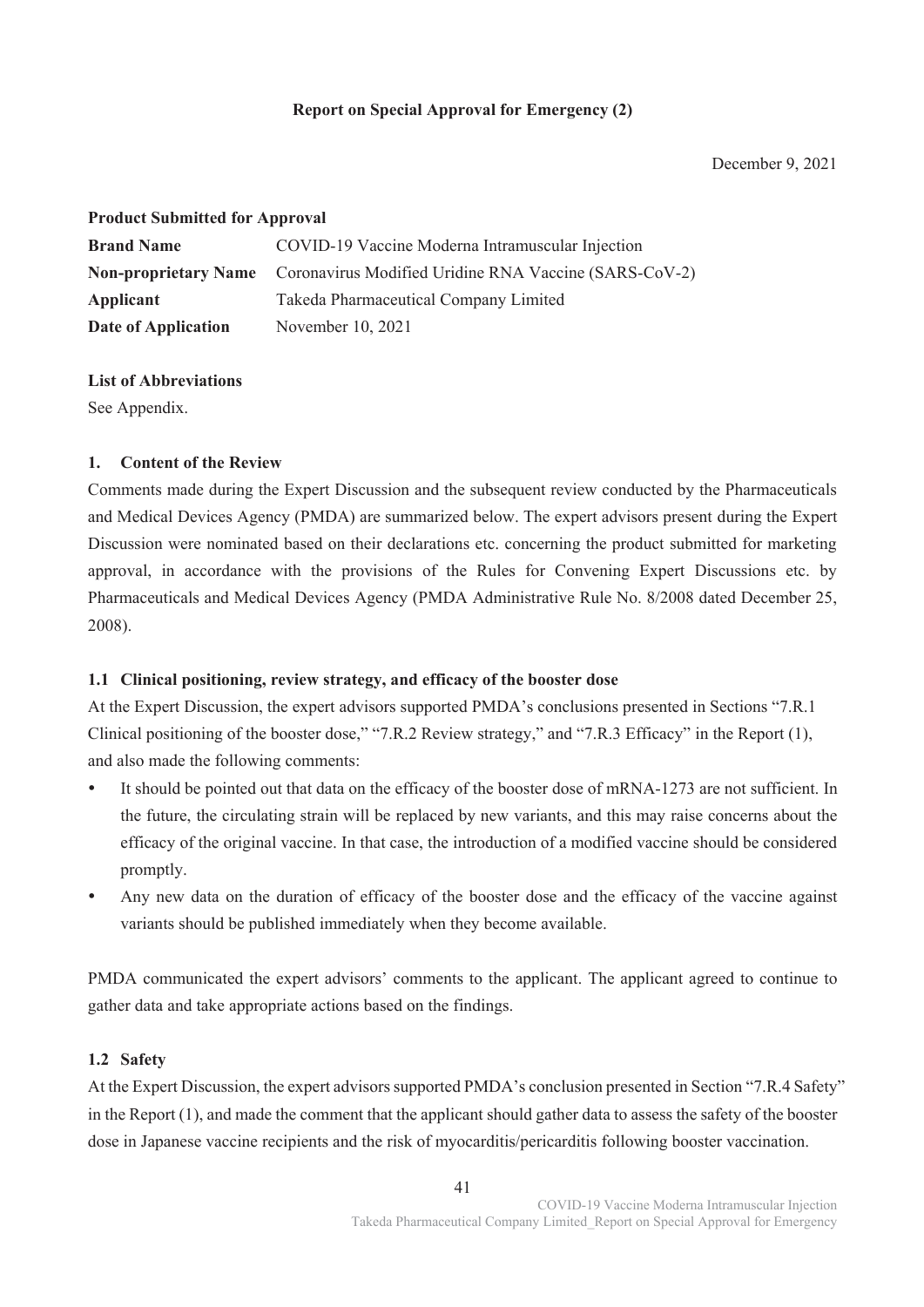PMDA communicated the comments above to the applicant. The applicant agreed to continue to gather data.

#### **1.3 Dosage and administration**

At the Expert Discussion, the expert advisors supported PMDA's conclusion presented in Section "7.R.5 Dosage and Administration" in the Report (1), and made the comment that the reason for selecting the booster dosage of 50 μg rather than 100 μg (primary series dosage) should be explained more clearly.

Determination of dosage for the booster dose of mRNA-1273, and the PMDA's conclusion:

Study P201 Part B was planned to evaluate the booster dose of mRNA-1273. A 50 μg dose, a half of the approved dose for the primary series, was selected for the booster dose [see Section 7.R.5.1]. Study P201 Part A was submitted in the support of the application for mRNA-1273 as the primary series, and its results demonstrated that serum neutralizing antibody titers against SARS-CoV-2 increased in both 50 μg and 100 μg primary series groups, and that the incidence of solicited adverse events (local and systemic) was lower in the 50 μg primary series group than in the 100 μg primary series group ("Report on Special Approval for Emergency of COVID-19 Vaccine Moderna Intramuscular Injection" dated on May 17, 2021). The applicant opts for a booster dose of 50 μg, a half of the primary series dose, if sufficient immune responses can be induced by the half-dose vaccination which is associated with a decreased incidence of adverse events. The applicant's strategy is acceptable.

Study P201 Part B was conducted using the thus-selected dose level. The immunogenicity of the 50 μg booster dose of mRNA-1273 and other data were evaluated in this study. The results of the study has demonstrated that the 50 μg booster dose of mRNA-1273 has a certain level of efficacy [see Section 7.R.3], and no significant safety concerns have been identified [see Section 7.R.4]; therefore, PMDA has concluded that a dose of 50 μg mRNA-1273 can be selected for the booster dose. In the US and Europe, 50 μg mRNA-1273 has been granted an Emergency Use Authorization or marketing authorization.

Results from Study DMID21-0012, submitted as reference data, include the outcomes of vaccination with a 100 μg mRNA-1273 booster dose. In the study, however, the booster dose was administered at an interval that was different from the proposed interval. This precluded comparison with the data of the 50 μg booster dose. In addition, the results of Study DMID21-0012 do not necessarily indicate that the efficacy can only be demonstrated with a 100 μg booster dose. For this reason, PMDA has concluded that there is no need to ask the applicant to evaluate the efficacy of a 100 μg booster dose.

At the Expert Discussion, the expert advisors made another comment: there is no objection to specifying the administration of the booster dose at least 6 months the second dose, but it is desirable to provide information on a recommended interval for a booster dose if it becomes available.

PMDA communicated the comments to the applicant. The applicant agreed to take appropriate actions when findings become available.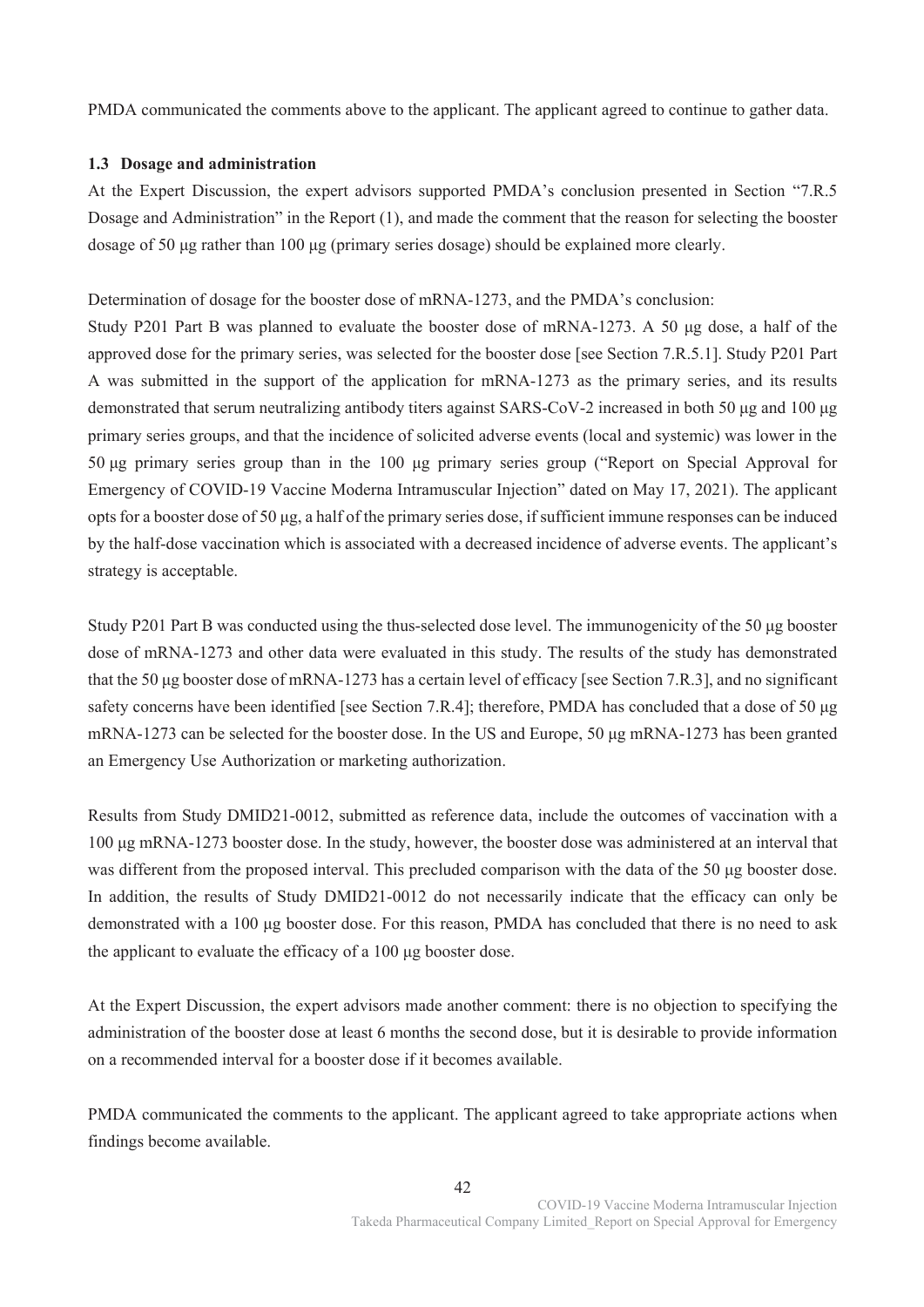# **1.4 Risk management plan (draft)**

At the Expert Discussion, the expert advisors supported PMDA's conclusion presented in Section "7.R.6 Postmarketing investigations" in the Report (1), and also made the following comment: government-initiated observational epidemiological studies, including the ongoing government-initiated cohort survey to be extended, are expected to collect not only safety data, but also data on the duration of efficacy of the booster dose and its efficacy against variants.

PMDA has concluded that the risk management plan (draft) for COVID-19 Vaccine Moderna should include the safety specification presented in Table 20, and that the applicant should conduct additional pharmacovigilance activities and risk minimization activities presented in Table 21. "Myocarditis and pericarditis," which had been specified as important potential risks, were classified as important identified risks during the review process based on the post-marketing information obtained.

**Table 20. Safety and efficacy specifications in the risk management plan (draft)** 

| Safety specification                                    |                                                                                                                    |                                                                           |
|---------------------------------------------------------|--------------------------------------------------------------------------------------------------------------------|---------------------------------------------------------------------------|
| Important identified risks<br>Important potential risks |                                                                                                                    | Important missing information                                             |
| Shock, anaphylaxis<br>Myocarditis, pericarditis         | Vaccine-associated enhanced disease<br>(VAED) including vaccine-associated<br>enhanced respiratory disease (VAERD) | Safety of COVID-19 Vaccine Moderna<br>in pregnant and breastfeeding women |
| Efficacy specification                                  |                                                                                                                    |                                                                           |
| None                                                    |                                                                                                                    |                                                                           |

**Table 21. Summary of additional pharmacovigilance activities, efficacy survey and studies, and additional risk minimization activities included under the risk management plan (draft)** 

| Additional pharmacovigilance activities                          | Additional risk minimization activities                  |
|------------------------------------------------------------------|----------------------------------------------------------|
| • Early post-marketing phase vigilance (primary series)          | • Disseminate data gathered during early post-marketing  |
| • General use-results survey (a follow-up of participants in the | phase vigilance (primary series)                         |
| Cohort Survey at the Beginning of SARS-CoV-2 Vaccination         | Develop and distribute information materials for         |
| in Japan)                                                        | healthcare professionals (Proper use guide)              |
| • Post-marketing database survey: shock, anaphylaxis (persons)   | Develop and distribute information materials for vaccine |
| with underlying medical conditions who are at increased risk     | recipients (For those who are receiving COVID-19         |
| of severe COVID-19) (primary series)                             | Vaccine Moderna Intramuscular Injection)                 |
| • Post-marketing database survey: acute phase solicited adverse  | • Publish information on reported adverse reactions      |
| events (primary series)                                          | periodically (primary series)                            |
| • Post-marketing database<br>non-acute<br>survey:<br>phase       |                                                          |
| hospitalization events (persons with underlying medical          |                                                          |
| conditions who are at increased risk of severe COVID-19)         |                                                          |
| (primary series)                                                 |                                                          |
| • Post-marketing clinical study (TAK-919-1501) (primary          |                                                          |
| series)                                                          |                                                          |
| • Foreign phase III study (mRNA-1273-301) (primary series)       |                                                          |
| Underline denotes additions for the present application          |                                                          |

The post-marketing surveillance plan explained by the applicant in Section "7.R.6 Post-marketing investigations" in the Report (1) remains undetermined, because the details of the plan for the governmentinitiated cohort survey for the booster dose have not been clarified. As soon as the details of the above plan become available, the applicant will review and determine the plan for their survey. PMDA accepted the applicant's plan.

# **2. Results of Compliance Assessment Concerning the New Drug Application Data and Conclusion Reached by PMDA**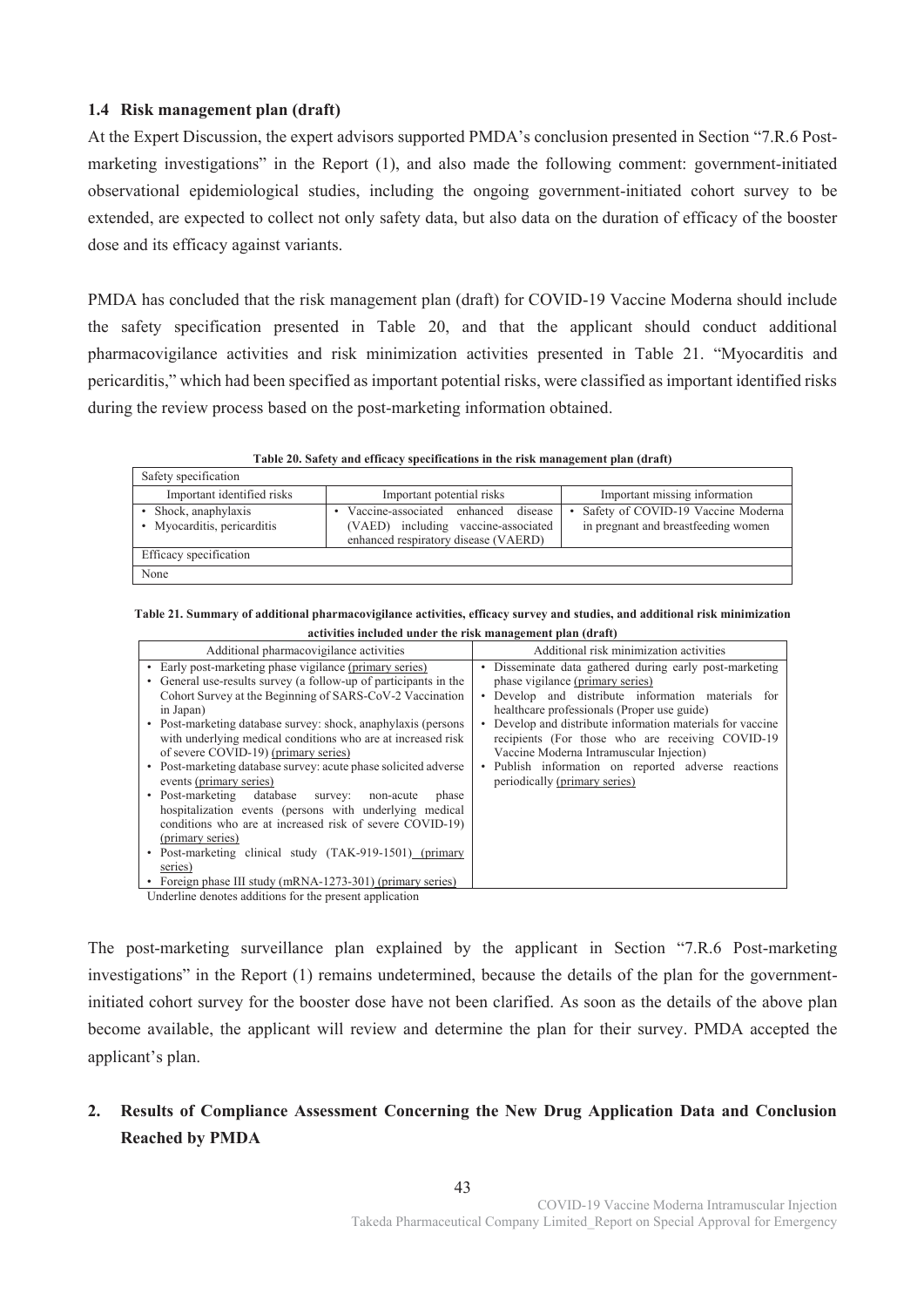# **2.1 PMDA's conclusion concerning the results of document-based GLP/GCP inspections and data integrity assessment**

The new drug application data were subjected to a document-based compliance inspection and a data integrity assessment in accordance with the provisions of the Act on Securing Quality, Efficacy and Safety of Products Including Pharmaceuticals and Medical Devices. On the basis of the inspection and assessment, PMDA concluded that there were no obstacles to conducting its review based on the application documents submitted.

## **2.2 PMDA's conclusion concerning the results of the on-site GCP inspection**

The new drug application data (CTD 5.3.5.1-1) were subjected to an on-site GCP inspection, in accordance with the provisions of the Act on Securing Quality, Efficacy and Safety of Products Including Pharmaceuticals and Medical Devices. On the basis of the inspection, PMDA concluded that there were no obstacles to conducting its review based on the application documents submitted.

# **3. Overall evaluation**

As a result of the above review, PMDA has concluded that the product may be approved for the dosage and administration shown below, with the following conditions. Although the present application has been submitted for the approval of a new dosage, the re-examination period for the present application should be the remainder of the ongoing re-examination period (until May 20, 2029) because it has more than 4 years left.

# **Indication**

Prevention of disease caused by SARS-CoV-2 infection (COVID-19)

(No change)

# **Dosage and Administration**

# Primary series:

COVID-19 Vaccine Moderna is administered intramuscularly as a series of 2 doses (0.5 mL each) at a recommended interval of 4 weeks.

#### Booster dose:

A single booster dose (0.25 mL) of COVID-19 Vaccine Moderna is administered intramuscularly.

(Underline denotes additions.)

# **Approval Conditions and Other Requirements**

- 1. The applicant is obliged to fulfill the following duties set forth in each Item of Article 28, Paragraph 3 of the Cabinet Order for Enforcement of the Pharmaceuticals and Medical Devices Act, pursuant to the provisions of Article 14-3, Paragraph 2 of the Pharmaceuticals and Medical Devices Act.
- (1) Matters related to Item 2 When learning about diseases, disorders, or death suspected to be caused by the product, the applicant is required to report them promptly.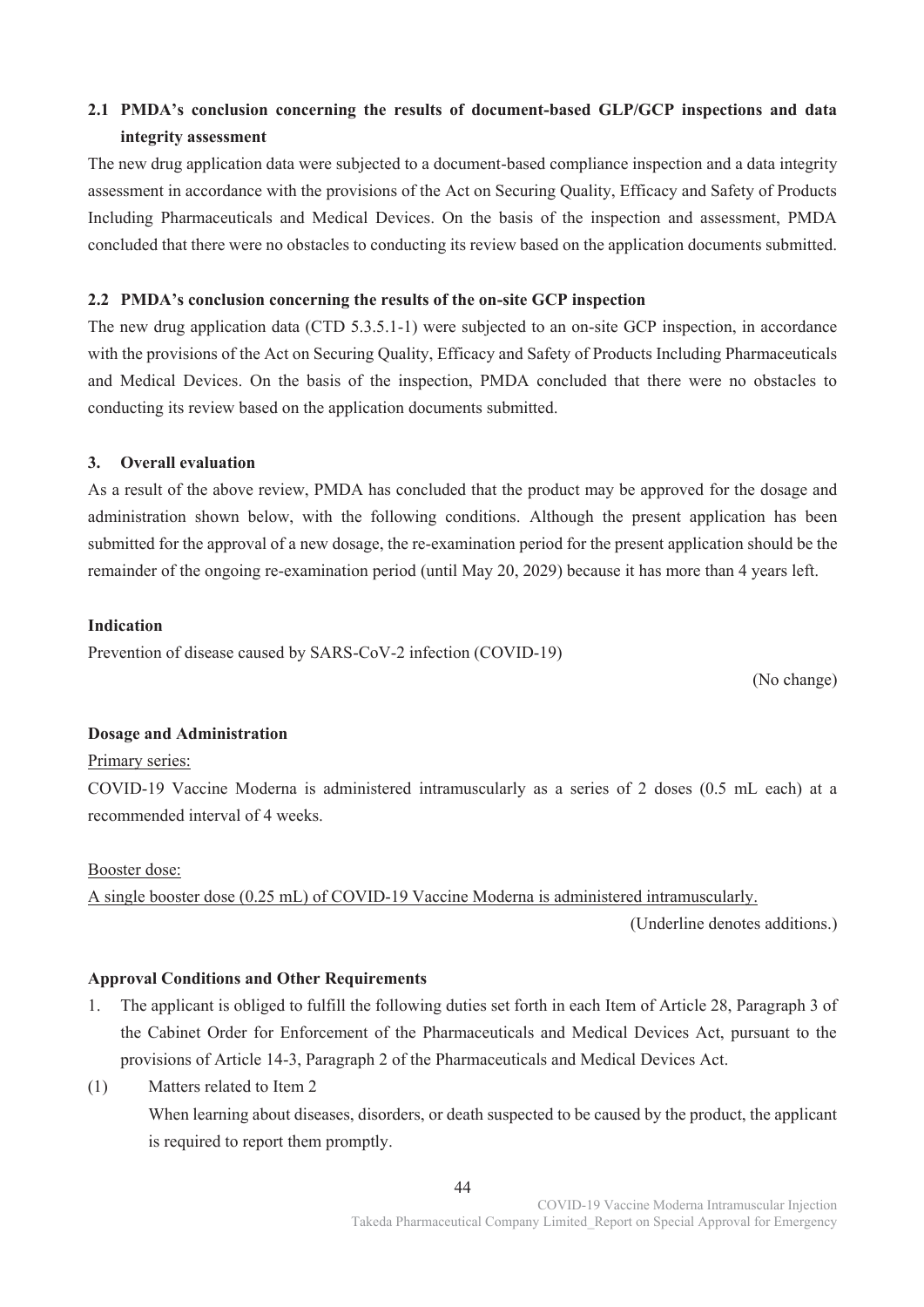(2) Matters related to Item 3

The applicant is required to take necessary actions to ensure that healthcare professionals who use the product can understand, and appropriately explain to vaccine recipients (or their legally acceptable representatives), that the product has been granted Special Approval for Emergency and the objectives of said approval.

(3) Matters related to Item 4

The applicant is required to report the quantity sold or provided, as necessary.

- 2. The product is approved with the following conditions, based on the provisions of Article 79, Paragraph 1 of the Pharmaceuticals and Medical Devices Act:
- (1) The applicant is required to develop and appropriately implement a risk management plan.
- (2) Since there is limited information on the product at the current moment, the applicant is required to promptly collect the safety data of the product, such as information on adverse reactions, after the market launch based on the pre-designed schedule, submit the data to the Pharmaceuticals and Medical Devices Agency (PMDA), and take necessary actions to ensure the proper use of the product. Information obtained from the national health survey, etc., should be reflected appropriately.
- (3) Results of the ongoing or planned Japanese and foreign clinical studies should be submitted to PMDA promptly whenever they become available. The most updated information on the efficacy and safety of the product should be made easily accessible to healthcare professionals and vaccine recipients. The applicant is required to appropriately assist the government in disseminating information on the efficacy and safety of the product.
- (4) The efficacy and safety data of the product will be accumulated with the progress of the vaccination program. The applicant is required to give physicians appropriate instructions to ensure that they administer the product to vaccine recipients who, or whose legally acceptable representatives, have been provided with the most updated efficacy and safety information of the product in written form, and who have provided written informed consent through the vaccine screening questionnaire in advance.
- 3. The product is approved based on Article 14-3, Paragraph 1 of the Pharmaceuticals and Medical Devices Act. The approval may be withdrawn in accordance with the provision in Article 75-3 of the Act in a case where (1) the product does not conform to any Item of Article 14-3, Paragraph 1 of the Act or (2) the withdrawal is necessary to prevent the emergence or expansion of public health risks.

# **4. Other**

The current brand name "COVID-19 Vaccine Moderna Intramuscular Injection" will be changed to "Spikevax Intramuscular Injection" after the approval of the present application. Since the Japanese non-proprietary name (Japanese Accepted Name [JAN]) for the active substance "CX-024414" has been established, the name of the active substance will also be changed to "Elasomeran."